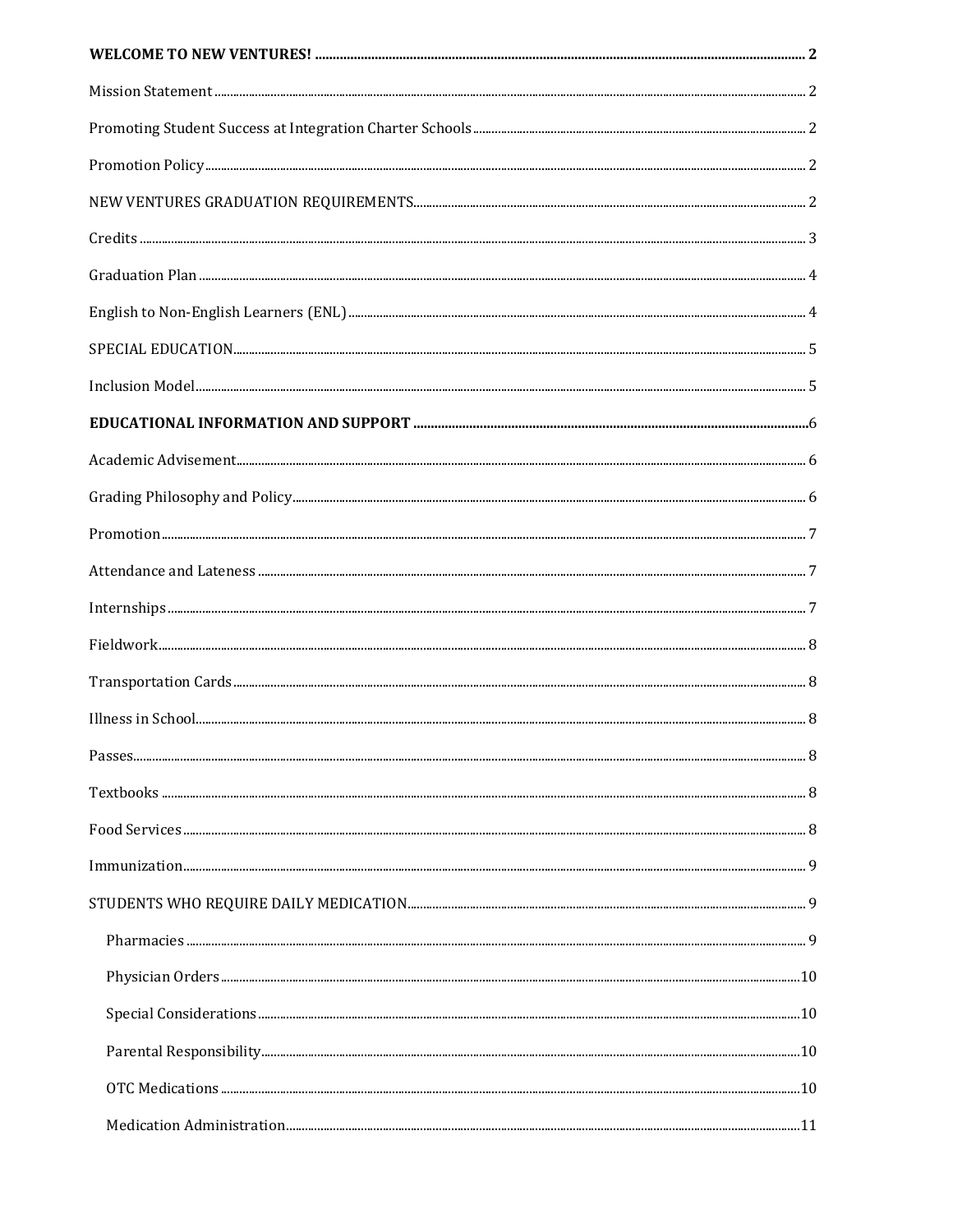| <b>Appendix A - Student and Family Grievance Policy</b> |  |
|---------------------------------------------------------|--|
|                                                         |  |
|                                                         |  |
|                                                         |  |
| <b>Appendix B - Code of Conduct</b>                     |  |
|                                                         |  |
|                                                         |  |
|                                                         |  |
|                                                         |  |
|                                                         |  |
|                                                         |  |
|                                                         |  |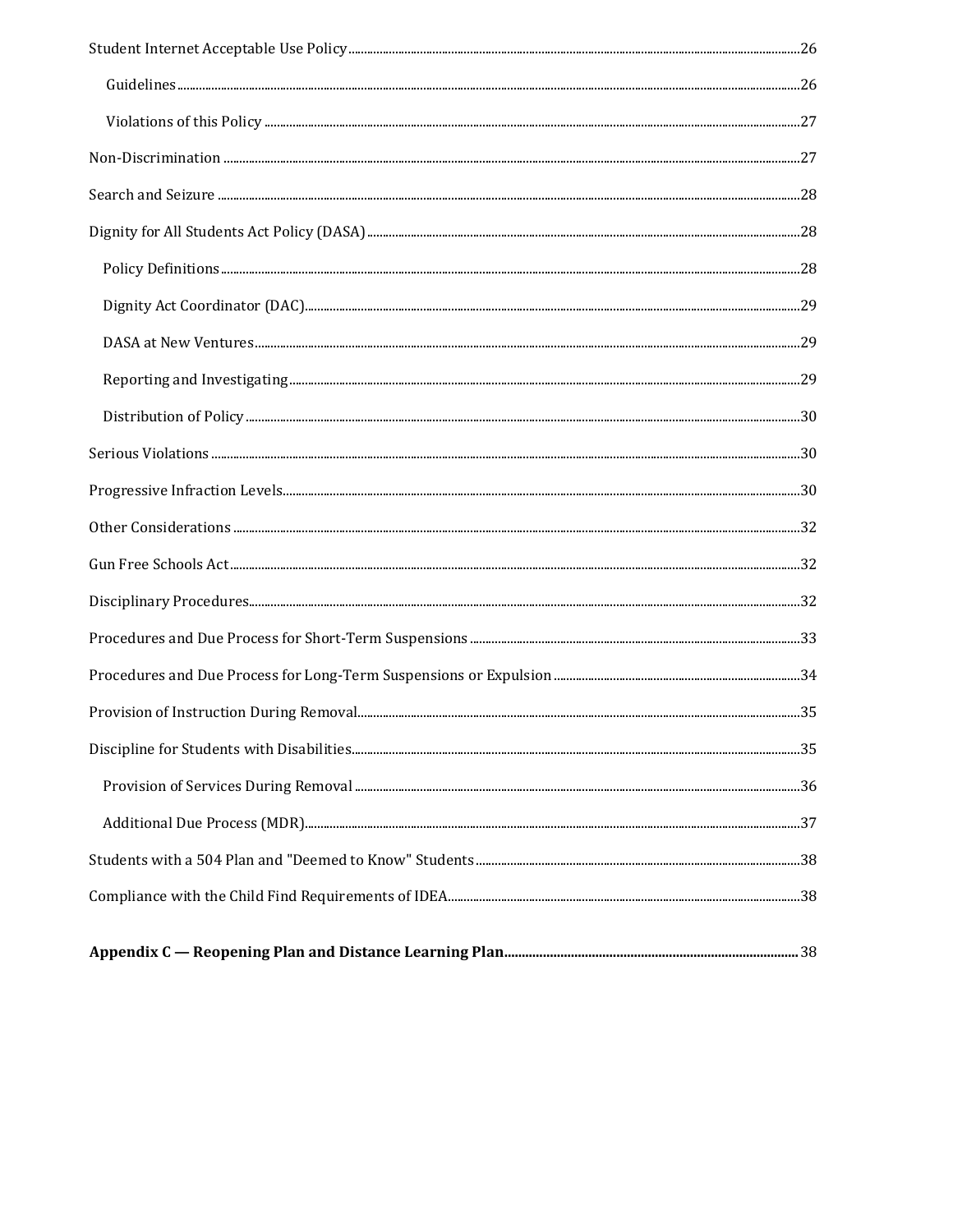

| <b>Ryan Melis</b>     | Tel: | 347-855-2238 |
|-----------------------|------|--------------|
| Ext. 384<br>Principal | Fax: | 718-370-2840 |

Dear Stingray Families,

Welcome to the 2021-2022 school year at New Ventures! I hope everyone enjoyed their summer break. I look forward to meeting our newly enrolled students, as well as seeing our returning Stingrays for the fall semester.

The 2020/2021 school year was a challenging one to say the least. I am extremely proud of our students for their hard work and dedication to their academics during extremely difficult times. Through a global pandemic, New Ventures Charter School graduated more students than ever before. In only our fifth year of existence, New Ventures has quickly become the #1 performing transfer school in the state of New York. This outstanding accomplishment is a testament to our partnership with each of our families at home. Without your support, this would not have been possible.

We look forward to more success stories as we embrace the 2021/2022 school year with open arms (and hand sanitizer.)

Thank you again for your continued support and partnership. We look forward to this coming school year being the best one yet!

Sincerely,

Ryan Melis Principal - New Ventures Charter School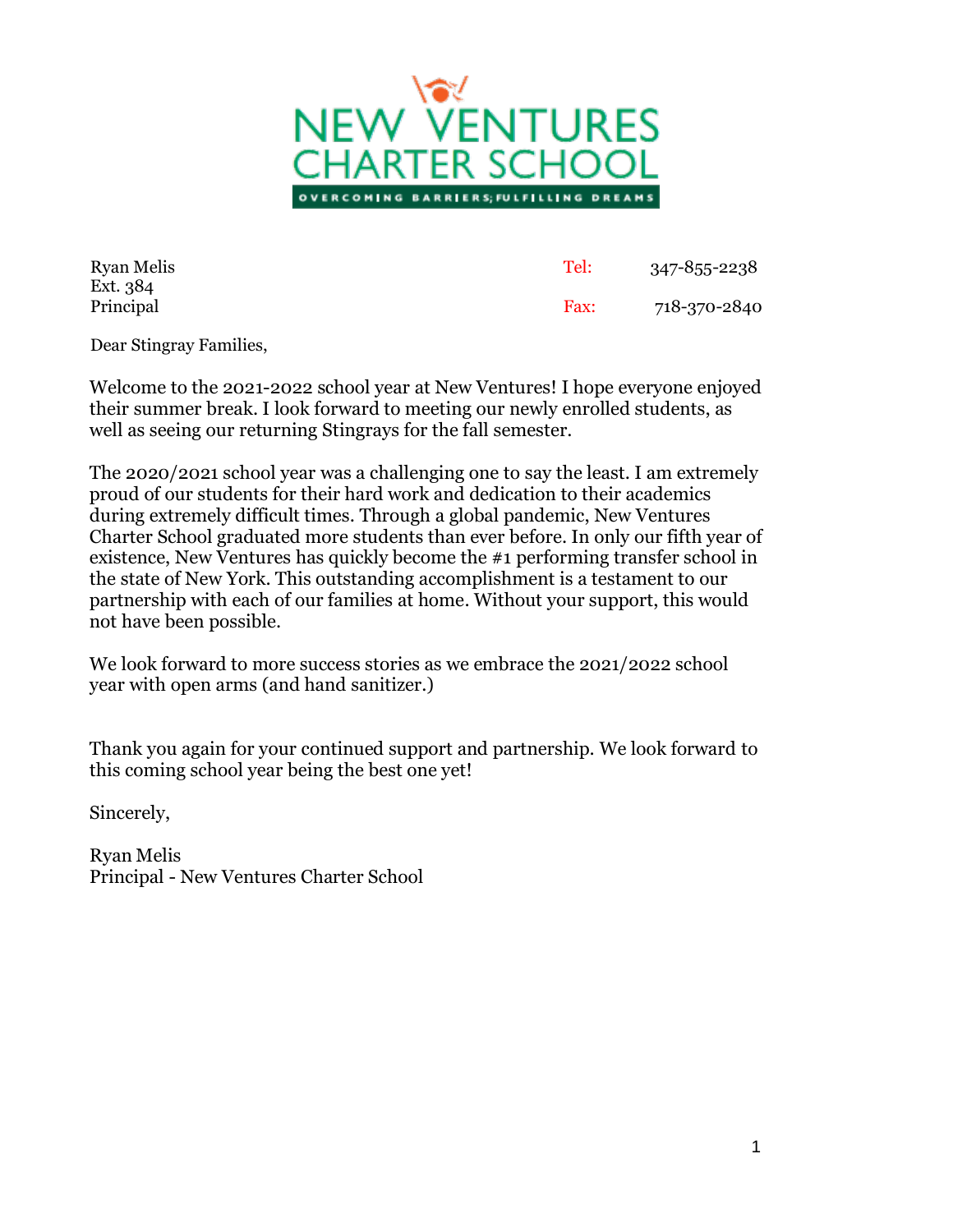#### <span id="page-5-0"></span>**Welcome to New Ventures!**

To help you plan your education to meet your future goals, New Ventures has developed this *Student and Family Handbook*. This *Handbook* provides you with the requirements for success throughout your time with New Ventures. In addition, this handbook provides information relative to promotion guidelines, testing, behavioral management, student rights and responsibilities and Integration Charter Schools (ICS) policies and procedures.

## <span id="page-5-1"></span>**Mission Statement**

The mission of New Ventures is to create a learning community in which all students including those living in challenging economic circumstances and those living with emotional challenges and other disabilities, develop the skills and social fluency to lead fulfilling and contributive lives in their communities. New Ventures will promote college and career readiness for over-age and under-credited, at risk youth, aged 16-21 living on Staten Island, enabling them to graduate from high school prepared to excel in their academic, professional and personal lives.

## <span id="page-5-2"></span>**Promoting Student Success at Integration Charter Schools**

A continuing goal of Integration Charter Schools is promoting higher standards and greater student achievement for all learners in an inclusive environment. Each summer, this handbook will be reevaluated and amended in order to be appropriate for the upcoming school year.

## <span id="page-5-3"></span>**Promotion Policy**

New Ventures is committed to preparing students for college admission. We have established very high standards for our students both with respect to the courses and Regents Exams, which they are expected to pass within the accelerated time table on which is individually established.

We recognize, however, that the progress of students will not always be smooth and predictable. While our program is designed to encourage students to move quickly, so that earning a diploma within 26 months is possible, we are also prepared to address the needs of students who require more time. Should a student fall significantly behind in accumulating the credits needed for a Regents Diploma, the student and his or her parent(s) or guardian will be asked to conference with school staff and the Principal to examine alternatives.

## <span id="page-5-4"></span>**New Ventures Graduation Requirements**

Four years of English (8 credits) Four years of social studies (8 credits) Three years of mathematics (6 credits) Three years of science (6 credits) One year of a foreign language (2 credits) Three and one half years of physical education (4 credits) One-half year of health education (1 credit) One term of art (1 credit) One term of music (1 credit)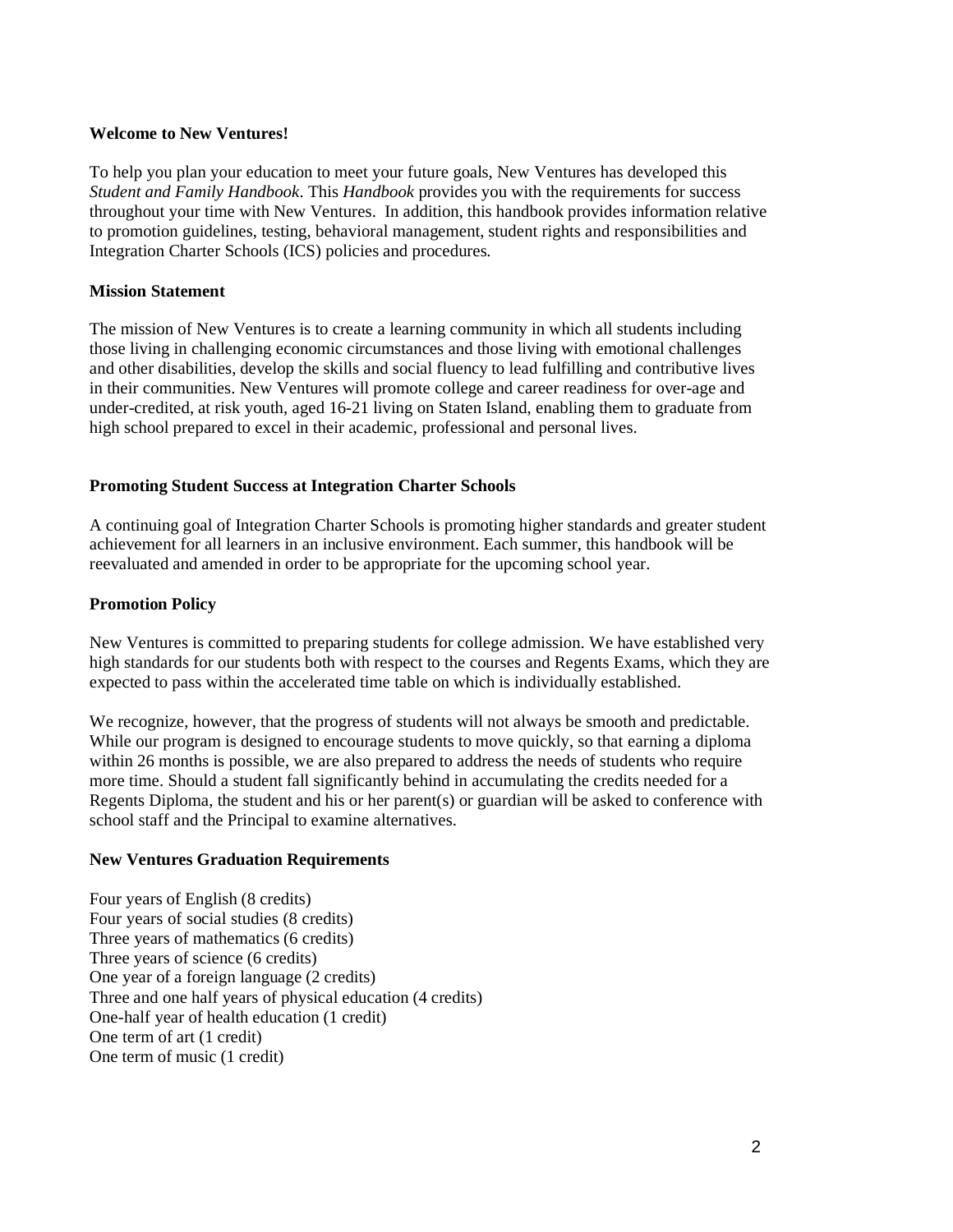The New York State Regents Diploma will be awarded to students who pass 5 Regents Examinations in:

- 
- 
- American History Chemistry
- 
- Geometry
- Algebra II/Trigonometry

## <span id="page-6-0"></span>**Credits**

The total number of credits needed for graduation is 44.

- English Foreign Language
- Global History Living Environment
	-
- Algebra Physics and/or Earth Science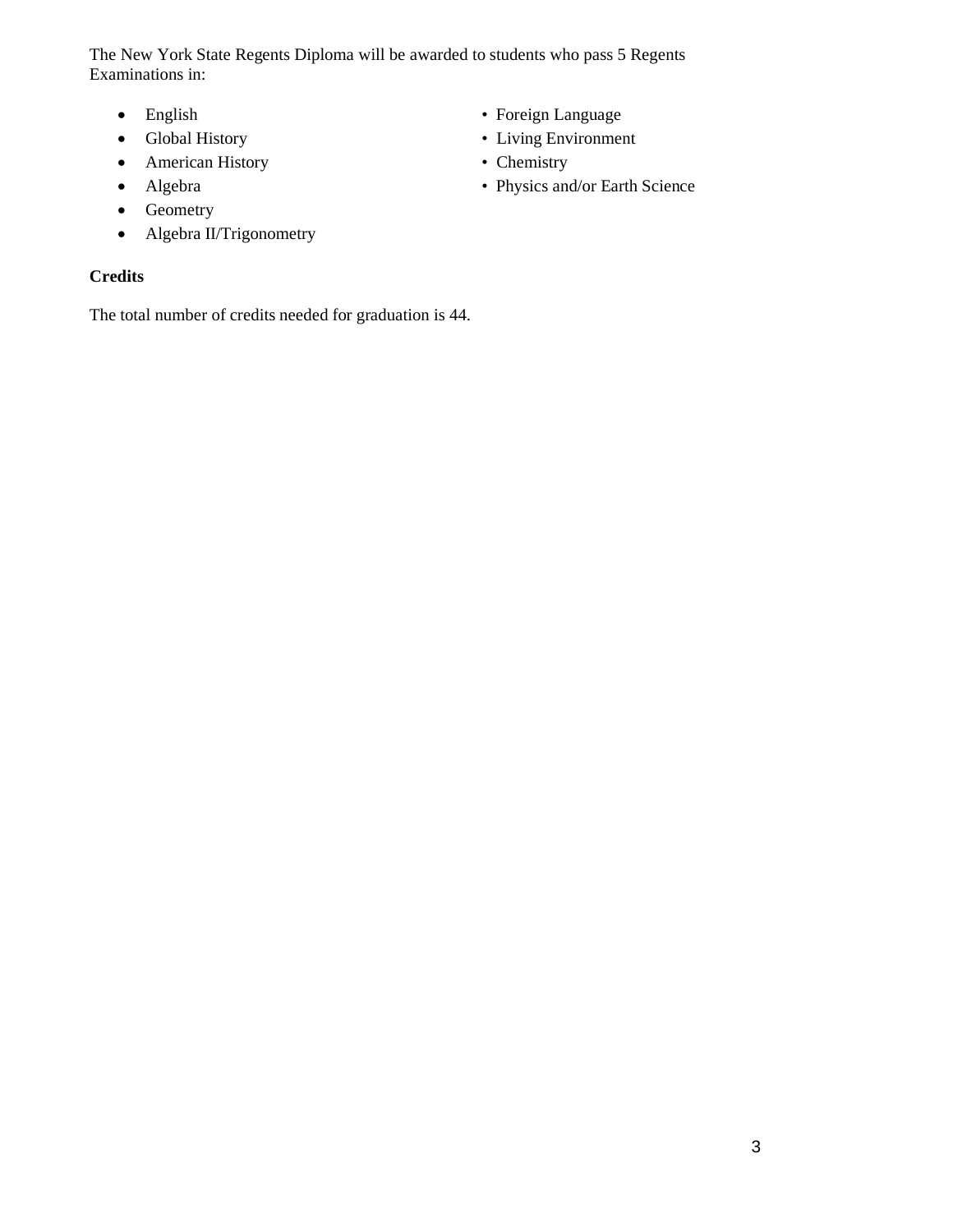|                                    |  | <b>Graduation Plan</b> |               |                      |                        |            |
|------------------------------------|--|------------------------|---------------|----------------------|------------------------|------------|
|                                    |  |                        |               | <b>Transfer from</b> |                        |            |
|                                    |  |                        |               | Cohort               |                        |            |
| <b>Student Name:</b>               |  |                        |               | <b>Admit Date</b>    |                        |            |
| ELA (Need 8)                       |  |                        |               |                      |                        |            |
| Algebra (Need 2)                   |  |                        |               |                      |                        |            |
| <b>Upper Math (Need 4)</b>         |  |                        |               |                      |                        |            |
| Global (Need 4)                    |  |                        |               |                      |                        |            |
| US (Need 2)                        |  |                        |               |                      |                        |            |
| <b>Economics (Need 1)</b>          |  |                        |               | <b>IEP</b>           | 504                    | <b>ELL</b> |
| <b>Government (Need 1)</b>         |  |                        |               |                      |                        |            |
| Living Env. (Need 2)               |  |                        |               |                      | Score(s)               |            |
| Living Env. Lab (1200 min.)        |  |                        | <b>ELA</b>    |                      |                        |            |
| <b>Physical Science (Need 2)</b>   |  |                        | Algebra       |                      |                        |            |
| <b>Science Elective (Need 2)</b>   |  |                        | <b>U.S.</b>   |                      |                        |            |
| <b>Art/Music (Need 2)</b>          |  |                        | <b>Global</b> |                      |                        |            |
| Foreign Language (Need 2)          |  |                        | LE            |                      |                        |            |
| <b>Health (Need 1)</b>             |  |                        |               |                      |                        |            |
| <b>Physical Education (Need 4)</b> |  |                        |               |                      |                        |            |
| <b>Electives (Need 7)</b>          |  |                        |               |                      |                        |            |
|                                    |  |                        |               |                      |                        |            |
| <b>Total Credits Earned:</b>       |  | As Of:                 |               |                      | <b>Credits Needed:</b> |            |
| <b>Anticipated Graduation Date</b> |  |                        |               |                      |                        |            |
| Notes:                             |  |                        |               |                      |                        |            |
|                                    |  |                        |               |                      |                        |            |
|                                    |  |                        |               |                      |                        |            |

## **NEW VENTURES CHARTER SCHOOL**

## <span id="page-7-0"></span>**English to Non-English Learners (ENL)**

English to Non-English Learners (ENL) are courses that address commencement-level English Language Arts standards in addition to ELL standards that bear core English or elective English credit to non-English speaking students. Beginner ENLs are programmed for 540 minutes per week of ENL; one core English and one elective English credit for Intermediate ENLs (who are programmed for 360 minutes per week of ENL; and one elective English credit for Advanced ELLs (180 minutes per week of ESL), who also must be programmed for one non-ESL core English credit.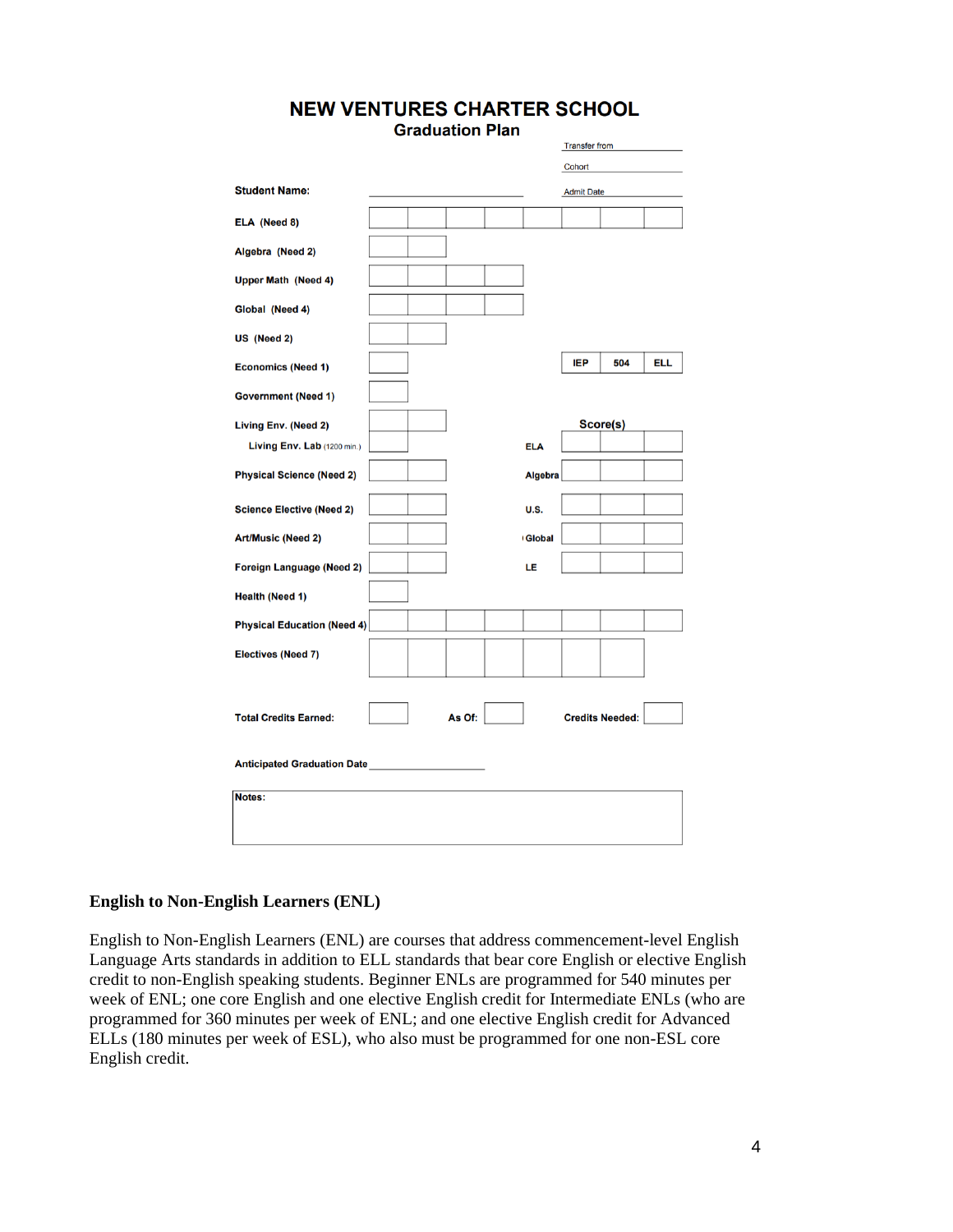## <span id="page-8-0"></span>**Special Education**

New Ventures curriculum and comprehensive design will be geared to fully integrate students with special needs and to enhance the education of all students regardless of background or disability. All students will experience learning in small classes. We deliver our instructional model for at least 60% of the normal school week in the form of

- 1. A dually certified teacher supported by a teacher assistant, or
- 2. A content specialist and a certified special educator working as a team.

Students who require adapted curriculum work and related services such as speech-language therapy or occupational therapy, will receive them within the classroom whenever appropriate. Students with disabilities at New Ventures will have the opportunity to fully participate and progress in the general education curriculum and will participate in State and District-wide assessments in accordance with their Individualized Education Programs (IEPs). Under the supervision of the principal or his/her designee, a teacher certified in Special Education to ensure compliance will review IEPs of incoming students.

Students will also receive Computer Assisted Instruction (CAS) that will include individualized learning activities in line with the student's IEP goals and present levels of performance. New Ventures will also utilize technology to support all students including those with disabilities and to help students work around their challenges in order to improve learning.

## <span id="page-8-1"></span>**Inclusion Model**

New Ventures is committed to the Integrated Model as the means for serving the needs of all of its students. New Ventures curriculum and all classes will be specifically designed to fully integrate students with special needs and to enhance the education of all students regardless of background or disability. The classroom environment will be responsive to the individual needs of all students, including students with disabilities. Examples of this include differentiated and adapted curriculum work based on student needs, skills assessments and learning styles. Therapies such as speechlanguage therapy and occupational therapy will be provided within the general education classroom whenever appropriate, and in accordance with their IEP, compliant with governing laws and regulations.

The Integrated Model enhances the education of all students by providing for:

- Dually certified teachers who are certified in special education as well as academic content for at least 60% of the normal school week or teachers who are certified in content and certified in special education working as a pair to deliver instruction for at least 60% of the normal school week;
- Highly qualified and trained teacher assistants who work with the teachers to differentiate instruction and address individual student needs;
- Computer assisted instruction which includes specific learning activities prescribed for students, based on a diagnosis of their skill needs by teachers, data analysis from individual assessments and special needs according to their Individualized Education Programs and academic goals;
- Positive behavior interventions and supports designed to motivate students and promote positive student behavior and sense of community;
- Wellness classes offered twice a week for the entire time that students are in New Ventures.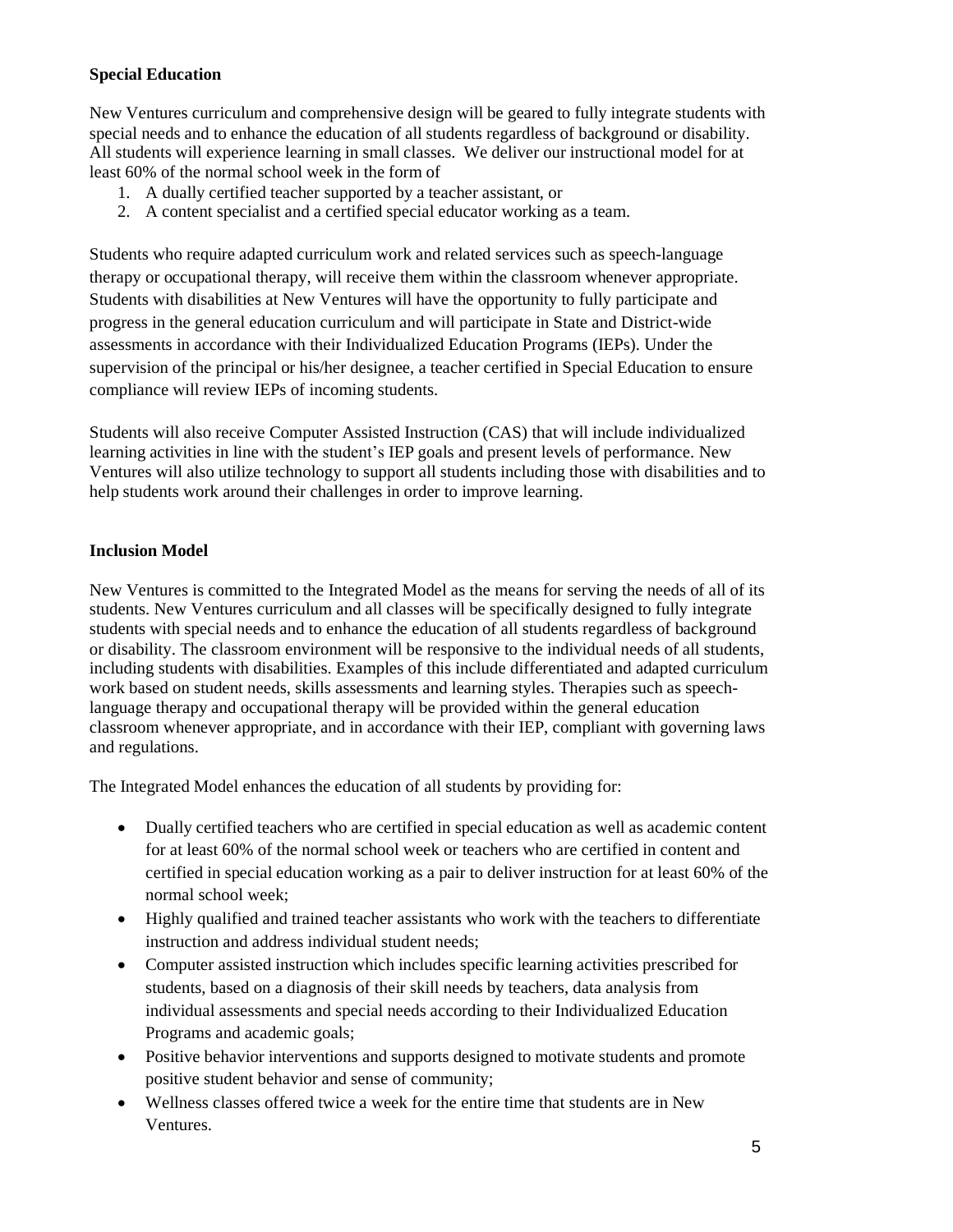New Ventures will implement the IEP developed by the CSE of the student's district of residence for each student with a disability and will collaborate with the student's district of residence to ensure that all services recommended in the IEP are provided to the student.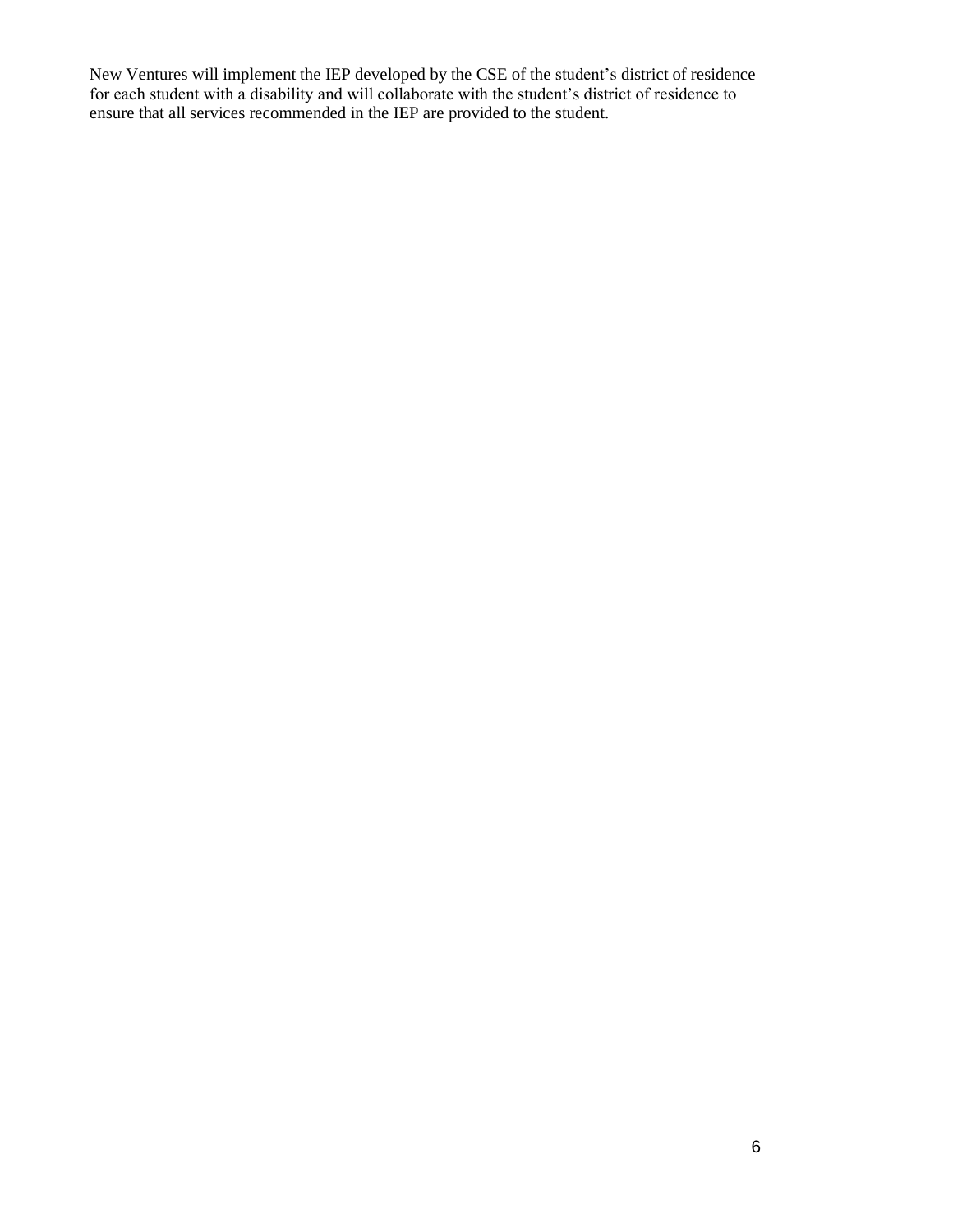## **Educational Information and Support**

## **Academic Advisement**

Our Director of Academic Guidance will provide advice on programming, academic planning, and college advisement, as well as offering assistance on any personal or school problems.

## **Grading Policy and Philosophy**

Grades reflect class work, homework, projects, papers, examinations, participation and performance in each subject area.

Grades are evaluative instruments and indicators that measure students' achievements, efforts, and extent of progress in their classes. The components of a grade are academic and standards based and reflect each student's competency in the course content. New Ventures issues report cards 6 times per year (two times per trimester). Each trimester, final grades are entered onto students' transcripts

Grades reflect class work, homework, projects, papers, examinations, participation and performance in each subject area. Teachers are required to explain to students how grades are determined through a written contract that is distributed at the beginning of each term. The contract must be positive in tone, fully explain the weights accorded to each category and explain how grades are derived (e.g.: standards based, cumulative policy, opportunities for extra credit).

All assessments should be returned to students with constructive feedback and/or reflective questions to assist students improve their understanding. Students that demonstrate a deep understanding of the course based upon end of year assessments should not have earlier formative assessments count against their grade. Students have opportunities to make up missing work.

## *Numerical grades:*

65 & Higher: Passing grade

## **1. Examinations, quizzes, homework and semester projects comprise 65% of the final grade.**

A minimum of four (4) full period classroom examinations is required for all students in each class during each semester. All examinations must reflect the content and format of the Regents' examinations. The frequency and specific value of examinations and quizzes are established by department guidelines and rubrics for all students. Teachers should make comments, suggestions, and correctives on each examination, so students can learn from their mistakes and improve performance on future examinations. These guidelines and rubrics for grading will be distributed by departments in a contract to be signed by students, parents or guardians, and teachers. Performance/skill tests for students in activity classes comprise 10% to 15% of the final grade.

## **2. Class participation shall comprise not more than 35% of a student's final grade**.

This component is determined by the quality and frequency of performance in class activities, including written assignments, oral recitations, and presentations as well as participation in group and individual activities, exercises, discussions, and projects in the class. In this area, students should be graded objectively on the basis of achievement level.

## **3. Attendance.**

All students are expected to maintain a 90% attendance rate.

## **4. Making Up Class Work.**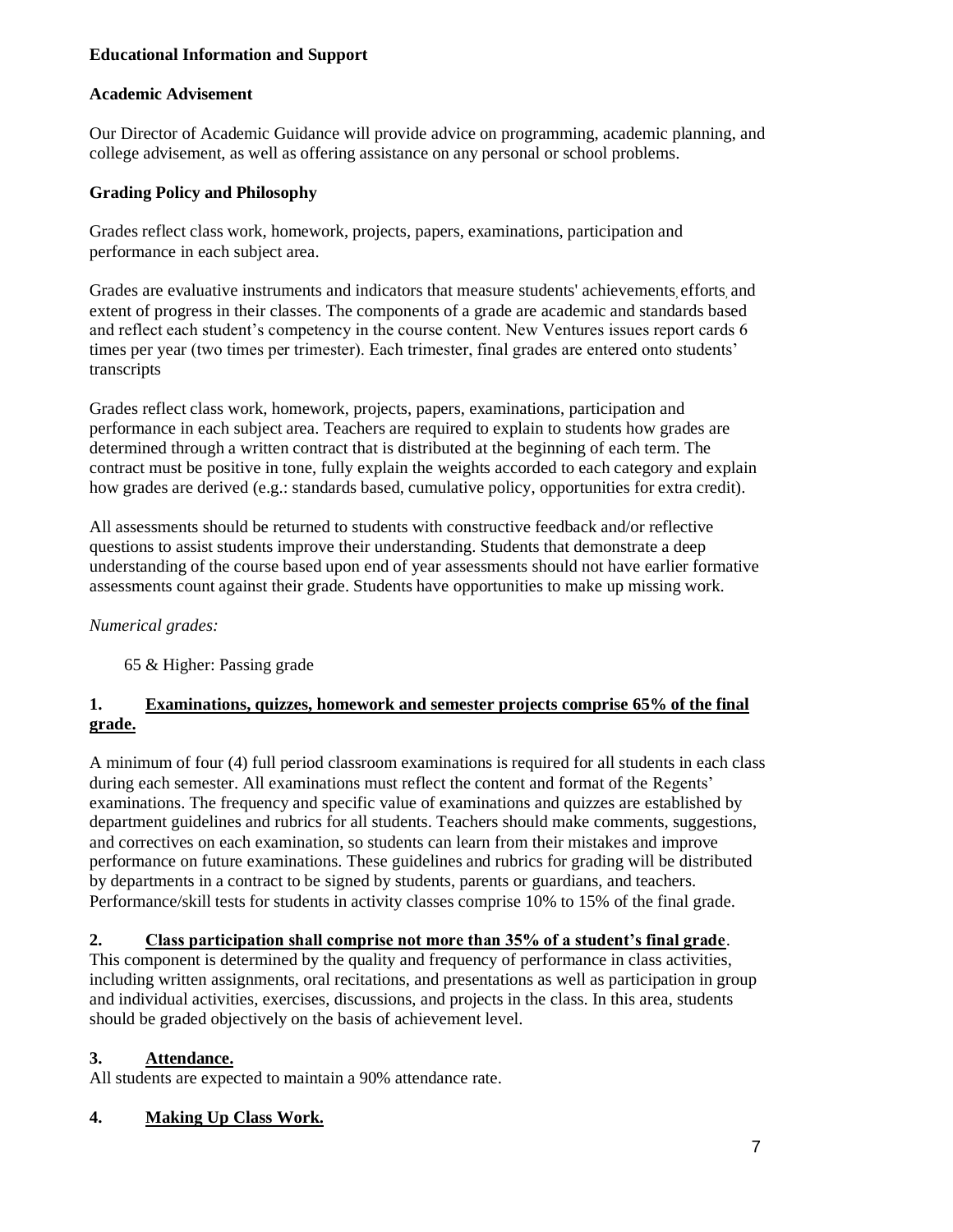It is the policy of the ICS that students who have been absent from class for verified, legitimate reasons (such as illness, court appearances, family emergencies, or attendance at funerals) are to be given a reasonable opportunity to make up missed work, including examinations.

## **5. Appealing a Final Grade.**

To appeal a teacher's final grade, students must present all documentation to the teacher to argue their case. If the teacher denies changing the final grade, the student may appeal to the department supervisor who will make a determination for the final grade based on evidence provided by both the teacher and the student. The student may appeal the decision of the supervisor to the principal who has the option of changing the grade after notifying the teacher in writing of the reason(s) for the change.

## <span id="page-11-0"></span>**Promotion**

For students who do not meet the promotion and/or graduation standards, there are options to help them both recover credits and graduate. Students will have options to make up for missed work and/or content. Computer based interventions, cumulative projects assigned by the respective course teachers, summer school, and tutoring will all be viable options for students to improve academic performance deficits. Opportunities to make up any and all failed regent(s) will also be made at the times Regents are offered.

All students admitted to New Ventures will meet with an advisor to develop an Individual Learning Pathway that will provide a map of courses and Regents exams to be taken in order to earn a diploma within two years.

## <span id="page-11-1"></span>**Attendance and Lateness**

Daily attendance is required of all students for success in class work and necessary for passing grades. Absentee students must submit an absence note to their teachers upon return to school that has been signed by a parent, guardian or doctor. Parents and guardians must make every effort to contact teachers to obtain homework assignments when their youngsters are out from school for an extended period of time. Students should obtain telephone numbers of classmates whom they may contact for homework assignments when they are absent.

Students have three minutes to travel from one class to another. Be prompt! Excessive lateness will prevent students from full participation in subject classes.

## <span id="page-11-2"></span>**Internships**

During the Fall, Winter and Spring terms at New Ventures Charter School, all students spend one day a week participating in our Internship Program. There are currently over 75 internship hosts around the Island. These internship sites include Staten Island elected officials' offices, community based organizations, and privately owned small businesses.

As a prerequisite to an internship placement, students are required to complete a Boot Camp class. The unique component of the New Ventures design is a 6-week experience which lays the groundwork for their future success. Students acquire critical knowledge in areas such as communication skills, "dressing for success" and resume building. Each student completes Boot Camp better prepared for success in his/her internship placement and helps to chart in course towards their graduation.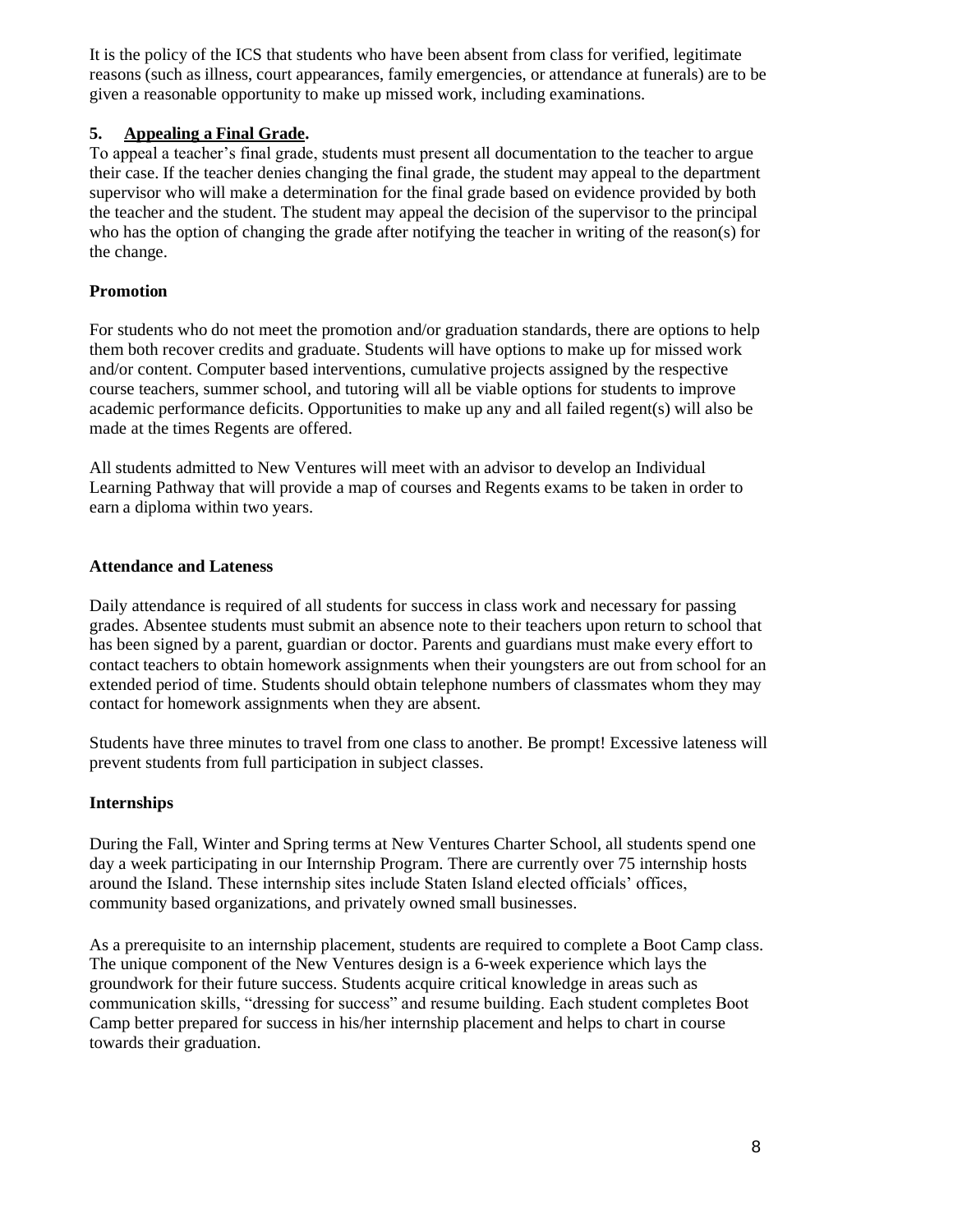## <span id="page-12-0"></span>**Fieldwork**

In addition to standard High School courses, we are proud to offer innovative programming including our internships and fieldwork. Fieldwork is the cornerstone of the NVCS school day. All students attend Fieldwork courses from 12:00 PM to 2:30 PM. Fieldwork courses are located throughout Staten Island in collaboration with local businesses and institutions. All Fieldwork courses infuse Next Generation Standards and Regents curricula into a unique experiential approach. Curricula are designed to support students' learning through the application of real-life situations, problem solving, and reflection of key concepts. Course projects are designed after careful planning with our partners to ensure that outcomes are authentic and provide a benefit to our host sites. Courses are dynamic and interdisciplinary by nature taking advantage of the space and expertise of career and technical education combined with rigorous instruction in Math, Science, English, and Social Studies. Courses offer a range within the spectrum of academic disciplines from Personal Finance to Cinematography and History in partnership with the Revolutionary War Conference House, to our multidisciplinary culinary program in partnership with the Above Restaurant at the Hilton Garden Inn. At all sites students engage in project-based learning in which they integrate concepts and learn through problem solving and hands-on experience.

## <span id="page-12-1"></span>**Transportation Cards**

Students who meet eligibility requirements of the Metropolitan Transportation Authority (MTA) may obtain free MTA Cards by completing and submitting applications to the Transportation Coordinator at the beginning of the school term. These cards may be used on school days for a maximum of four trips daily from 5:30 AM to 8:30 PM. Students are urged to take care of each monthly MTA card as lost and stolen cards cannot be replaced.

## <span id="page-12-2"></span>**Illness in School**

Students should have an updated Emergency Contact Card on file in the Main Office so that the school may contact parents or guardians when students become ill or are injured. If it is necessary for students to go home, and they are younger than eighteen years old, their parents or guardians must come to the school to pick them up at the main office.

## <span id="page-12-3"></span>**Passes**

Students must obtain a pass if it is necessary to leave a class unless there is a medical emergency. Teachers have the right to limit use and duration of the classroom pass.

## <span id="page-12-4"></span>**Textbooks**

Students must return all textbooks at the end of the school year in good condition so that the next class may use them. Students who fail to return books will have their names listed on an "unreturned book list" and will not be given books for the new class until the previous class books are returned.

## <span id="page-12-5"></span>**Food Services**

Dinner will be served each afternoon. All families are required to fill out the full or reduced rate form (meal eligibility form).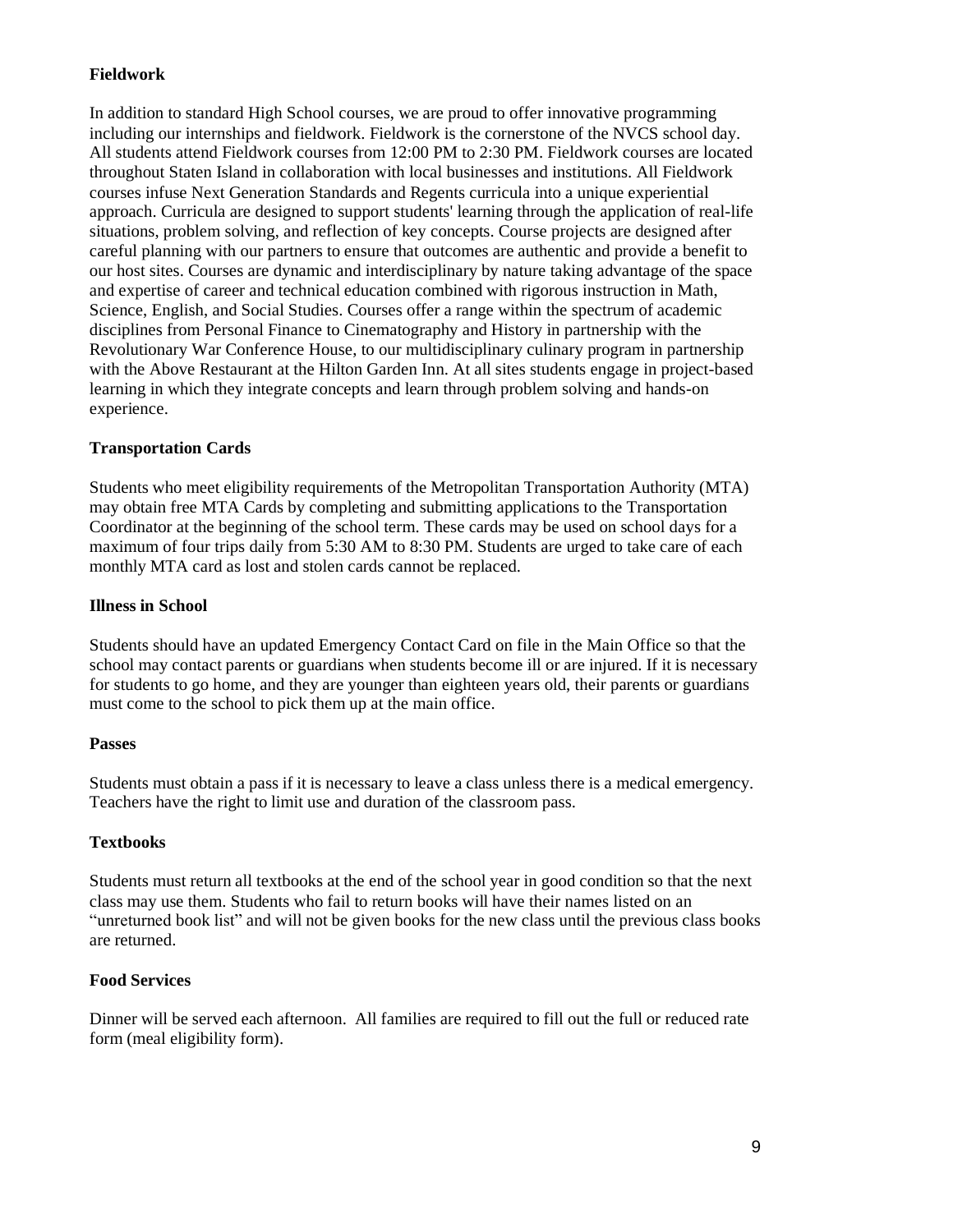## <span id="page-13-0"></span>**Immunization**

All students must have complete and up to date immunization records. Students who do not have current immunization will be excluded from school. In addition, for all students' health and safety, they must have annual medicals to participate in physical activities. Immunization records and medicals are stored in the Health Office. As New York State Law, as of June 13, 2019, there is no longer a religious exemption to the requirement that children be vaccinated against measles and other diseases to attend either a public, private or parochial school (for students in pre-kindergarten through 12th grade), or child day care settings

New York State immunization requirements include:

| Vaccines                                                                                                           | Prekindergarten<br>(Day Care,<br>Head Start.<br>Nursery<br>or Pre-kt | Kindergarten<br>and Grades<br>$1, 2, 3$ and $4$                                                                                                                           | Grade<br>5 | Grades<br>6.7.8.9<br>and 10                                                        | Grades<br>11 and 12                                                                         |  |
|--------------------------------------------------------------------------------------------------------------------|----------------------------------------------------------------------|---------------------------------------------------------------------------------------------------------------------------------------------------------------------------|------------|------------------------------------------------------------------------------------|---------------------------------------------------------------------------------------------|--|
| <b>Diphtheria and Tetanus</b><br>toxoid-containing vaccine<br>and Pertussis vaccine<br>(DTaP/DTP/Tdap/Td)2         | 4 doses                                                              | 5 doses<br>or 4 doses<br>If the 4th dose was received at 4 years<br>or older or<br>3 doses<br>If 7 years or older and the series was<br>started at 1 year or older        |            | 3 doses                                                                            |                                                                                             |  |
| <b>Tetanus and Diphtheria</b><br>toxoid-containing vaccine<br>and Pertussis vaccine<br>booster (Tdap) <sup>3</sup> |                                                                      | Not applicable                                                                                                                                                            | 1 dose     |                                                                                    |                                                                                             |  |
| Pollo vaccine (IPV/OPV) <sup>4</sup>                                                                               | 3 doses                                                              | 4 doses<br>or 3 doses<br>if the 3rd dose<br>was received at<br>4 years<br>or aider                                                                                        | 3 doses    | 4 doses<br>or 3 doses if<br>the 3rd dose<br>was received<br>at 4 years or<br>older | 3 doses                                                                                     |  |
| Measles, Mumps and<br>Rubella vaccine (MMR) <sup>®</sup>                                                           | 1 dose                                                               | 2 doses                                                                                                                                                                   |            |                                                                                    |                                                                                             |  |
| <b>Hepatitis B vaccine®</b>                                                                                        | 3 doses                                                              | 3 doses<br>or 2 doses<br>of adult hepatitis B vaccine (Recombivas) for children who received the<br>doses at least 4 months apart between the ages of 11 through 15 years |            |                                                                                    |                                                                                             |  |
| Varicella (Chickenpox)<br>vaccine <sup>2</sup>                                                                     | 1 dose                                                               | 2 doses                                                                                                                                                                   | 1 dose     | $2$ doses                                                                          | 1 dose                                                                                      |  |
| Meningococcal conjugate<br>vaccine (MenACWY)*                                                                      |                                                                      | Not applicable                                                                                                                                                            |            | Grades<br>7, 8 and 9:<br>1 dose                                                    | Grade 12:<br>2 doses<br>or 1 dose<br>If the dose<br>was received<br>at 16 years or<br>older |  |
| Haemophilus influenzae<br>type b conjugate vaccine<br>$IHibI*$                                                     | 1 to 4 doses                                                         | Not applicable                                                                                                                                                            |            |                                                                                    |                                                                                             |  |
| Pneumococcal Conjugate<br>vaccine (PCV) <sup>10</sup>                                                              | 1 to 4 doses                                                         | Not applicable                                                                                                                                                            |            |                                                                                    |                                                                                             |  |

## **Students Who Require Daily Medication**

## **Pharmacies**

Only those medications necessary to maintain the student in school and which must be given during school hours will be administered in school. Any student who is required to take medication during the regular school day or while participating in School-sponsored activities (e.g., field trips, athletics) should comply with all procedures.

Any prescribed medication that requires administration through a subcutaneous, intramuscular, intravenous or rectal route, or prescribed medications being administered through pumps, tubes or nebulizers, or oral, topical or inhalant medication needed by non-self-directed students will be given by the School nurse or licensed practical nurses under the direction of the New Ventures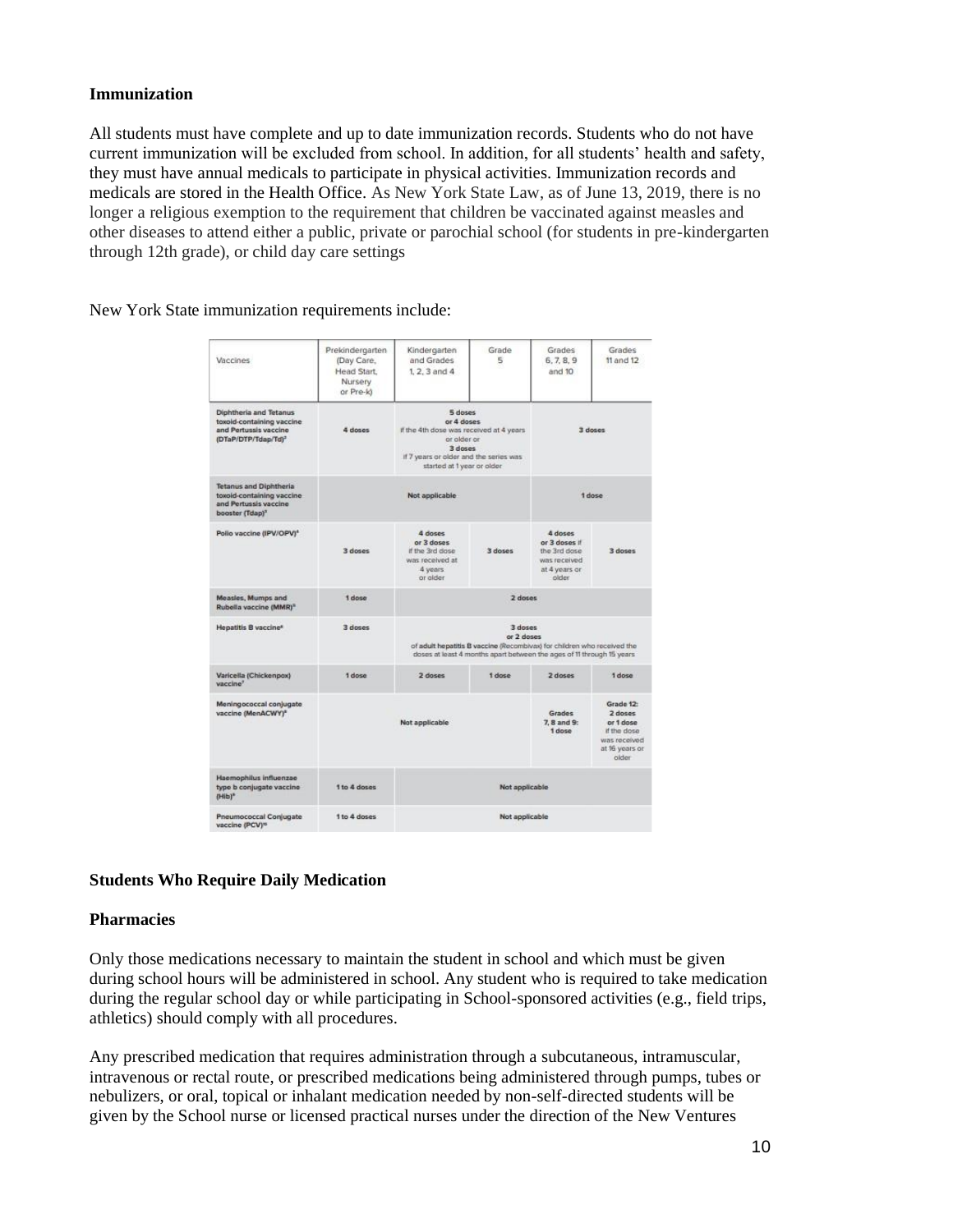nurse. *The other members of New Ventures staff will not perform administration of such prescribed medications.*

Designated staff in the school setting, following assignment and in conjunction with approval by the School nurse, may assist *self-directed students* with the taking of their own oral, topical and inhalant medication. The School nurse as well as the School administration will ensure that the staff person receives the training and supervision needed to perform these tasks in a safe and effective manner.

## <span id="page-14-0"></span>**Physician Orders**

New Ventures requires a written order from a duly licensed prescriber and written parental permission to administer medication. All medications given in school, including nonprescription or over the counter (OTC) drugs, shall be prescribed by a licensed prescriber on an individual basis as determined by the student's health status.

The School nurse may request additional information, such as self-administration orders, diagnosis and/or potential adverse reactions. Medication delivery should not be delayed pending this information, however, unless such information is essential to the safe administration of the medication.

## <span id="page-14-1"></span>**Special Considerations**

Medication orders must be renewed annually or when there is a change in medication or dosage. The pharmacy label **does not** constitute a written order and **cannot** be used in lieu of a written order from a licensed prescriber. When a properly labeled medication comes to the health office accompanied by a written request from the parent(s) or guardian for administration of the medication, but without a written order from a licensed prescriber, the following procedure will be followed:

- Contact parent(s) or guardian regarding need for written order from a licensed prescriber.
- Contact licensed prescriber to obtain verbal permission to administer medication.
- Request fax or written orders to be received within 48 hours.
- Contact parent(s) or guardian and discontinue medication if written orders are not received in 48 hours.
- Document above steps.

## <span id="page-14-2"></span>**Parental Responsibility**

A written statement from the parent(s) or guardian requesting administration of the medication in school as ordered by the licensed prescriber is required. The students' medical doctor who prescribes the medication to be given in school should complete medication Administration Forms. These forms can be obtained from the School Nurse, or from the main office. It is the responsibility of the parent(s) or guardian to have the medication delivered directly to the health office in a properly labeled original container.

## <span id="page-14-3"></span>**OTC Medications**

Must be in the original manufacturer's container or package with the student's name affixed to the container. The same applies to drug samples. For certain medications, especially **controlled substances**, standards of best practice include counting or measuring the medication upon receipt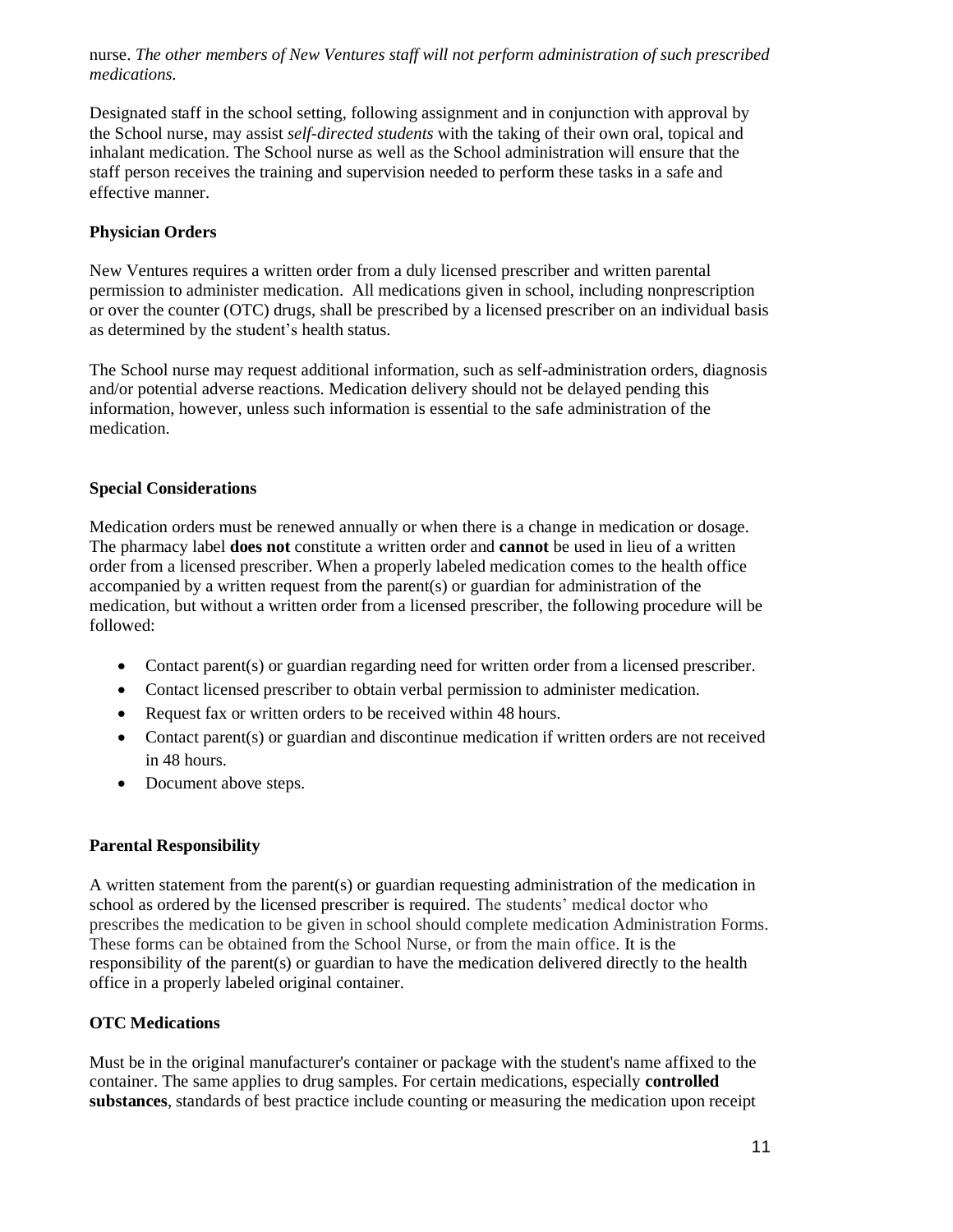and periodically thereafter. This is not a legal requirement but constitutes a sound practice when handling controlled substances.

Discrepancies should be reported to the parent(s) or guardian and to the School administration immediately. Best practice includes close supervision of medication taking. Medications must not be transported daily to and from school. Parents or guardians will be advised to ask the pharmacist for two containers, one to remain at home and one at school. Instructions will be left for substitute nurses that are clear and concise on the handling of all aspects of medication acceptance, handling, delivery and storage. Education of families regarding the New Ventures medication protocols is an ongoing responsibility of New Ventures.

## <span id="page-15-0"></span>**Medication Administration**

All medications will be administered as close to the prescribed time as possible. Given student schedules and compliance with coming to the health office in a timely fashion, medications accepted for school administration generally may be given up to one hour before and no later than one hour after the prescribed time. Parents or guardians and licensed prescribers must advise the School, however, if there is a time-specific concern regarding administration of the medication. Parents or guardians, students, and the school nurse will work together to ensure that the student receives his or her medication at the appropriate time.

If a student fails to come for a dose, the administration will provide support to health office personnel, such as security personnel, administrative or clerical staff to locate the student. If the medication has not been given for any reason within the prescribed time frame, New Ventures will make all reasonable efforts to notify the student's parent(s) or guardian that day, as they may need to adjust a home dose accordingly.

If students chronically fail to come for medications, the School nurse will contact the parent(s) or guardian to address the issue. The licensed prescriber will be informed of the poor compliance, so that the medication protocol can be reviewed and possible adjustments made, i.e., home administration, extended release medication.

Ongoing communication and collaboration between New Ventures and parents or guardians will occur to assist students in assuming personal responsibility for their health behavior.

A medication may be changed or discontinued by a written order of the licensed prescriber at any time. If a student's parent(s) or guardian request discontinuation of a prescribed medication without the prescriber's order to do the same, New Ventures will send a confirmation to the parent(s) or guardian with a copy to the prescriber of the School's intention to discontinue the medication.

When the dose of a medication is changed by a licensed prescriber's written order and a parent's or guardian's request, and the old pharmacy bottle label has not been corrected, the nurse may label the bottle with the correct dose until the new pharmacy-labeled prescription bottle is received. The School will communicate to the parent(s) or guardian the importance of sending in a new bottle quickly.

## <span id="page-15-1"></span>**Storage of Medication**

No medication may be brought into the School without the knowledge of the health office. Procedures that facilitate this practice will be publicized so that parents or guardians and students do not feel the need to hide medication or to circumvent cumbersome procedures. All medications, except as otherwise arranged, will be properly stored and secured within a health office cabinet, drawer or refrigerator designated for medications only. The site must include a lock for the cabinet, drawer and refrigerator, as well as a lock to the outside health office door. Controlled substances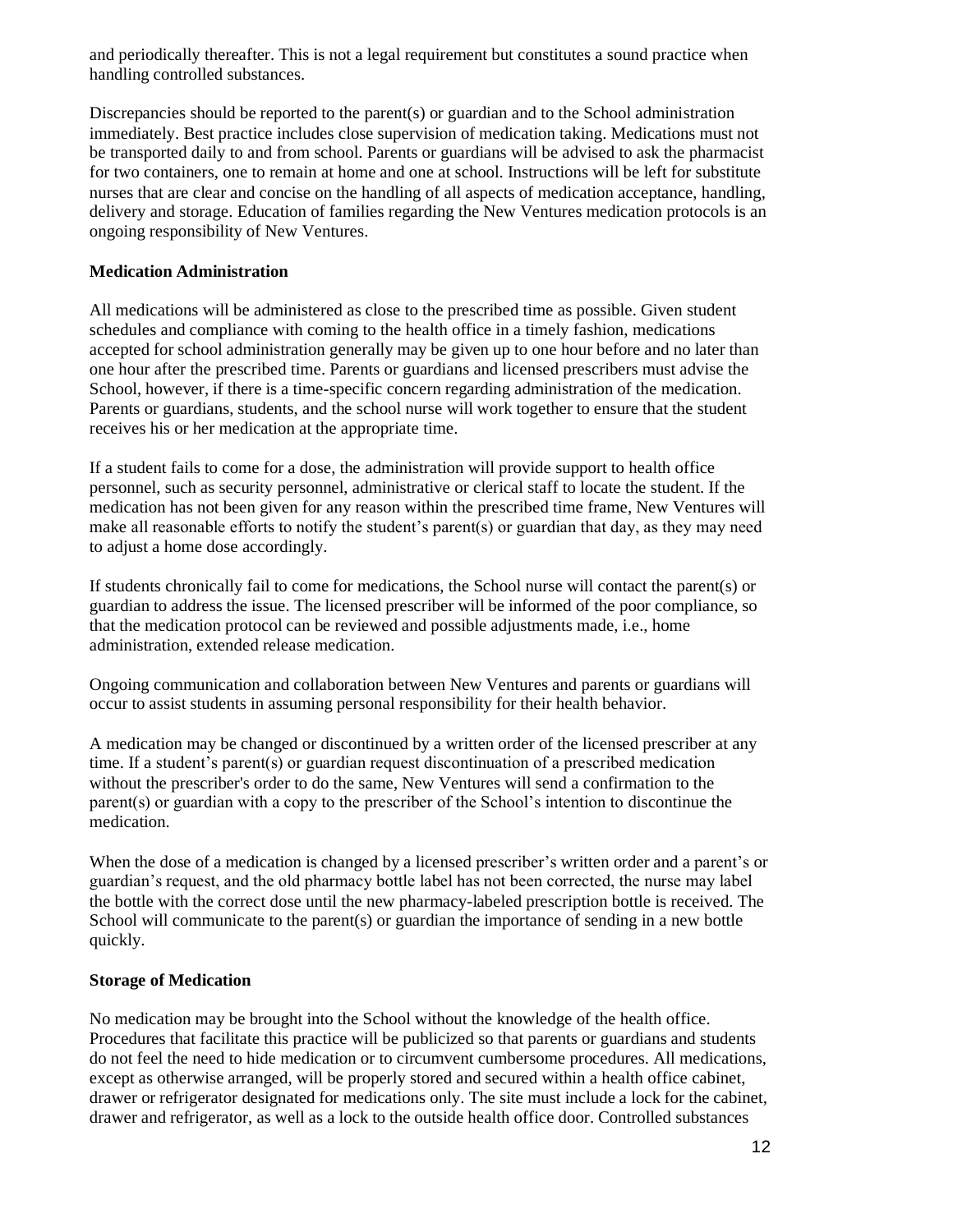will always be secured and will never be left open or accessible to the public at any time. Even self-directed students will not be given unsupervised access to controlled substances under the care of New Ventures. Whenever possible, medication storage units will be secured to the wall or floor and will not have breakable glass doors. If possible, all medications will be stored in a health office. There may be instances, however, when requests are made by a student's parent(s) or guardian and physician for a student to carry and self-administer medications because of the emerging nature of the health problem or the severity of the health condition.

## <span id="page-16-0"></span>**Carry and Self-Administer Medication**

If New Ventures receives a request from a parent or guardian and licensed prescriber to permit a student to carry and self-administer his or her own prescribed medication, such decisions will be made on an *individual basis and in accordance with the following criteria:*

- Severity of health care problems, particularly asthmatic or allergic conditions.
- Licensed prescriber's order directing that the student be allowed to carry his or her medication and self-administer.
- Parent or guardian's statement requesting compliance with licensed prescriber's order.
- Student has been instructed in the procedure of self-administration and can assume responsibility for carrying properly labeled medication in original container on his or her person or keeping in school.
- School nursing assessment that student is self-directed to carry and self-administer his or her medication properly.
- Parent or guardian contact made to clarify responsibility regarding the monitoring of the student on an ongoing or daily basis to ensure that the student is carrying and taking the medication as ordered. This contact will be documented.

The School nurse will counsel any student self-administering medication without proper authorization. In addition, the parent(s) or guardian will be notified. In all instances, the School administration will also be informed. Periodic reevaluation of the effectiveness of the procedure will be instituted.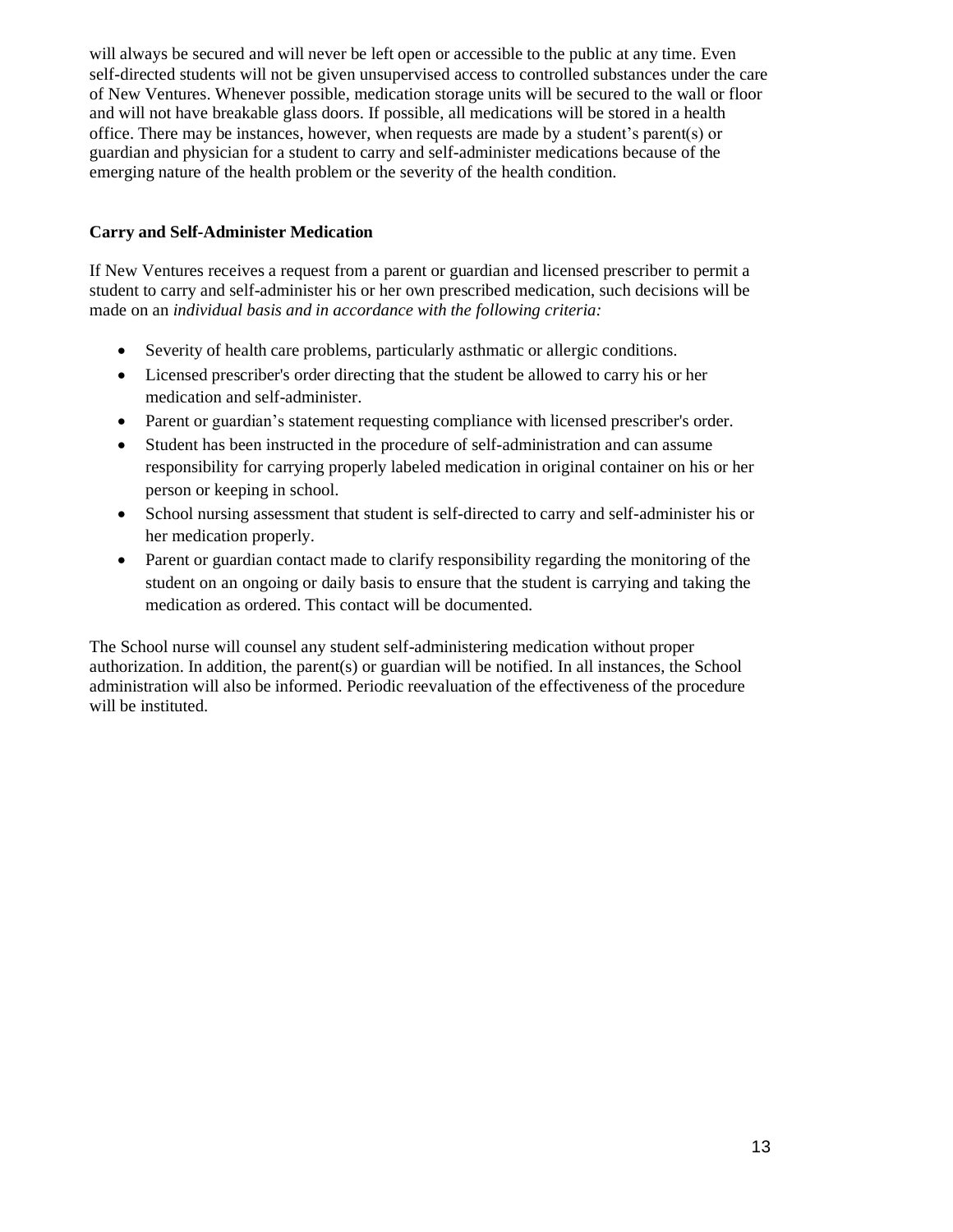## **School Policies and Procedures**

## **Elevators**

If medically needed, students may obtain an elevator pass from the main office with appropriate documentation, for the duration of their disability.

## <span id="page-17-0"></span>**Safety Drills**

ICS requires all students and staff to participate in twelve fire drills and four lockdown drills throughout the school year. During fire drills, students and staff must exit the building by following the directions posted in the room and leave in a speedy, orderly and silent manner.

## <span id="page-17-1"></span>**School Trips**

Students may participate in school trips if they: 1) attend classes regularly; and 2) maintain good attendance. Students with disciplinary records or history of cutting may be barred from the trip. Students and staff participating in trips over several days must comply with all ICS regulations, such as parental permission, emergency notification, chaperone/student ratio, the Discipline Code, and other pertinent trip information. Parents and students must meet with the lead trip teacher and the Principal prior to departure.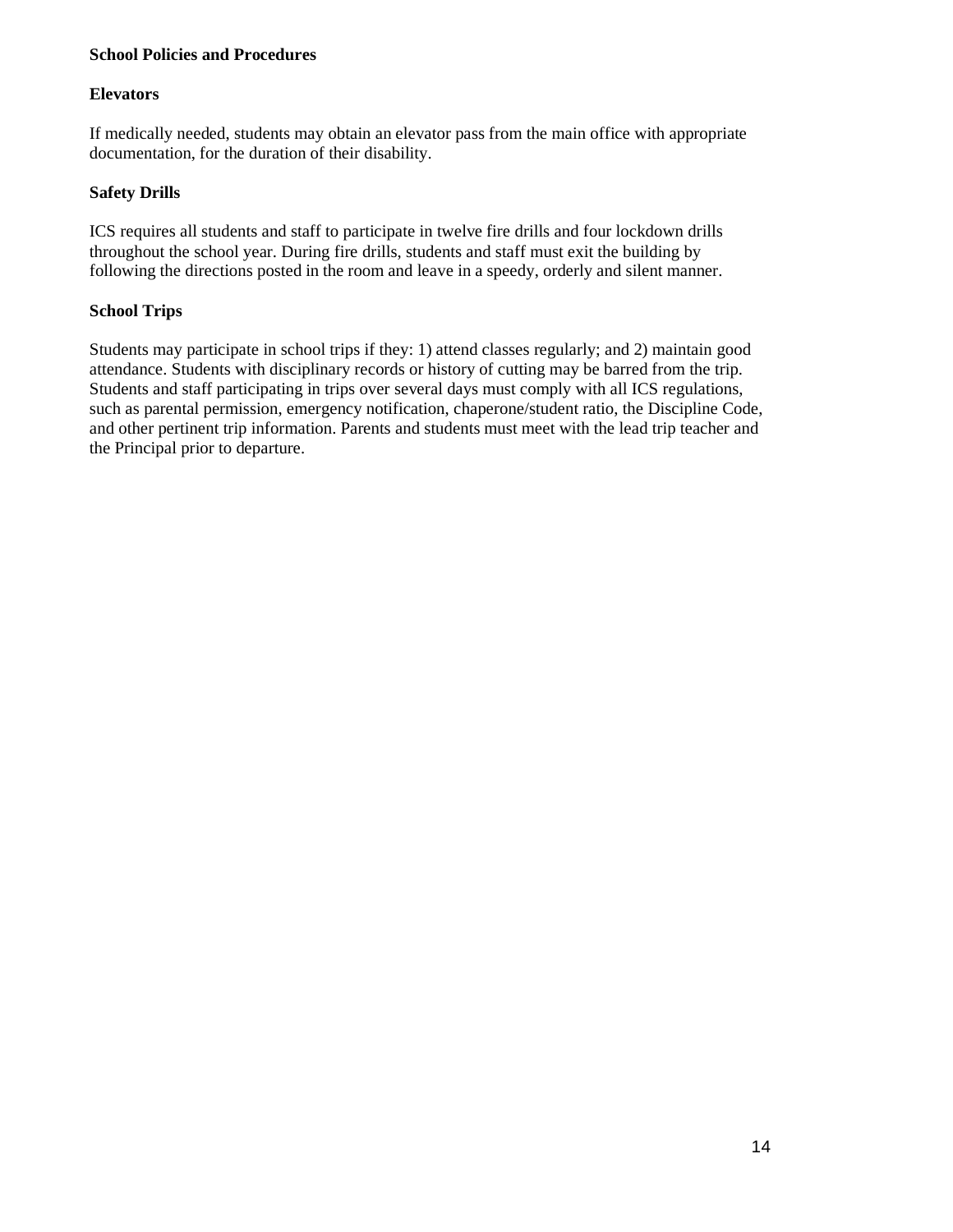## **FERPA**

The Family Educational Rights and Privacy Act (FERPA), a Federal law, requires that ICS or the School, with certain exceptions, obtain your written consent prior to the disclosure of personally identifiable information from your child's education records. However, ICS and/or the School may disclose appropriately designated "directory information" without written consent, unless you have advised ICS or the School to the contrary, in accordance with School procedures.

The primary purpose of directory information is to allow ICS and/or the School to include this type of information from your child's education recordsin certain school publications. Examplesinclude:

- A playbill, showing your student's role in a drama production;
- The annual yearbook;
- Honor roll or other recognition lists;
- Graduation programs; and
- Sports activity sheets, such as for wrestling, showing weight and height of team members.

Directory information, which is information that is generally not considered harmful or an invasion of privacy if released, can also be disclosed to outside organizations without a parent's prior written consent. Outside organizations include, but are not limited to, companies that manufacture class rings or publish yearbooks.

In addition, two federal laws require local educational agencies (LEAs), such as ICS, receiving assistance under the Elementary and Secondary Education Act of 1965 (ESEA) to provide military recruiters, upon request, with the following information – names, addresses and telephone listings – unless parents have advised the LEA that they do not want their student's information disclosed without their prior written consent.<sup>1</sup>

If you do not want ICS or the School to disclose directory information from your child's education records without your prior written consent, you must notify the School in writing by September  $1<sup>st</sup>$ of the current school year.

ICS has designated the following information as directory information:

- $\triangleright$  Student's name
- ➢ Address
- $\triangleright$  Telephone listing
- ➢ Electronic mail address
- ➢ Photograph
- $\triangleright$  Date and place of birth
- $\triangleright$  Major field of study
- ➢ Dates of attendance
- ➢ Grade level
- ➢ Participation in officially recognized activities and sports
- $\triangleright$  Weight and height of member of athletic teams
- ➢ Degrees, honors, and awards received
- $\triangleright$  The most recent educational agency or institution attended
- $\triangleright$  Student ID number, user ID, or other unique personal identifier used to communicate in electronic systems but only if the identifier cannot be used to gain access to education records except when used in conjunction with one or more factors that authenticate the

<sup>1</sup> These laws are: Section 9528 of the Elementary and Secondary Education Act (20 U.S.C. § 7908) and 10 U.S.C. § 503(c).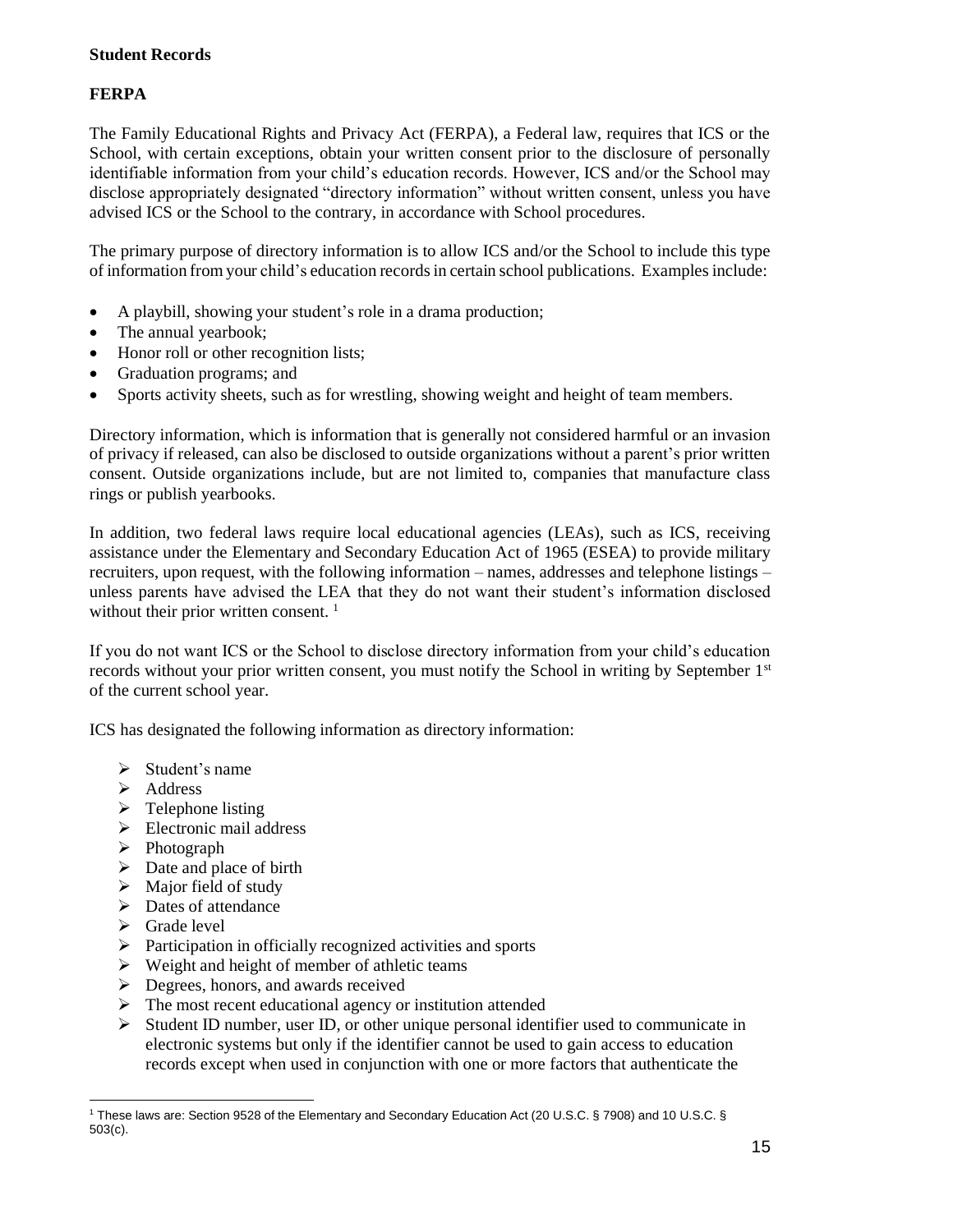user's identity, such as a PIN, password, or other factor known or possessed only by the authorized user

➢ A student ID number or other unique personal identifier that is displayed on a student ID badge, but only if the identifier cannot be used to gain access to education records except when used in conjunction with one or more factors that authenticate the user's identity, such as a PIN, password, or other factor known or possessed only by the authorized user.

#### <span id="page-19-0"></span>**FERPA Notice of Rights**

FERPA affords parents and students who are 18 years of age or older ("**eligible students**") certain rights with respect to the student's education records. These rights are:

1. The right to inspect and review the student's education records within 45 days after the day ICS or the School receives a request for access.

Parents or eligible students should submit a written request to the School Principal that identifies the records they wish to inspect. The Principal will make arrangements for access and notify the parent or eligible student of the time and place where the records may be inspected.

2. The right to request ICS or the School to amend the student's education records that the parent or eligible student believes to be inaccurate, misleading, or otherwise in violation of the student's privacy rights under FERPA.

Parents or eligible students who wish to ask ICS or the School to amend a record should submit a written request to the School Principal, clearly identifying the part of the record they want changed, and specifying why it should be changed. If ICS or the School decides not to amend the record as requested by the parent or eligible student, ICS or the School will notify the parent or eligible student of the decision and of their right to a hearing regarding the request for amendment. Additional information regarding the hearing procedures will be provided to the parent or eligible student when notified of the right to a hearing.

3. The right to provide written consent before ICS or the School discloses personally identifiable information ("**PII"**) from the student's education records, except to the extent that FERPA authorizes disclosure without consent.

One exception, which permits disclosure without consent, is disclosure to School officials with legitimate educational interests. A School official is a person employed by Integration Charter Schools ("**ICS**") as an administrator, supervisor, instructor, or support staff member (including health or medical staff and law enforcement unit personnel) or a person serving on the ICS Board of Trustees. A School official also may include a volunteer or contractor outside of the School who performs an institutional service or function for which the School would otherwise use its own employees and who is under the direct control of the School with respect to the use and maintenance of PII from education records, such as an attorney, auditor, medical consultant, or therapist; a parent or student volunteering to serve on an official committee, such as a disciplinary or grievance committee; or a parent, student, or other volunteer assisting another School official in performing his or her tasks. A School official has a legitimate educational interest if the official needs to review an education record in order to fulfill his or her professional responsibility.

Upon request, ICS or the School will disclose education records without consent to officials of another school district in which a student seeks or intends to enroll, or is already enrolled if the disclosure is for purposes of the student's enrollment or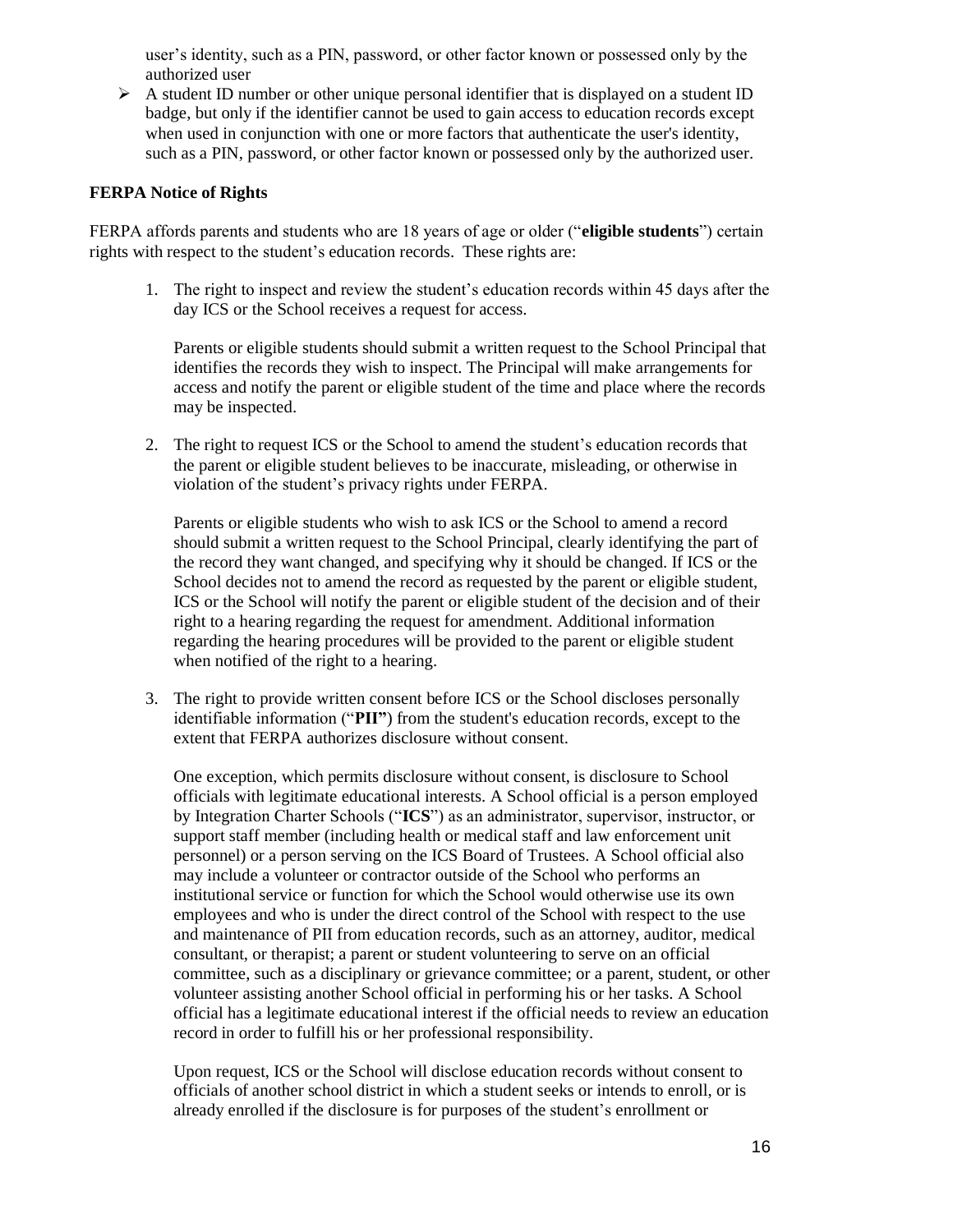transfer; however, ICS or the School will make a reasonable attempt to notify the parent or eligible student of the records request.

4. The right to file a complaint with the U.S. Department of Education concerning alleged failures by ICS or the School to comply with the requirements of FERPA. The name and address of the Office that administers FERPA are:

> Family Policy Compliance Office U.S. Department of Education 400 Maryland Avenue, SW Washington, DC 20202

#### Disclosures that ICS or the School may make without parental consent

FERPA permits the disclosure of PII from students' education records, without consent of the parent or eligible student, if the disclosure meets certain conditions found in §99.31 of the FERPA regulations. Except for disclosures to school officials, disclosures related to some judicial orders or lawfully issued subpoenas, disclosures of directory information, and disclosures to the parent or eligible student, §99.32 of the FERPA regulations requires ICS or the School to record the disclosure. Parents and eligible students have a right to inspect and review the record of disclosures.

ICS or the School may disclose PII from the education records of a student without obtaining prior written consent of the parents or the eligible student –

- To other School officials, including teachers, whom ICS or the School determines to have legitimate educational interests. This includes contractors, consultants, volunteers, or other parties to whom the School has outsourced institutional services or functions;
- To officials of another school, school system, or institution of postsecondary education where the student seeks or intends to enroll, or where the student is already enrolled if the disclosure is for purposes related to the student's enrollment or transfer;
- To authorized representatives of the U.S. Comptroller General, the U.S. Attorney General, the U.S. Secretary of Education, or State and local educational authorities, in connection with an audit or evaluation of Federal- or State-supported education programs, or for the enforcement of or compliance with Federal legal requirements that relate to those programs. These entities may make further disclosures of PII to outside entities that are designated by them as their authorized representatives to conduct any audit, evaluation, or enforcement or compliance activity on their behalf;
- In connection with financial aid for which the student has applied or which the student has received, if the information is necessary to determine eligibility for the aid, determine the amount of the aid, determine the conditions of the aid, or enforce the terms and conditions of the aid;
- To State and local officials or authorities to whom information is specifically allowed to be reported or disclosed by a State statute that concerns the juvenile justice system and the system's ability to effectively serve, prior to adjudication, the student whose records were released;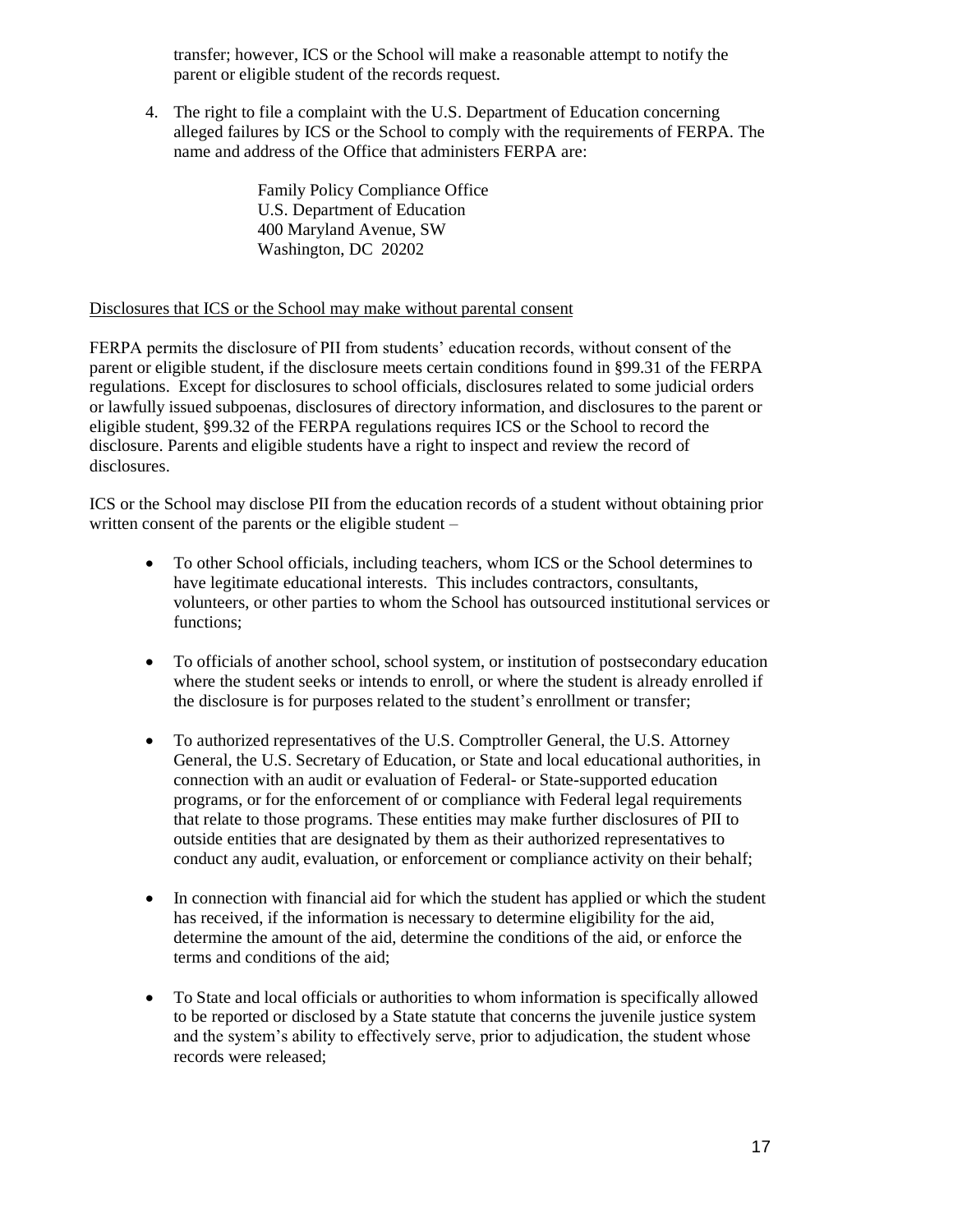- To organizations conducting studies for or on behalf of ICS or the School, in order to develop, validate, or administer predictive tests; administer student aid programs; or improve instruction;
- To accrediting organizations to carry out their accrediting functions;
- To parents of an eligible student if the student is a dependent for IRS tax purposes;
- To comply with a judicial order or lawfully issued subpoena;
- To appropriate officials in connection with a health or safety emergency;
- Information ICS or the School has designated as "directory information";
- To an agency caseworker or other representative of a State or local child welfare agency or tribal organization who is authorized to access a student's case plan when such agency or organization is legally responsible, in accordance with State or tribal law, for the care and protection of the student in foster care placement; and
- To the Secretary of Agriculture or authorized representatives of the Food and Nutrition Service for purposes of conducting program monitoring, evaluations, and performance measurements of programs authorized under the Richard B. Russell National School Lunch Act or the Child Nutrition Act of 1966.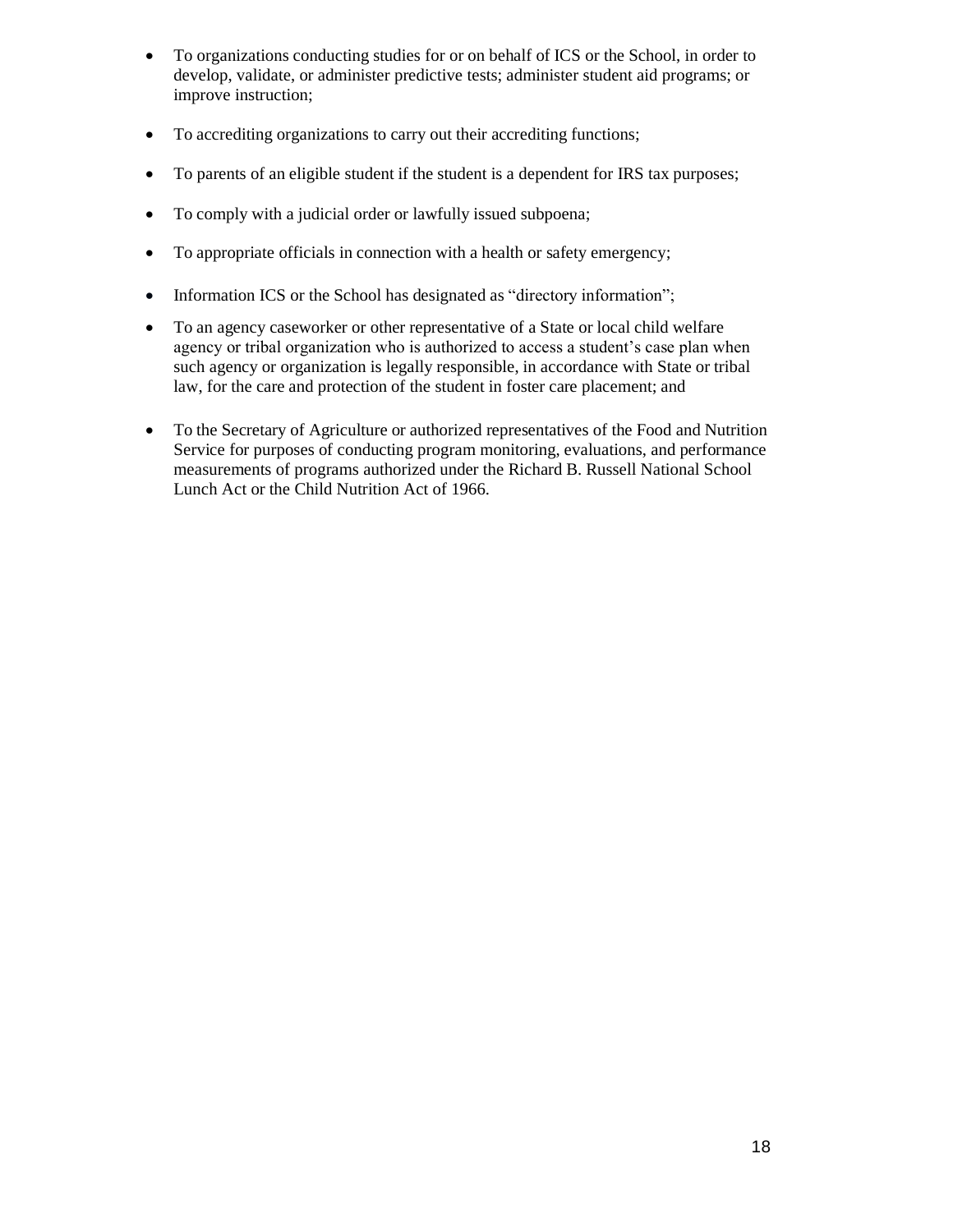## **New Ventures' LEA and Title I School Parent Involvement Policy**

## **Purpose**

The purpose of this policy is to encourage and facilitate involvement by parents or guardians of students participating in the School's Title I School Wide Project (SWP) programs in the educational programs and experiences of students. The policy shall provide the framework for organized, systematic, ongoing, informed and timely parental involvement in relation to decisions about the Title I services within New Ventures. Below is the School's policy acting as both a Local Education Agency and Title I school. It thus fulfills the requirements for LEA and Schoollevel parent involvement policies as required by Title I.

## <span id="page-22-0"></span>**Parental Policy Involvement**

The partnership between home and School will be supported by:

- New Ventures' development of an infrastructure to continually assess, plan and implement strategies that build the partnership.
- A School-wide committee of parents, teachers, and administrators to guide overall program efforts and serve as a home-School partnership network.
- Coordination of activities through the staff development system in areas of teachers inservice, assessment of teaching strengths, and communication with parents or guardians toward the creation of the best possible learning experience for each student.
- Self-study of parental involvement practices by teams of parents, teachers and the Principal using the following seven basic principles considered essential to home-school partnerships.
- Every aspect of the School climate is open, helpful and friendly.
- Communications with parents and guardians (whether about School policies and programs or about their own children) are frequent, clear and two-way.
- Parents are treated as collaborators in the educational process, with a strong complementary role to play in their children's school learning and behavior.
- Parents are encouraged, both formally and informally, to comment on School policies and to share the decision-making.
- The Principal and School administrators actively express and promote the philosophy of partnership with all families.
- The School encourages volunteer participation from parents and the community at large.
- The School recognizes its responsibility to forge a partnership with all families in the School, not simply those most easily available.
- Resources will be provided to the Principal, teachers and parents by the coordinator of Title I services.

## <span id="page-22-1"></span>**School-Level Involvement Policy Component**

The School invites parental participation in all aspects of Title I educational programming for its students. New Ventures will involve parents in the following ways:

a. New Ventures will convene an annual meeting to inform parents of the School's participation in Title I. In conjunction with the Parents Association, if applicable, the Principal will schedule this meeting at the beginning of each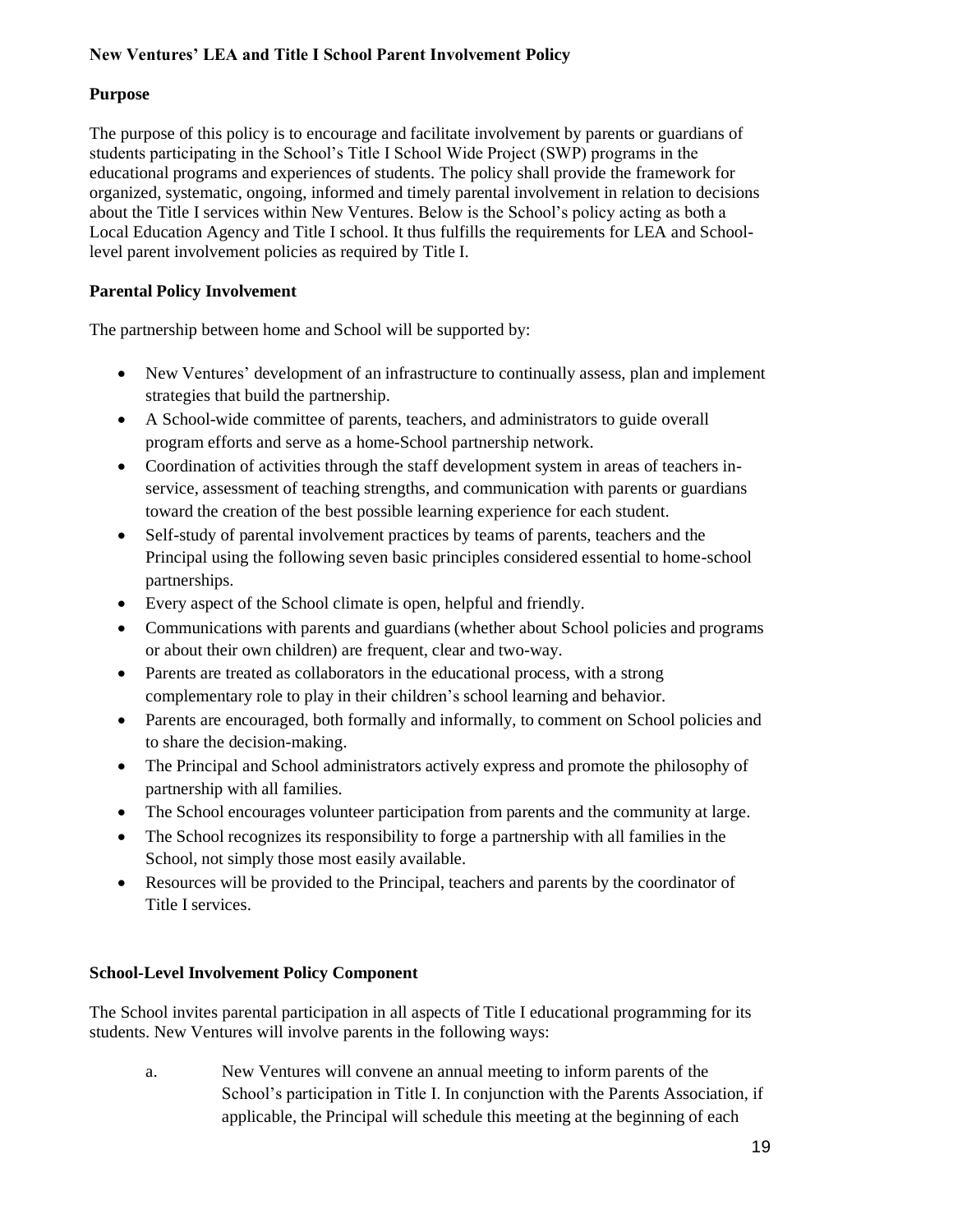school year. The administration will also send letters to parents informing them of the date and location of the meeting, and will post this information on the School website.

- b. If deemed necessary by the Parents Association and the Principal, the School will hold multiple meetings so as to include as many parents as possible. New Ventures will use appropriate Title I funds to provide necessary transportation and child care for parents attending the meeting;
- c. The Parents Association will hold regular meetings in accordance with its bylaws. These meetings will regularly address improvement of Title I programs, including the School parental involvement policy;

New Ventures will provide parents:

| a.             | Timely information about Title I/SWP programs. The Principal will keep       |
|----------------|------------------------------------------------------------------------------|
|                | parents updated about the types of services their children are being         |
|                | provided, the planned duration of service, and the goals of the services;    |
| b.             | The School performance profile required under Title I section $1116(a)(3)$ ; |
| $\mathbf{c}$ . | The student's individual student assessment results, including an            |
|                | interpretation of such results.                                              |
| d.             | A description and explanation of the curriculum in use at the School, the    |
|                | forms of assessment used to measure student progress, and the proficiency    |
|                | levels students are expected to meet;                                        |
| e.             | Opportunities for regular meeting. The Principal will be attentive to        |
|                | parents' needs, and will schedule parent meetings as requested and is        |
|                | feasible;                                                                    |

## <span id="page-23-0"></span>**Description of Parent Participation in Development of Policy**

The Board of Trustees has developed the Parent Involvement Policy draft in expectation of revision in conjunction with the Parents' Association and approval, if applicable.

## <span id="page-23-1"></span>**Policy's Availability to Parents**

The policy will be translated into Spanish and other major languages of the School. The policy will also be available at registration and/or orientation to all new parents, at Parents' Association meetings, curriculum night, and parent-teacher nights; and on an ongoing basis at the school office.

## <span id="page-23-2"></span>**Technical Assistance and Support**

The principal, teachers, and the Parents Association provide technical support to help parents plan and implement effective parent involvement activities.

Technical assistance will include:

- a. Assistance in parent outreach through mail and telephone;
- b. Joint planning of parent activities;
- c. Preparing and translating parent involvement announcements and pamphlets;
- d. Staff participation as presenters at Parents' Association events;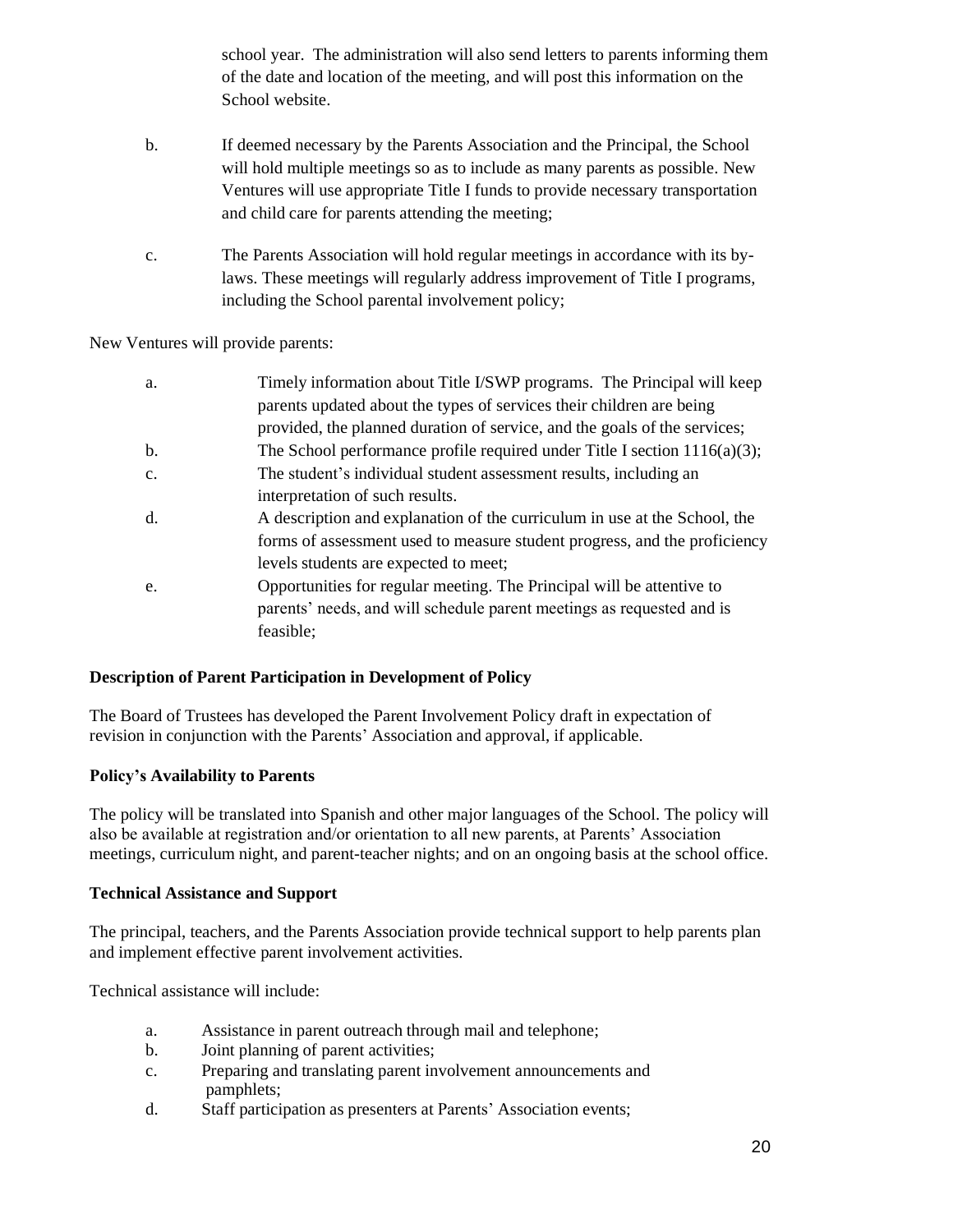- e. Support in preparing parent information such as reading lists, parent guides, and partial-immersion brochures;
- f. Assistance in making available sound-system, video, and electronic equipment for events;
- g. Individual teacher meetings with parents on homework, and other instructional support.

## <span id="page-24-0"></span>**Annual Evaluation of Parent Involvement Policy**

New Ventures' will ensure the policy is up-to-date and effectively addresses the changing needs of the School community through an annual policy evaluation process. At least once each school year, the Principal and Parents' Association will meet to evaluate the policy's content and effectiveness in increasing parent involvement. They will discuss ways to identify strategies for overcoming barriers to parent participation and to increase parent participation. As needed, policy revisions will be based on the evaluation and will be incorporated into the Parent Involvement Policy. The Principal will be responsible for the implementation of the Policy and for revisions.

## <span id="page-24-1"></span>**Security and Safety**

School personnel may use reasonable physical restraint, if necessary, to protect persons or property from physical injury or damage or to remove a violent or disruptive student from self-harm or harm to others, the student has refused to comply with a request to refrain from further disruptive acts and alternative procedures and methods not involving the use of physical force cannot reasonably be employed to achieve these purposes. If damage or loss of school property occurs, official report cards and transcripts may be withheld until payment for the damage is received or the lost property is recovered.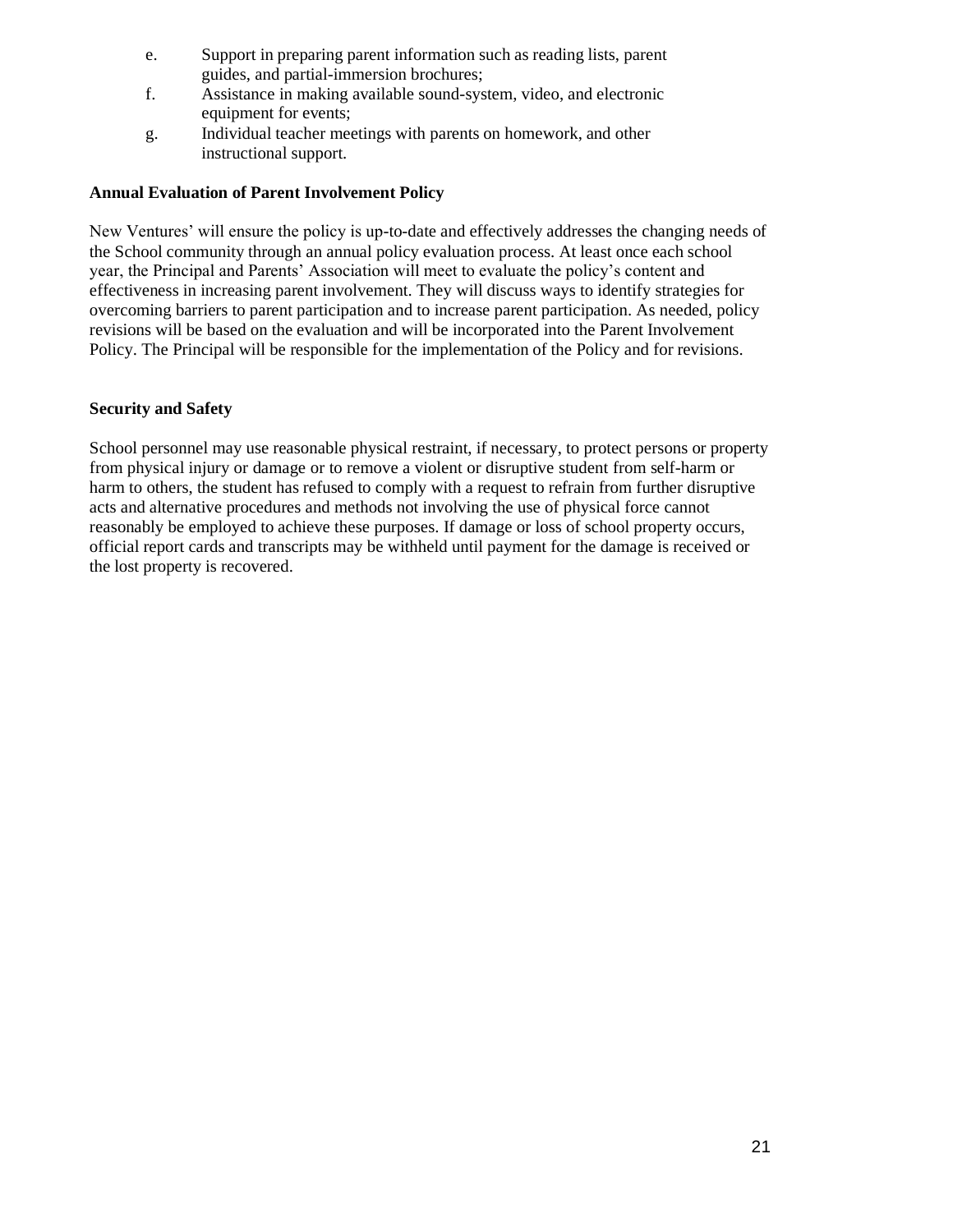## **Appendix A – Student and Family Grievance Policy Grievance Policy**

*\*updated 4/28/2022*

## General Procedure

Any parent/guardian who has a concern about a school policy, academic grade, discipline decision, or anything else, is encouraged to contact the appropriate staff member at your student's school by telephone or email; contact information for the staff members at your student's school can be found on the school's website. All staff members are committed to responding promptly to parent/guardian concerns. If an issue is not resolved promptly or satisfactorily, please contact the Principal to discuss the matter further. Any individual or group may bring complaints or concerns of any kind to the Principal of your student's school. The Principal will work to resolve conflicts fairly and informally, as quickly as possible. After reviewing the complaint, the Principal will respond in writing, by telephone, or in person depending on the circumstance.

If the Principal is unable to resolve the complaint to the individual or group's satisfaction, or if the complaint is about the Principal, the individual or group may bring their complaint to the President of Integration Charter Schools (ICS). After reviewing the complaint, the President will respond as quickly as possible and shall take such steps as he deems necessary in order to resolve the complaint. The Board of Trustees of ICS shall serve as the appeals body for any complaints that are not satisfactorily resolved. The complaint may be presented to the Board in an open meeting, in written form, by letter or via email to board\_chair@integrationcharterschools.org. The Board of Trustees shall investigate and respond to all complaints in a timely manner.

## **Procedure for Complaints under Section 2855 of the Charter Schools Act**

Section 2855(4) of the New York Education Law (part of the New York State Charter Schools Act (CSA)) provides that any individual or group may bring a complaint directly to the Board of Trustees of ICS alleging a violation of the CSA, the School's charter, or any other provision of law relating to the management or operation of ICS. All such complaints should be in writing and include the following:

- 1. the name, address, and phone number of the complainant;
- 2. a detailed statement of the complaint, including the specific provision of the School's charter or law that allegedly has been violated;
- 3. the relief sought by the complainant; and
- 4. the response, if any, received from the School thus far.

The Board of Trustees will respond in writing to any complaint submitted in writing no later than 30 days from receipt of the written complaint. Depending upon the circumstances, the Board's first response to a complaint may be to advise the complainant as to the timeline for further review, investigation, and resolution of the complaint, rather than an immediate resolution of the complaint.

If the complainant believes that the Board of Trustees has not adequately addressed the complaint, the individual or group may then present the complaint to ICS's charter entity, the Board of Regents of the University of the State of New York ("Board of Regents"). The Board of Regents has delegated authority to handle complaints concerning charter schools to the Commissioner of Education. The Charter School Office of the New York State Education Department, on behalf of the Commissioner, will investigate and respond 36 to complaints concerning charter schools that have been appropriately filed, and has the power and the duty to issue appropriate remedial orders involving any such complaint.

The process for bringing a complaint to the Board of Regents can be found here: http://www.p12.nysed.gov/psc/complaint.html

The complaint may be submitted via email to the Board of Regents at charterschools@nysed.gov, or by writing to the Board of Regents at the following address: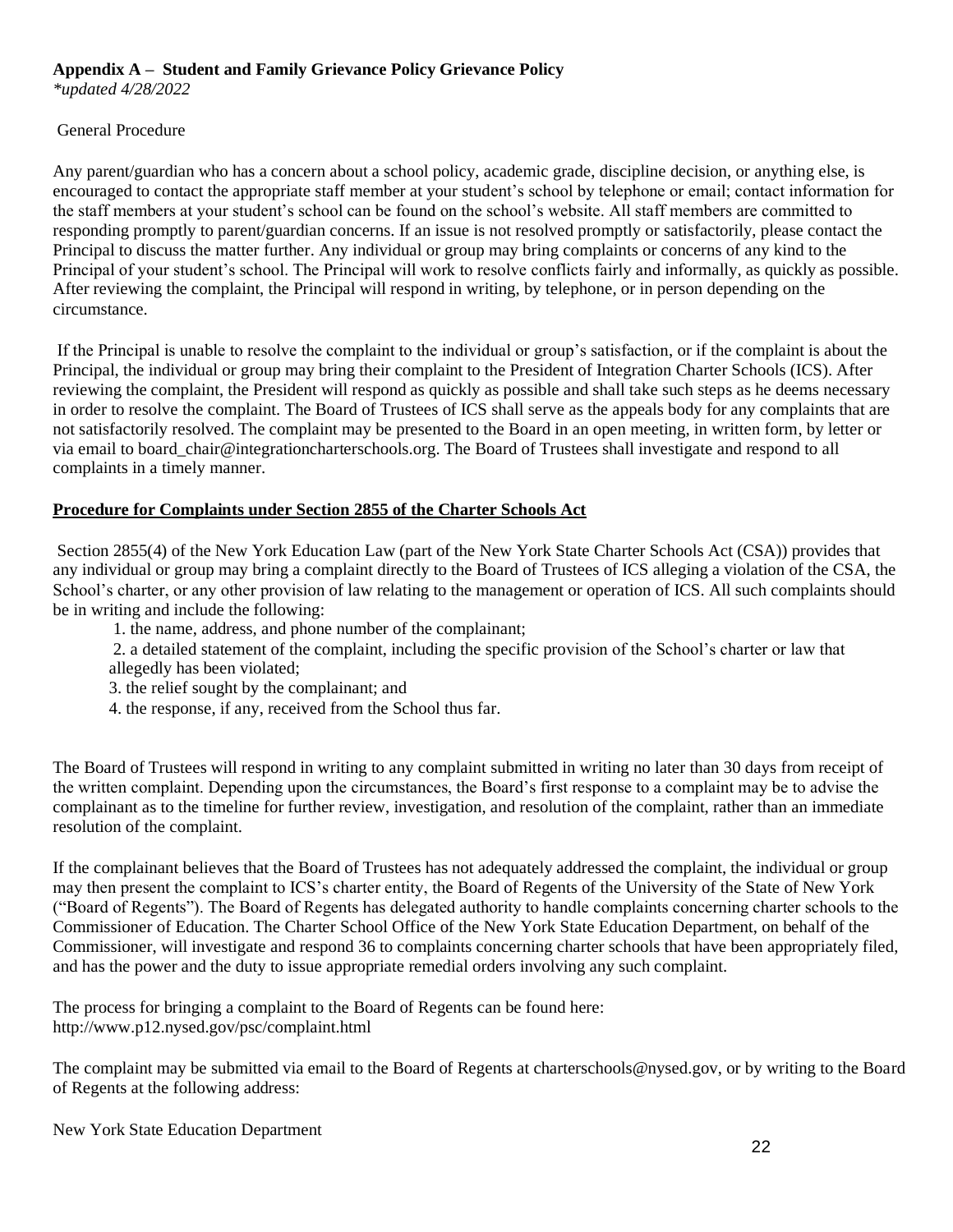Charter School Office 89 Washington Avenue Albany, NY 12234 (518) 474-1762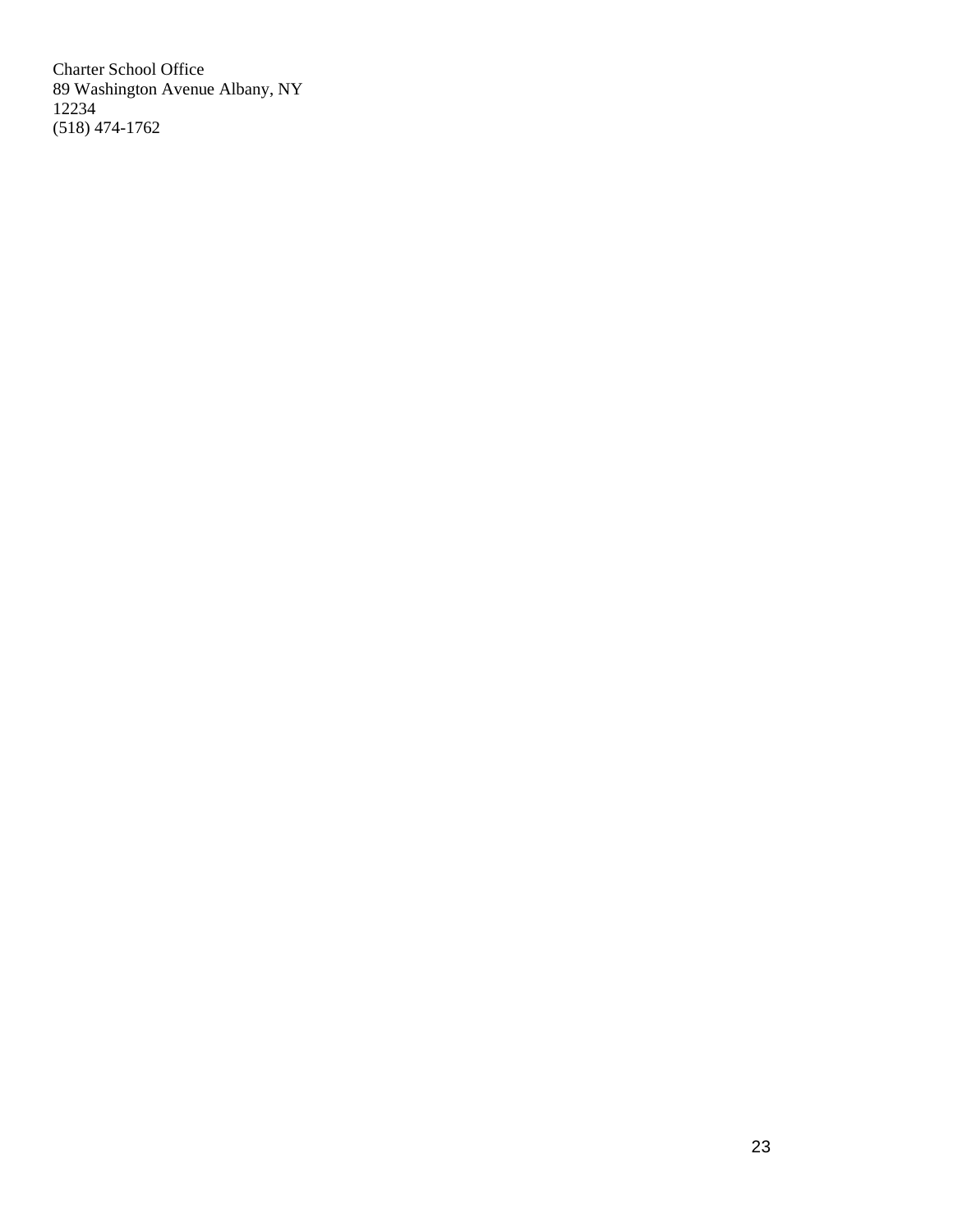## **Appendix B – Code of Conduct**

## **Code of Conduct**

We believe that all students are able to meet behavioral expectations. Through in-class supports provided by teachers and educational assistants and a curriculum that explicitly identifies and teaches self-management strategies, we expect students to succeed in learning to manage their own behaviors. By implementing these strategies in conjunction with individual Behavior Intervention Plans where appropriate, we expect students to achieve a high degree of success. In the event that a student's behavior is not responsive to our supports and interventions, and his or her behavior is disruptive to the educational environment and/or poses a danger to the student or others, such behavior will be addressed, consistent with the requirements of due process, by the School's Code of Conduct. Students with disabilities will be governed by the same discipline policy as other students, except when it is determined that the behavior at issue is a manifestation of the student's handicapping condition. In such instances, compliant with our policies on disciplining students with disabilities and due process, where applicable, a review will be undertaken to determine whether referral to the CSE is warranted.

## **Integration Charter Schools Core Values**

Within the ICS family, our core values, behaviors, and beliefs define who we are a community and our commitment to the culture we have worked so hard to create. The ICS Core Values are:

- 1. Make the impossible, possible
- 2. Value diversity
- 3. Ensure a safe and supportive place to grow
- 4. Respect and hear all voices
- 5. Overcome barriers
- 6. Open doorways for the leaders of tomorrow
- 7. Play nice in the sandbox
- 8. Make a better Staten Island
- 9. Believe in second chances
- 10. Embrace creativity and discovery
- 11. Foster lifelong learning
- 12. Welcome everyone with a smile

## <span id="page-27-0"></span>**Classroom Rules and Behavioral Expectations**

The following rules will be implemented in all New Ventures classrooms, fieldwork, internships and activities. We feel it is necessary that these policies are clear and explained in such a way that parents or guardians and faculty can work together to create a safe and successful learning environment for our students.

At New Ventures, the behavior management system is organized into tiers relating to the severity of the behavioral challenges and is a guide for teachers and administrators who will use professional judgment in its application.

New Ventures is committed to a policy of positive behavioral reinforcement and rewards. Minor challenges that impede orderly classroom procedures or interfere with the orderly operation of the School, including at fieldwork and internships, can usually be handled by New Ventures' individual staff. We recognize that many students come to New Ventures with academic and/or behavioral challenges. It is our intention to help all students overcome these challenges, to succeed in high school, in college and beyond.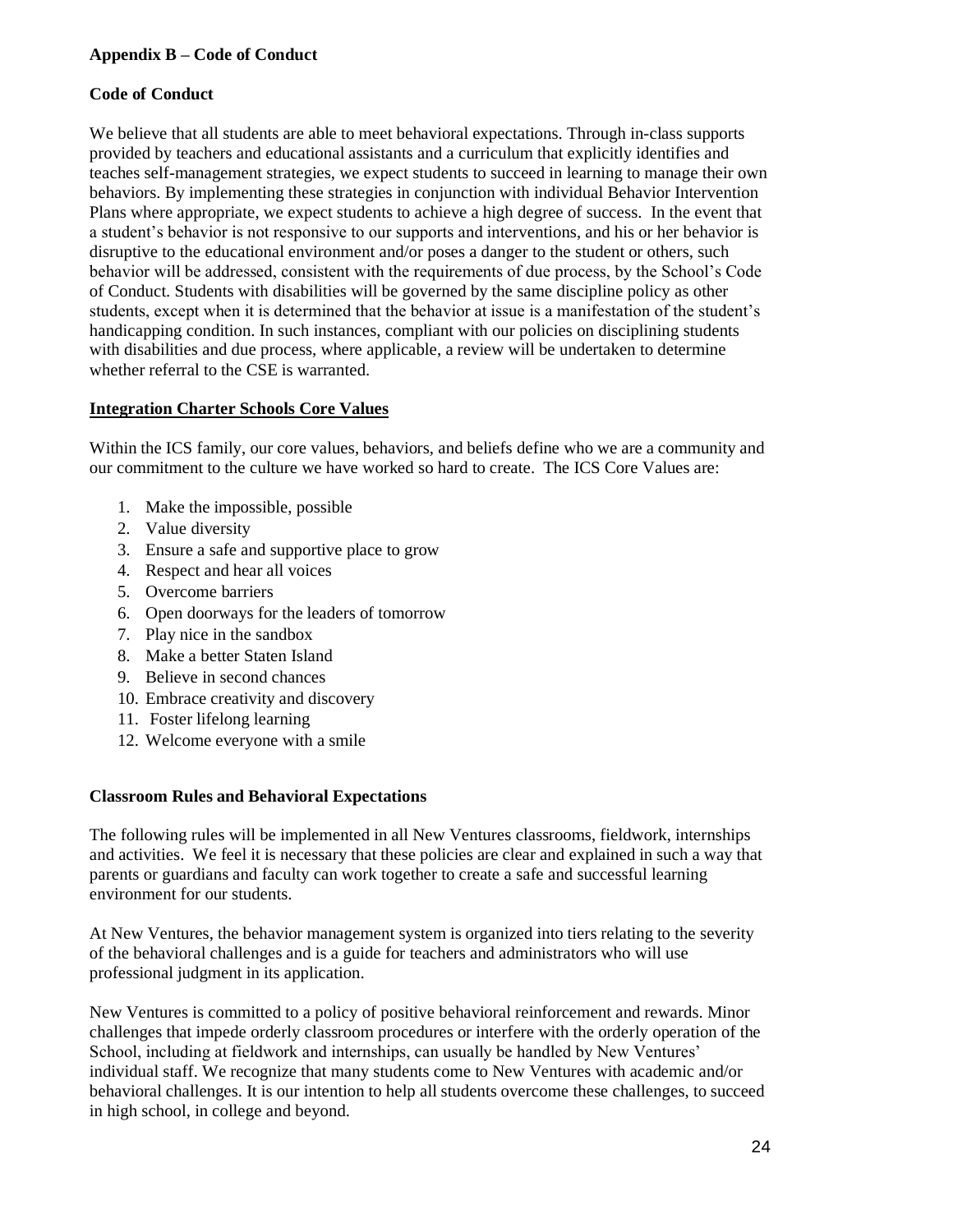All New Ventures faculty acknowledge and reward students for exhibiting positive behaviors. In the event that they need to redirect negative behaviors, the following techniques will be used:

All students will always receive a non-verbal cue first, prompting them to stop what they are doing and help them to refocus. If the non-verbal cue is not successful, a verbal cue will be given.

If the student needs to be relocated so that they can refocus, an area in the classroom has been designated within the class so that at all times the student will still be a part of the class and not disengaged.

## <span id="page-28-0"></span>**Seminars**

Persistently disruptive behaviors can be assigned to a Seminar. The purpose of a Seminar is to take an educational approach to help students avoid negative behaviors. Often students do not understand the impacts of their actions, and the Seminar is prescribed to help students understand how their actions can be perceived by others. Examples of Seminars include: Bullying, Inappropriate Touching, Social Interactions, etc. A letter will be sent home to parents before a student is to participate in a Seminar. The Seminar is delivered through the Counseling department and students will return to class upon completion of this intervention.

**Parent/Guardian Contact:** Teachers may contact parents or guardians and conference on the phone or in person depending on the severity of the issue.

**Additional Consequences:** In the event that the above interventions are not successful, additional consequences, such as loss of trip or end of the year celebrations, may be employed at the Principal's discretion depending on the behavioral issue being addressed.

<span id="page-28-1"></span>**Uniform Policy**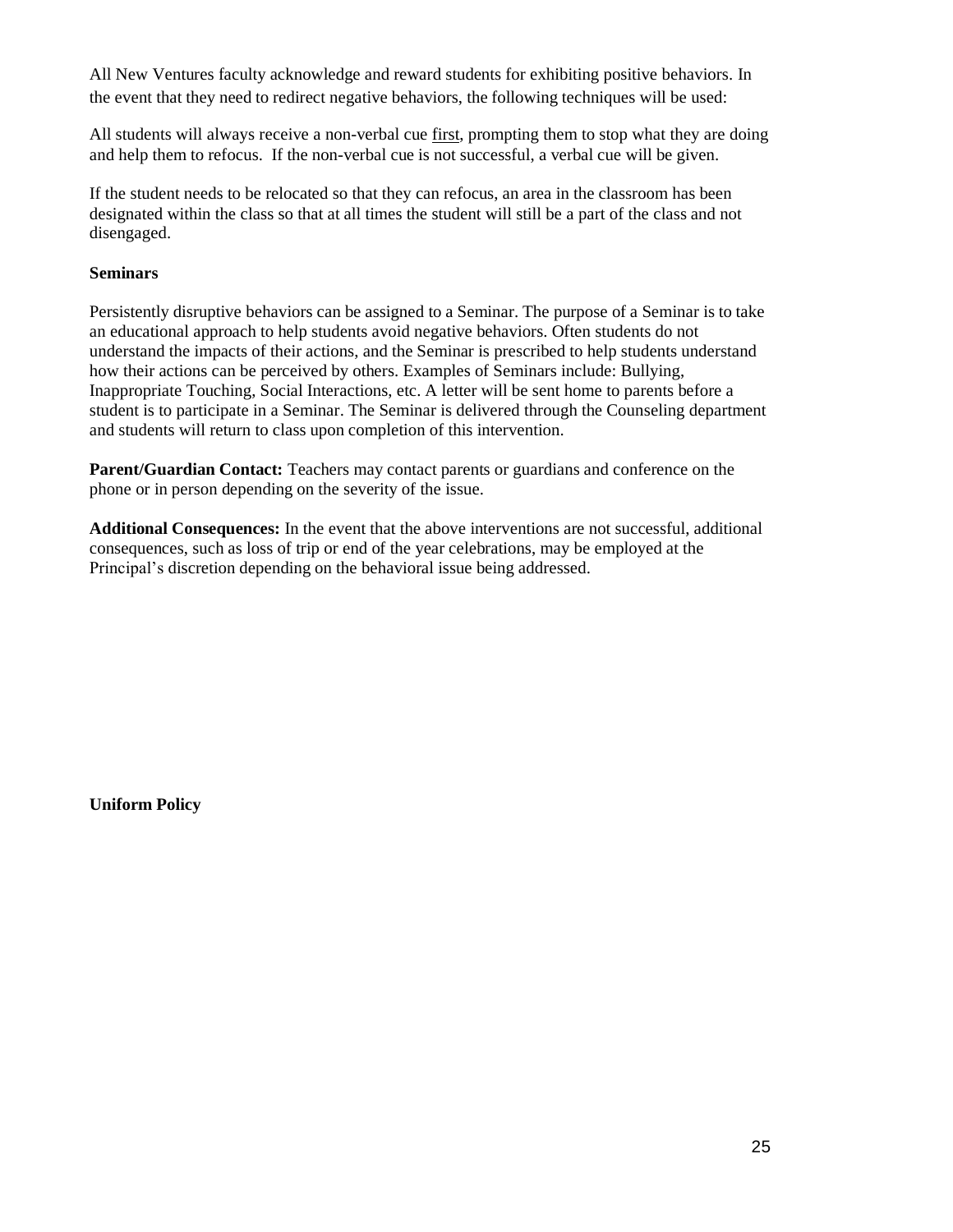



**ACCEPTABLE TOPS:** 

- BUTTON DOWN COLLARED SHIRT
- **NEW VENTURES STINGRAY TEE SHIRT**
- NEW VENTURES STINGRAY ATHLETIC **WEAR**
- (MORE NV LOGO APPAREL TO COME FROM THE DIRECTOR OF STUDENT **ACTIVITIES**)

#### **HEADWEAR:**

- NO HEADWEAR WILL BE ACCEPTABLE, UNLESS IT IS FOR RELIGIOUS PURPOSES.



**ACCEPTABLE BOTTOMS:** 

- ALL BOTTOMS MUST BE APPROPRIATE IN LENGTH
- WILL NOT BE PERMITTED:
	- RIPPED JEANS
	- SWEATPANTS
	- BASKETBALL SHORTS
	- PAJAMA PANTS

#### **FOOTWEAR:**

- ALL SHOES ARE ACCEPTABLE EXCEPT FOR OPEN BACK SANDALS OR SLIDES.

- In order to attend fieldwork and evening classes, all students **MUST** be wearing the proper uniform.
- Fieldwork teachers and  $T/A$ 's will be monitoring and tracking students that are not in uniform.
- There will be additional New Ventures tops at each fieldwork site, including evening classrooms. Students not in uniform will be asked to put on proper uniform.
- Non-compliance with this policy will result in parents/guardians being contacted by the teacher or teacher assistant, and being asked to bring up appropriate attire to the school or Fieldwork placement.
- If parent/guardian cannot bring up proper uniform, student will be sent home with verbal consent from parent/guardian and expected to return to school with proper apparel.

## <span id="page-29-0"></span>**Cell Phones/Technology ("All Devices")**

Students may bring cell phones or computing devices to school, but All Devices may not be turned on or used at school. All Devices must be turned off before entering school and are not to be turned on until students have left school property. All Devices may not be turned on or used during safety drills.

All Devices may not be turned on or used during the administration of any school quiz, test, or examination, except as authorized by the school, or pursuant to an Individualized Education Plan or a Section 504 accommodation plan.

Students who use cell phones or computing devices, in violation of the Code of Conduct, the school's policy, and the Internet Acceptable Use and Safety Policy will be subject to discipline in accordance with the guidance interventions and disciplinary responses set forth in the Code of Conduct.

Students who choose to bring devices to school are fully responsible for that device/system by keeping that item on their person or storing the item. ICS and New Ventures are not responsible for lost, stolen, or damaged cell phones or devices.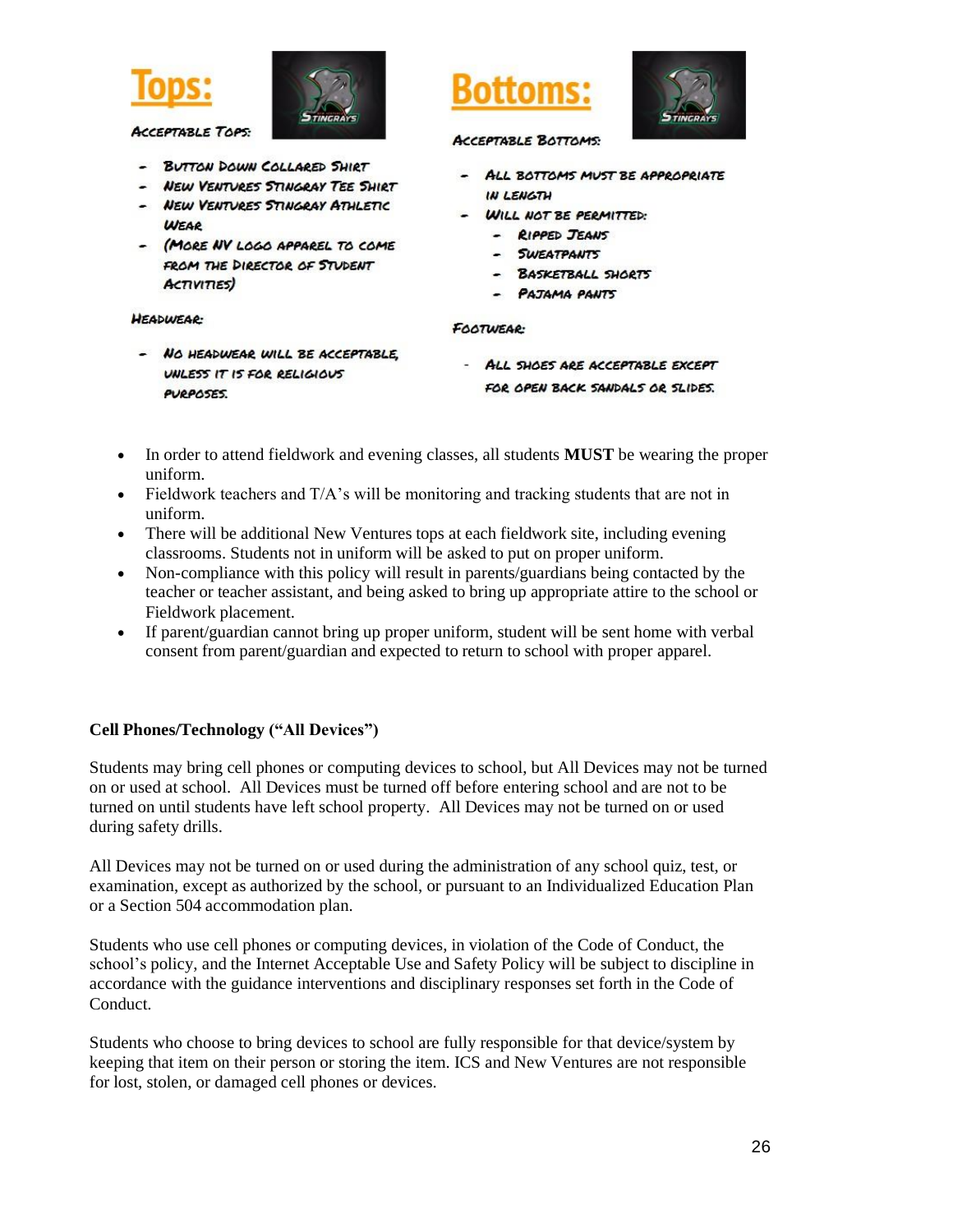#### <span id="page-30-0"></span>**Student Internet Acceptable Use Policy**

The student is ultimately responsible for his/her actions in accessing technology at Integration Charter Schools. Failure to comply with the guidelines of technology use may result in the loss of access privileges and/or appropriate disciplinary action. Severe violations may result in civil or criminal action under the New York or Federal law. Students are expected to observe the following:

## Guidelines

- 1. The student technology will be used solely for the purpose of research, education, and school-related activities.
- 2. Access to school technology is a privilege, not a right. Inappropriate use will result in cancellation of these privileges and appropriate disciplinary measures.
- 3. Students are expected to maintain their instructional files and media in a responsible manner, which includes backing up files at regular intervals to a memory device or cloud service and deleting files at the end of the school year.
- 4. Students are responsible for their individual accounts and should take reasonable precautions to prevent others from being able to use their account. Under no conditions should a student provide their password to another person except to a teacher, school administrator or their parent/guardian.
- 5. All school e-mail accounts and information accessible and accessed via Integration Charter Schools technology is and shall remain the property of Integration Charter Schools.
- 6. Students will use school resources (e.g. printers, cameras, etc.) only for educational purposes.
- 7. Student computer configurations shall not be altered; this isincluding but not limited to screensavers, desktop settings, network settings, passwords, etc.
- 8. The student must immediately report to their teacher any issues occurring with their school computer or technology device.
- 9. Integration Charter Schools has the right to closely monitor student activity and take disciplinary action and/or remove computer and networking privileges for any activity deemed unethical or unacceptable. ICS has the right to take legal action or report to proper authorities any unlawful activity.
- 10. Integration Charter Schools actively uses internet filtering software and hardware to meet the Federal Children's Internet Protection Act (CIPA) requirement and to prevent students from accessing graphics that are (a) obscene, (b) pornographic, or (c) harmful to minors. Integration Charter Schools retains the right to block unacceptable web sites. Filtering software is not a perfect science and it may be possible for users to access inappropriate sites. However, Integration Charter Schools will take appropriate disciplinary action for those who attempt to disable, bypass or otherwise circumvent the ICS content filter that has been installed in accordance with the Federal Children's Internet Protection Act.
- 11. If a student mistakenly accesses inappropriate information, they should immediately minimize their screen and tell their teacher. This will protect the student against a claim that he/she has intentionally violated this agreement.
- 12. Students will not make deliberate attempts to disrupt or harm the computer system or its hardware or destroy data by spreading computer viruses or any other malicious software or by any means. Use or possession of "hacking" tools are prohibited.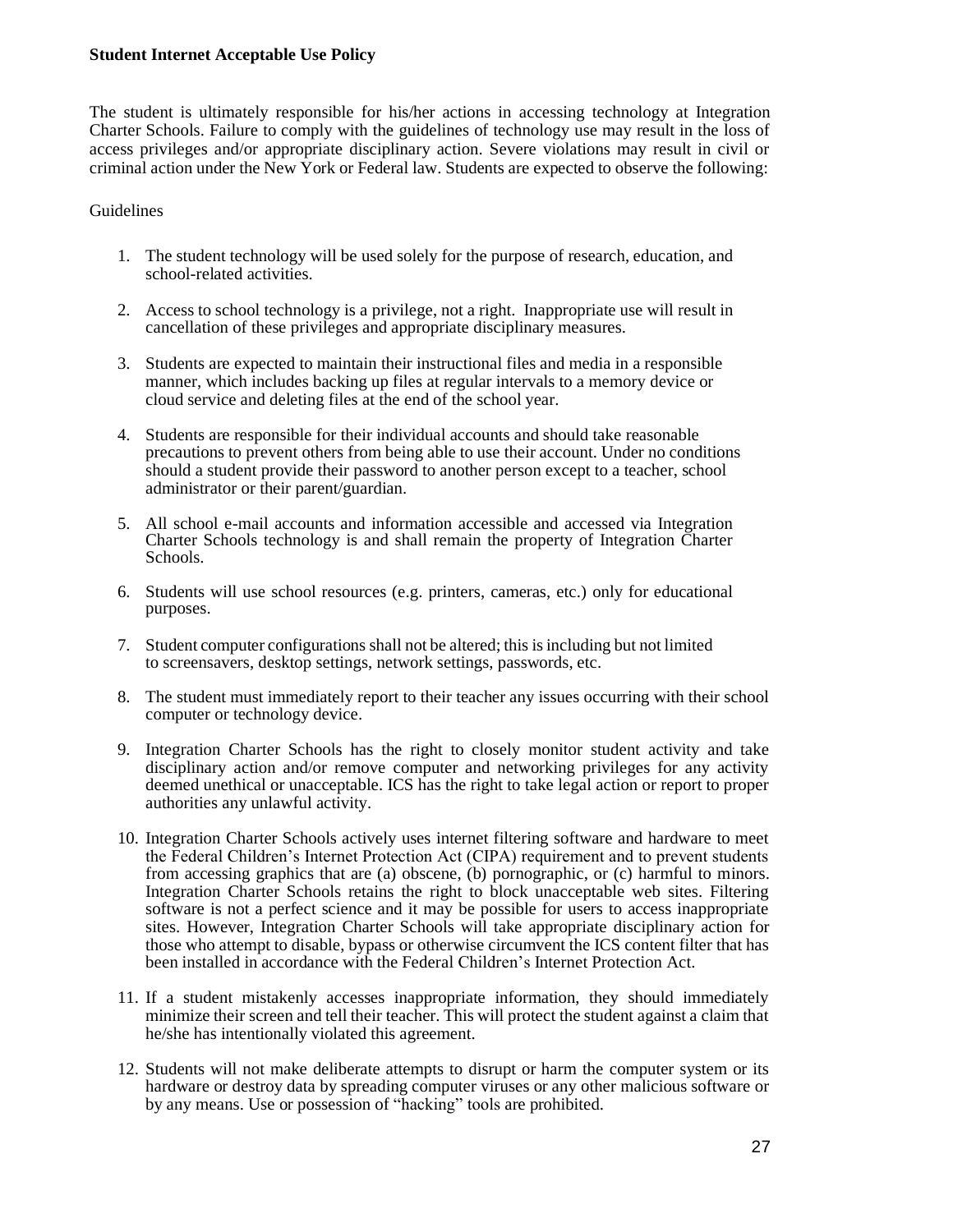- 13. A filtered e-mail account may be provided to students for educational purposes and not as a public or student forum.
- 14. Students will promptly disclose to their teacher or other school employee any message or information they receive that is inappropriate or makes them feel uncomfortable while on the web, using e-mail, chat rooms (authorized by teacher), forums or other forms of messaging services.
- 15. Students will not post or share information that could cause damage or a danger of disruption to Integration Charter Schools or any other organization or person.
- 16. Students are prohibited from accessing or attempting to access instant messages, chat rooms, forums, e-mail, social networking sites, or other messaging services during the instructional day unless authorized by a teacher or school administrator for instructional purposes.
- 17. Students will not plagiarize works they find on the internet. Plagiarism is taking the ideas or writings of others and presenting them as if they were yours. Plagiarism could result in loss of grade for the assignment in addition to other consequences.
- 18. Students will not download or install pirated software, music, video or files that infringe on copyright laws onto computers. Possession of unlicensed or pirated software is illegal.
- 19. Teachers will provide alternate activities for students who do not have permission to use the internet.
- 20. If Integration Charter Schools reasonably determines that the student has willfully damaged/hacked any school hardware/software, Integration Charter Schools reserves the right to apply the appropriate disciplinary action to the student who is responsible for such violation.

#### Violations of this Policy

ICS, including central offices and schools, reserves the right to terminate any user's access to ICS Internet Systems - including access to ICS e-mail - at any time. If a student violates this policy, appropriate disciplinary action will be taken consistent with the Code of Conduct. If a student's access to ICS's Internet System is revoked, the student may not be penalized academically, and ICS will ensure that the student continues to have a meaningful opportunity to participate in the educational program. All users must promptly disclose to their teacher, supervisor, principal or manager any information they receive that is inappropriate or makes them feel uncomfortable.

The Principal or designee will contact the student's parent/guardian if a student violates the school's Student Internet Acceptable Use policy.

## <span id="page-31-0"></span>**Non-Discrimination**

New Ventures Charter School welcomes all students equally, regardless of their race, color, national origin, disability status, sex, sexual orientation or religion or any other characteristic protected by local, state, or federal law. All students will be treated as individuals and different treatment based on (real or perceived) race, color, national origin, disability status, sex, sexual orientation or religion or any other characteristic protected by local, state, or federal law will not be tolerated. Anyone who feels that he or she has been treated differently on any such basis should speak with a counselor, who will apprise the Principal of all reports. Anyone who raises any concerns of discrimination on any basis will be free from retaliation for raising such a concern.

#### <span id="page-31-1"></span>**Search and Seizure**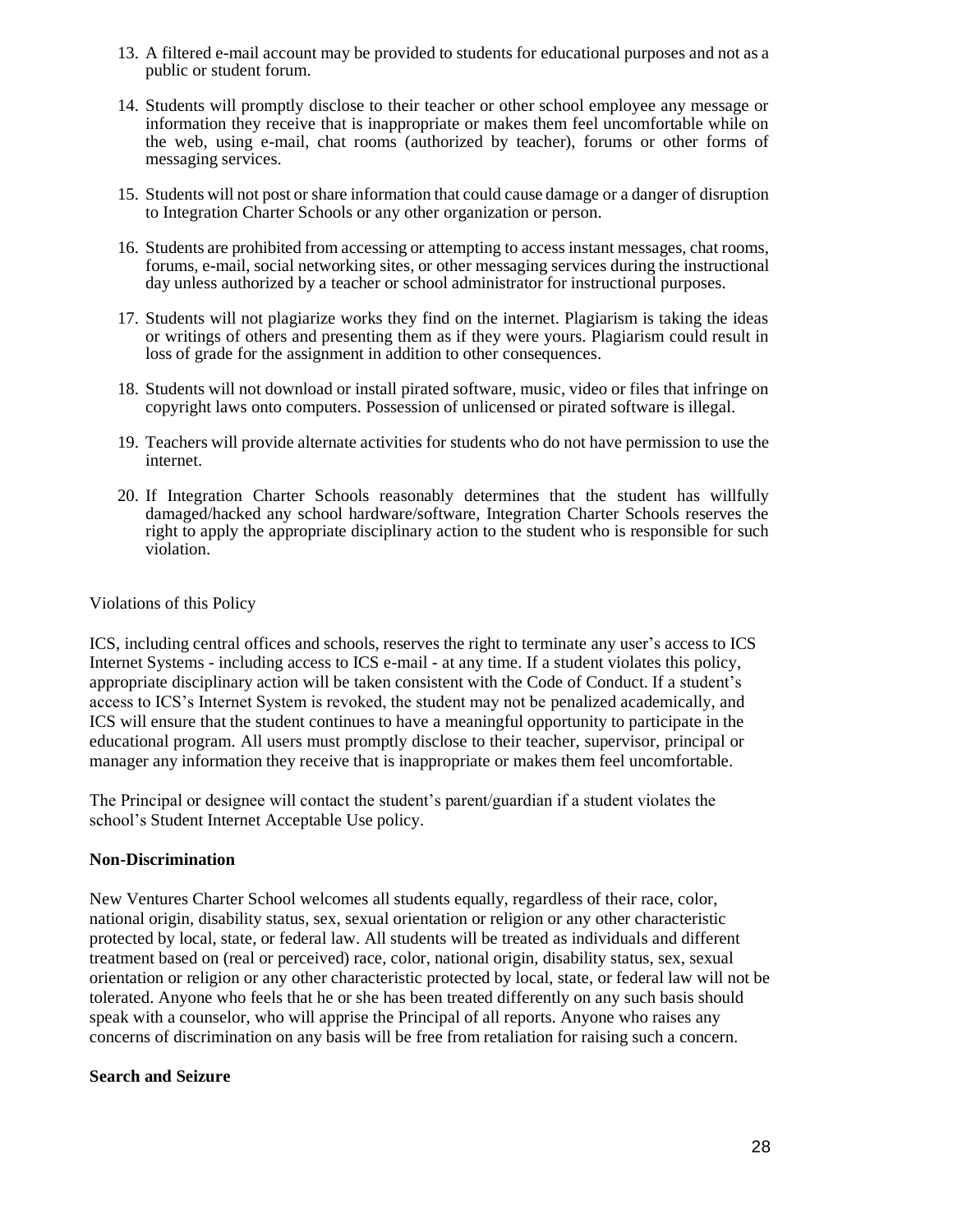For the safety of students and everyone in the New Ventures community, school property that is assigned to students, including but not limited to laptops and desks, remain the property of the school. Students, therefore, have no expectation of privacy in these areas. School authorities will make an individual search of a student's bag, backpack or desk only when there is reasonable suspicion to believe that a student is in the possession of an item which is prohibited on school property or which may be used to disrupt or interfere with the educational process. Searches will be conducted under the authorization of the Principal or his/her designee. Items which are prohibited on school property, or which may be used to disrupt or interfere with the educational process, may be removed from students' desks, bag, backpack, and person by school authorities.

## <span id="page-32-0"></span>**Dignity for All Students Act Policy (DASA)**

New Ventures is committed to providing a safe and productive learning environment in which all students are treated with respect and dignity. In accordance with New York State's Dignity for All Students Act ("DASA"), New Ventures will promptly address all incidents of harassment and/or discrimination of or by any student enrolled at the school. This includes bullying, taunting or intimidation in all their myriad forms.

#### <span id="page-32-1"></span>**Policy Definitions:**

"*School property*" means in or within any building, structure, athletic playing field, playground, parking lot, or land contained within the real property boundary line of a public elementary or secondary school; or in or on a school bus, as defined in section 142 of the vehicle and traffic law.

"*School function*" means a school-sponsored extra-curricular event or activity.

"*Harassment*" and *"bullying"* shall mean the creation of a hostile environment by conduct or by threats, intimidation or abuse, including cyberbullying, that (a) has or would have the effect of unreasonably and substantially interfering with a student's educational performance, opportunities or benefits, or mental, emotional or physical well-being; or (b) reasonably causes or would reasonably be expected to cause a student to fear for his or her physical safety; or (c) reasonably causes or would reasonably be expected to cause physical injury or emotional harm to a student; or (d) occurs off school property and creates or would foreseeably create a risk of substantial disruption within the school environment, where it is foreseeable that the conduct, threats, intimidation or abuse might reach school property. Acts of harassment and bullying shall include, but not be limited to those acts based on a person's actual or perceived race, color, weight, national origin, ethnic group, religion, religious practice, disability, sexual orientation, gender or sex. For the purposes of this definition the term "threats, intimidation or abuse" shall include verbal and non-verbal actions.

"*Cyberbullying*" shall mean harassment or bullying as defined above, where such harassment or bullying occurs through any form of electronic communication.

*Student Rights*: No student shall be subjected to harassment or bullying, including cyberbullying, by employees or students on school property or at a school function. Additionally, no student shall be subjected to discrimination based on the student's actual or perceived race, color, weight, national origin, ethnic group, religion, religious practice, disability, sexual orientation, gender, or sex, by school employees or students on school property or at a school function.

The New Ventures Code of Conduct prohibits harassment and bullying, and students who engage in such behavior will be disciplined as set forth in the Code of Conduct. Further, the School reserves the right to discipline students, consistent with our Code of Conduct, who engage in harassment or bullying of students off school property under circumstances where such off-campus conduct:

1. affects the educative process;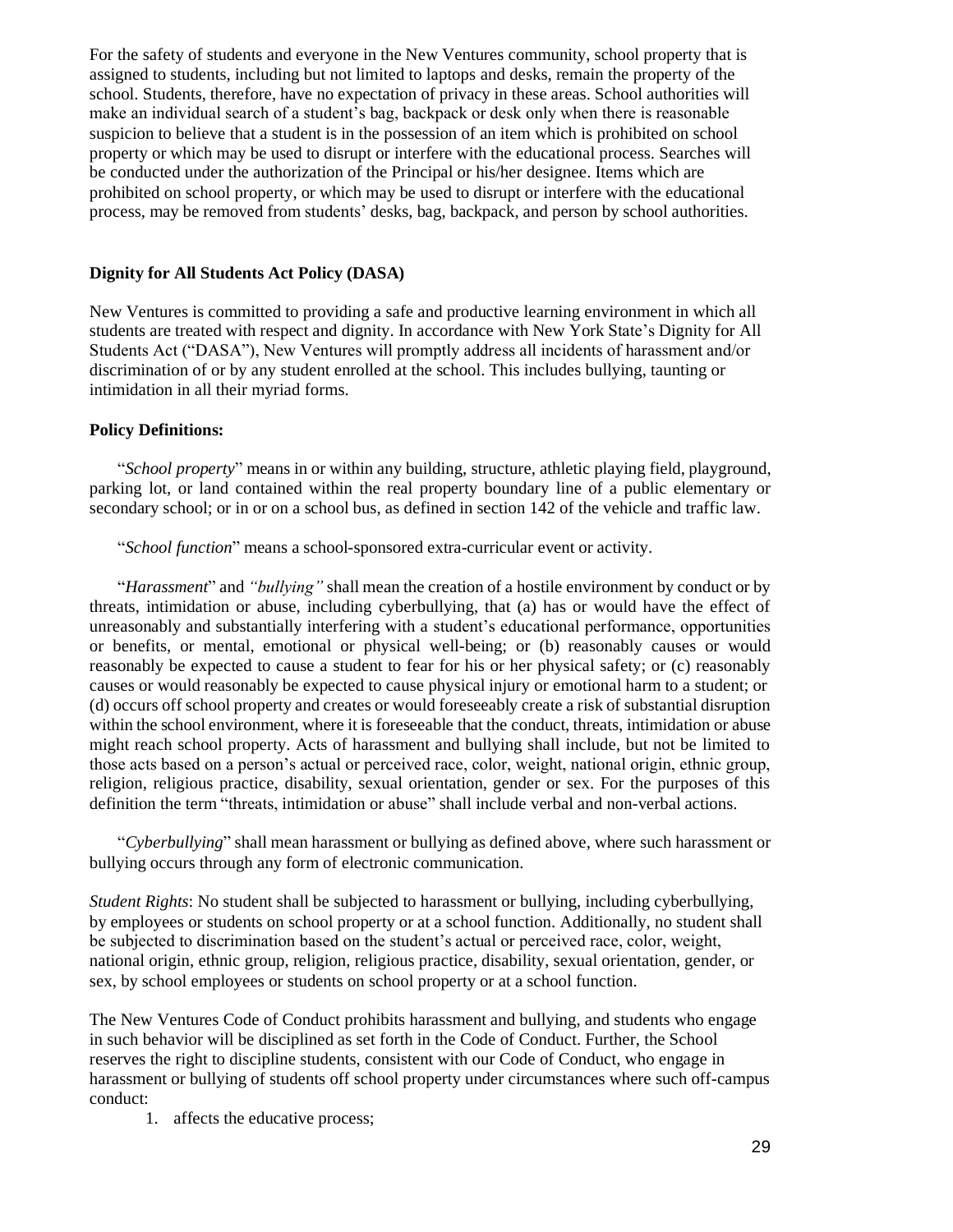- 2. endangers the health and safety of New Ventures students within the educational system; or
- 3. is reasonably believed to pose a danger to the health and safety of New Ventures students within the educational system.

This includes written and/or verbal harassment which materially and substantially disrupts the work and discipline of the School and/or which school leaders reasonably forecast as being likely to materially and substantially disrupt the work and discipline of the school.

## <span id="page-33-0"></span>**Dignity Act Coordinator (DAC)**

New Ventures has designated the school's Academic Coach to serve as the Dignity Act Coordinator ("DAC"). The DAC is trained to handle human relations in the areas of race, color, weight, national origin, ethic group, religion, religious practice, disability, sexual orientation, gender and sex. The name and contact information for the DAC is posted on the school's website under "Parent Resources" and is as follows: Crystal Rios, [crios@newventurescharterschool.org;](mailto:crios@newventurescharterschool.org) (347)855-2238

The DAC is accessible to students and other employees for consultation and advice.

## <span id="page-33-1"></span>**DASA at New Ventures**

Beginning with their first week in Bootcamp, and subsequently reinforced thereafter in their wellness curriculum, students are advised of the school's DASA policy, reminded that bullying and harassment are violations of the Code of Conduct, and informed of how they can access the Dignity Act Coordinator (DAC).

## <span id="page-33-2"></span>**Reporting and Investigating**

All New Ventures staff members are responsible for reporting harassment, bullying or discrimination of which they have been made aware to their immediate supervisor. Any student who believes that s/he is being subjected to harassment, bullying or discrimination, as well as any other person who has knowledge of or witnesses any possible occurrence of harassment, bullying or discrimination, shall report the harassment, bullying or discrimination to any staff member, the DAC, or the Principal. A staff member who witnesses harassment, bullying or discrimination or who receives an oral or written report of harassment, bullying or discrimination shall promptly orally notify the Principal not later than one school day after witnessing, or receiving a report of, such acts and shall file a written report with the Principal not later than two school days after making such oral report.

The Principal shall promptly investigate the complaint and take appropriate action to include, as necessary, referral to the next level of supervisory authority (e.g. the President of ICS) and/or other official designated by the ICS Board of Trustees to investigate allegations of harassment, bullying or discrimination*.* When an investigation reveals any such verified harassment, bullying or discrimination, the School will take prompt actions that are reasonably calculated to: end the harassment, bullying or discrimination; eliminate any hostile environment; create a more positive school culture and climate; and prevent recurrence of the behavior. Any such actions shall be consistent with the New Ventures Code of Conduct, which follows a progressive discipline model, utilizing supports and interventions to respond to most behavioral infractions, including bullying and harassment, prior to imposing discipline. Follow-up inquiries and/or appropriate monitoring of the alleged harasser and victim shall be made to ensure that the harassment, bullying or discrimination has not resumed and that those involved in the investigation of allegations of harassment, bullying or discrimination have not suffered retaliation.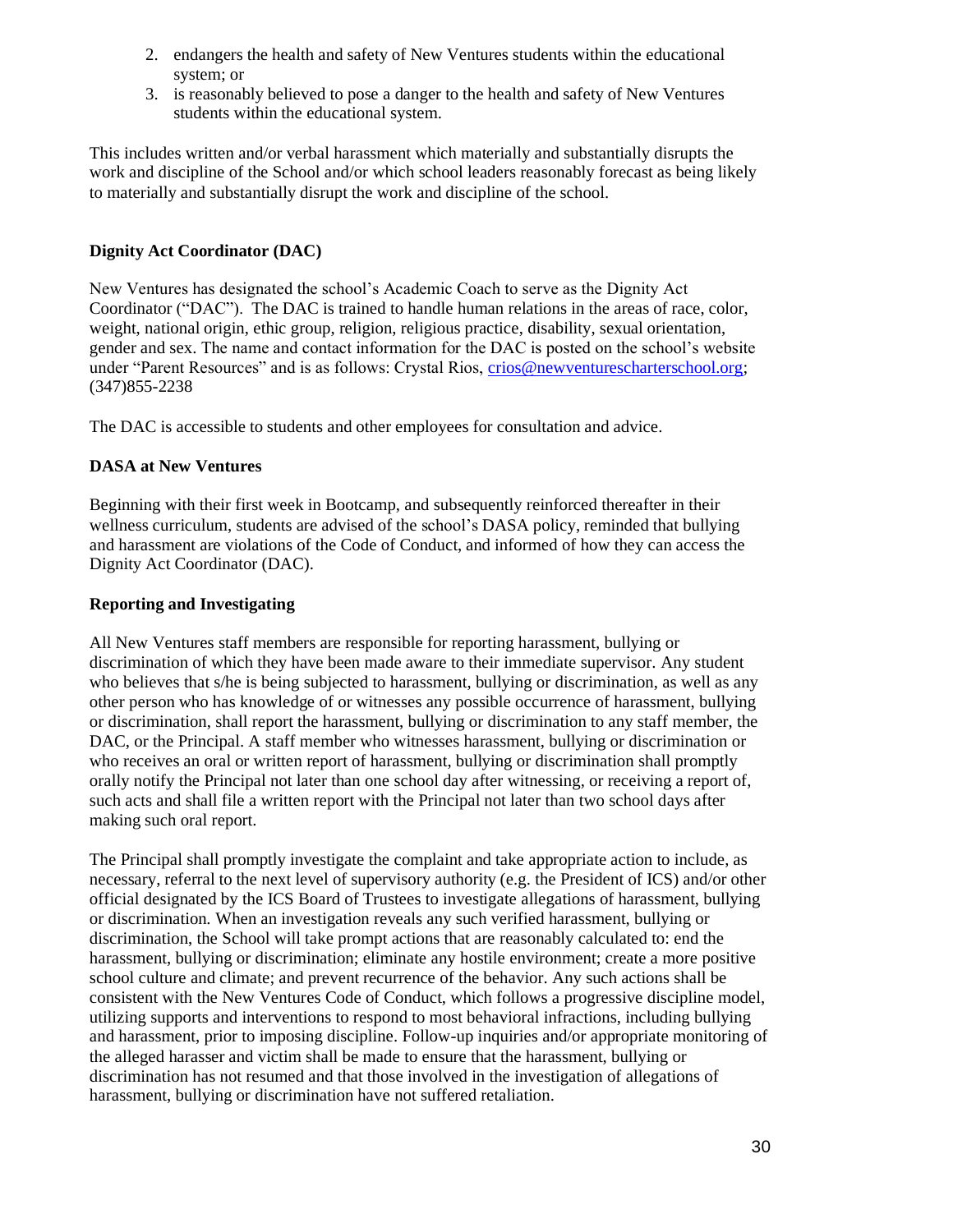Material incidents of discrimination and harassment on school grounds or at a school function will be reported to the State Education Department as required by law.

The Principal shall promptly notify law enforcement authorities when the Principal believes that any harassment, bullying or discrimination constitutes criminal conduct. No Retaliation

New Ventures prohibits any retaliatory behavior directed against complainants, victims, witnesses, and/or any other individuals who participate in the investigation of allegations of harassment, bullying or discrimination. All complainants and those who participate in the investigation of a complaint in conformity with state law and school policies and who have acted reasonably and in good faith, have the right to be free from retaliation of any kind.

## <span id="page-34-0"></span>**Distribution of Policy**

New Ventures shall distribute a written or electronic copy of this Policy to all employees, students, and parents/guardians at least once during every school year.

## <span id="page-34-1"></span>**Serious Violations**

Each student is a unique individual with unique personal, social, and educational needs. As a result, every disciplinary situation is unique in nature. Consequences for misbehavior provide the best learning value when matched to the unique student and the unique situation. The needs of all students differ and it is expected that the Principal will, relying upon professional experience, take into account the needs of individuals as well as the overall effective functioning of the school in making judgements regarding all behavioral consequences.

We recognize that some behaviors threaten the learning environment for all students and will address these through a system of suspensions and, if necessary, expulsion.

Any disciplinary consequences will be decided in accordance with a student's individualized education program (IEP), behavior intervention plans, and/or 504 plan, if applicable. At times, it may be necessary to suspend or remove students with disabilities from the academic environment. In the event that a student is removed from school for more than 10 consecutive or cumulative days, a Manifestation Determination Review (MDR) will be conducted in accordance with the requirements of the Individuals with Disabilities Education Act or Section 504 of the Rehabilitation Act of 1973, as applicable. We adhere to all applicable laws to ensure due process and the provision of mandated procedural safeguards.

First New Ventures suspensions will normally be for one day. Subsequent suspensions will increase by a day if the incident is a repeated behavior. In the case of students with disabilities, the Principal will determine if a pattern of removal exists.

All violations of law will be reported to law enforcement agencies.

| <b>Progressive Infraction Levels</b> |                                          |  |  |  |
|--------------------------------------|------------------------------------------|--|--|--|
| Level 1                              | Uncooperative/Noncompliant Behavior      |  |  |  |
| Level 2                              | Disorderly/Disruptive Behavior           |  |  |  |
| Level 3                              | Aggressive or Injurious/Harmful Behavior |  |  |  |
| Level 4                              | Seriously Dangerous or Violent Behavior  |  |  |  |

- Consequence for first offense will continue being a Seminar, depending on the severity of the case, at Principal's discretion
- Each level will incur an individualized consequence/set of consequences based on the chart below
- Seminar is available for all levels of offense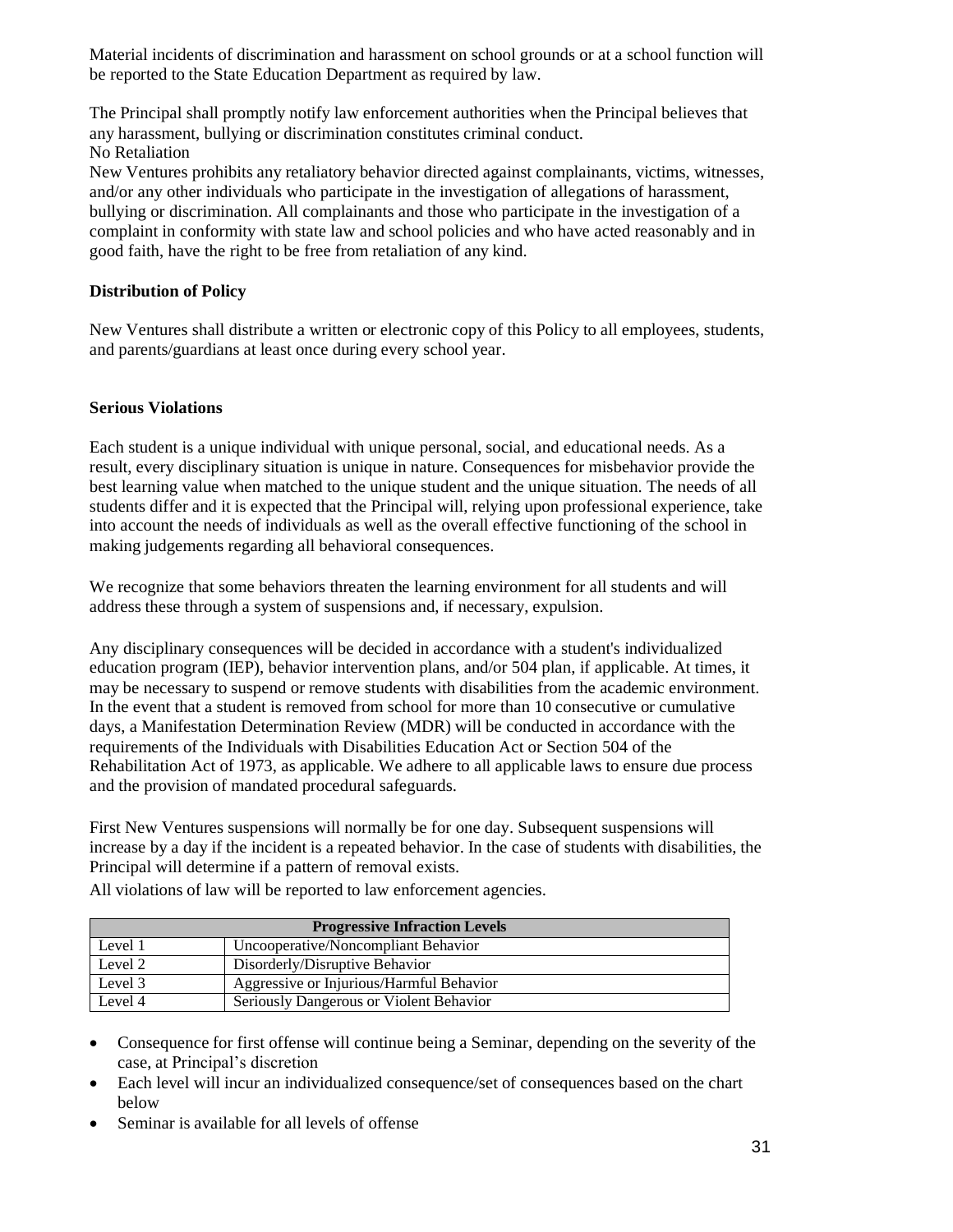- Multiple infractions with the same offense will result in a higher consequence at the discretion of the Principal.
- Each student's discipline record will be reviewed prior to receiving consequences and actions

| <b>LEVEL 1</b>                                                                                                                                                                                                                                                                                                                                                                                                                                                               | <b>LEVEL 2</b>                                                                                                                                                                                                                                                                                                                                                                                                                                                                                | <b>LEVEL 3</b>                                                                                                                                                                                                                                                                                                                                                                                                                                                                                                                                                                                                                                                                                          | <b>LEVEL 4</b>                                                                                                                                                                                                                                                                                                                                                                                                                                                                                                                                                                                                             |
|------------------------------------------------------------------------------------------------------------------------------------------------------------------------------------------------------------------------------------------------------------------------------------------------------------------------------------------------------------------------------------------------------------------------------------------------------------------------------|-----------------------------------------------------------------------------------------------------------------------------------------------------------------------------------------------------------------------------------------------------------------------------------------------------------------------------------------------------------------------------------------------------------------------------------------------------------------------------------------------|---------------------------------------------------------------------------------------------------------------------------------------------------------------------------------------------------------------------------------------------------------------------------------------------------------------------------------------------------------------------------------------------------------------------------------------------------------------------------------------------------------------------------------------------------------------------------------------------------------------------------------------------------------------------------------------------------------|----------------------------------------------------------------------------------------------------------------------------------------------------------------------------------------------------------------------------------------------------------------------------------------------------------------------------------------------------------------------------------------------------------------------------------------------------------------------------------------------------------------------------------------------------------------------------------------------------------------------------|
| - Meeting with teacher<br>-Parent/Guardian<br>Conference<br>- Seminar                                                                                                                                                                                                                                                                                                                                                                                                        | - Meeting with teacher<br>-Parent/Guardian<br>Conference<br>-Seminar<br>- Short term Suspension                                                                                                                                                                                                                                                                                                                                                                                               | Privilege<br>$\blacksquare$<br>Probation/restricted<br>activities<br>Parent/Guardian<br>$\overline{a}$<br>Conference<br>Seminar<br>$\overline{a}$<br>Short term Suspension<br>÷,                                                                                                                                                                                                                                                                                                                                                                                                                                                                                                                        | Privilege<br>÷,<br>Probation/restricted<br>activities<br>Parent/Guardian<br>÷,<br>Conference<br>Seminar<br>$\overline{\phantom{a}}$<br>Short term Suspension<br>$\blacksquare$<br>Long term Suspension<br>$\frac{1}{2}$<br>Expulsion<br>ä,                                                                                                                                                                                                                                                                                                                                                                                 |
| Behaviors are:<br>Violation of the<br>$\bullet$<br><b>Uniform Policy</b><br>Out of class, no pass<br>$\bullet$<br>Cheating<br>$\bullet$<br>Running in hall<br>$\bullet$<br>Inappropriate use of<br>$\bullet$<br>cell phones /<br>technology<br>Violation of internet<br>$\bullet$<br>acceptable use policy<br>Minor damage to<br>$\bullet$<br>school property<br>Using obscene,<br>$\bullet$<br>profane or vulgar<br>language, gestures or<br>behavior<br>Verbal altercation | Behaviors are:<br>Disorderly conduct<br>$\bullet$<br>during fire<br>drill/lockdown<br>Play fighting<br>$\bullet$<br>Threatening or<br>$\bullet$<br>intimidating another<br>person<br>Major damage to<br>$\bullet$<br>school property<br>Smoking or use of<br>$\bullet$<br>electronic cigarettes<br>Plagiarizing<br>$\bullet$<br>Verbal altercations<br>$\bullet$<br>which create a<br>dangerous situation<br>Possession or use of<br>$\bullet$<br>Hazardous material,<br>pepper spray or mace | Behaviors are:<br>Bullying $-$ inflicting<br>$\bullet$<br>physical hurt or<br>psychological distress on<br>one or more students or<br>employees; includes<br>cyberbullying<br>Fighting - Participating in<br>$\bullet$<br>use of force or physical<br>violence against another<br>person that may or may<br>not result in injury<br>Theft<br>$\bullet$<br>Engaging in Gang related<br>behavior<br>Inappropriate touching<br>$\bullet$<br>Falsely activating an<br>$\bullet$<br>emergency alarm<br><b>Sexual Misconduct:</b><br>$\bullet$<br>includes engaging in<br>sexual conduct on school<br>premises or at school-<br>related functions; sexually<br>aggressive behavior;<br>forced sexual behavior | Behaviors are:<br>Harassment-verbal or<br>physical behavior<br>creating a hostile,<br>intimidating or<br>offensive environment;<br>includes sexual<br>harassment<br>Possession or use of a<br>$\bullet$<br>weapon or dangerous<br>object<br>Possession or use of<br>$\bullet$<br>illegal substance<br>Possession or use of<br>$\bullet$<br>alcohol<br>Serious harm to staff or<br>student<br>Making a bomb threat<br>$\bullet$<br>Threat of mass violence<br>$\bullet$<br>Using force against or<br>$\bullet$<br>attempting to inflict<br>serious injury against<br>school personnel<br>Starting a fire/Arson<br>$\bullet$ |

## <span id="page-35-0"></span>**Other Considerations**

- Based on the severity of the infraction, students will be provided with varying levels of interventions or consequences such as: Seminars, parent conferences, loss of earned end of the year activity privileges.
- The school makes every effort to limit the use of suspensions and expulsions.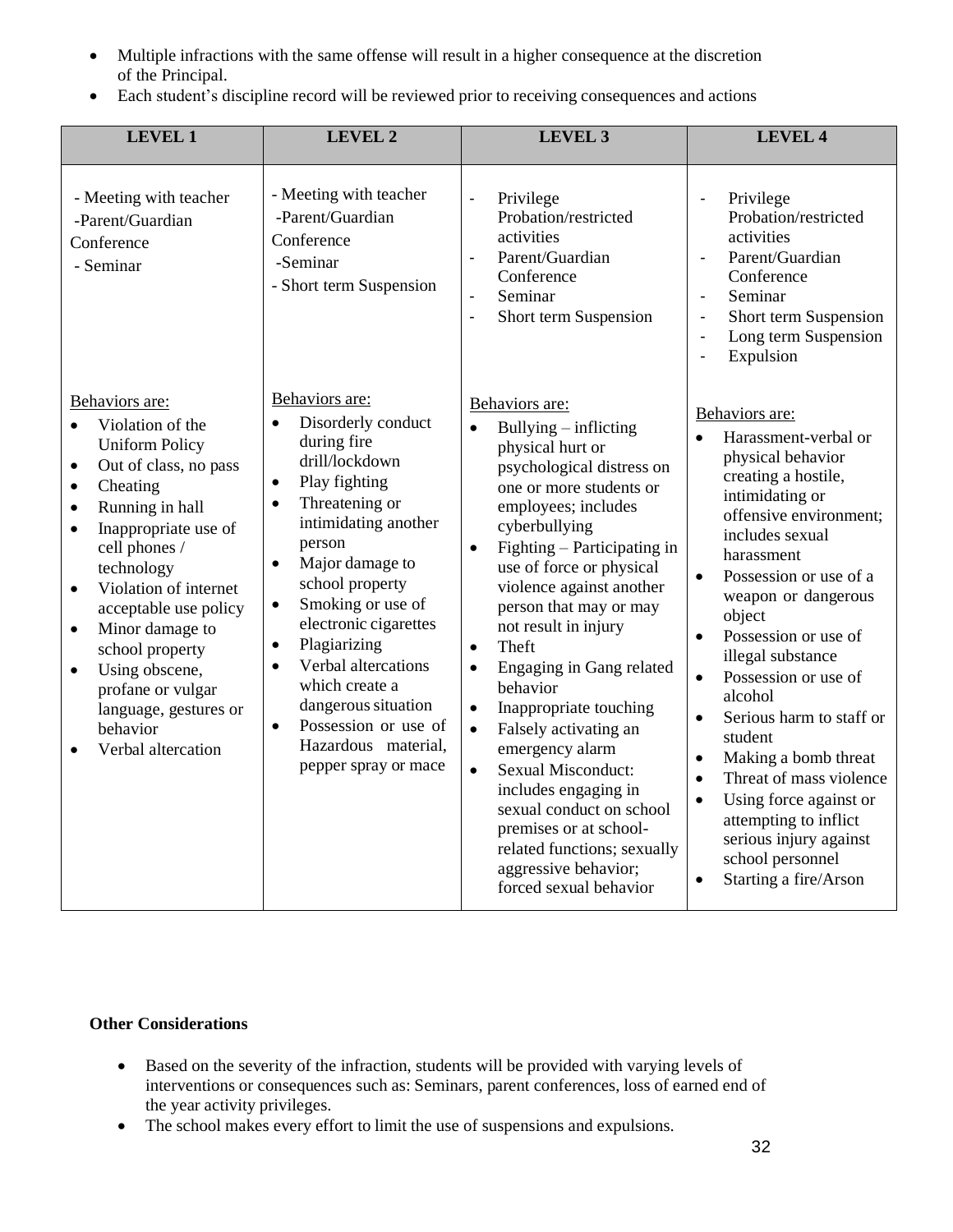• School personnel may use reasonable physical restraint, if necessary, to protect a person or property from physical injury or damage or to remove a violent or disruptive student, if the student has refused to comply with a request to refrain from further disruptive acts and alternative procedures and methods not involving the use of physical force cannot reasonably be employed to achieve these purposes.

## <span id="page-36-0"></span>**Gun Free Schools Act**

Federal and State laws require the expulsion from School for a period of not less than one year of a student who is determined to have brought a firearm to the School, or to have possessed a firearm at school, except that the Principal may modify such expulsion requirement for a student on a caseby-case basis, if such modification is in writing, in accordance with the Federal Gun-Free Schools Act of 1994 (as amended).

Any such expulsion must comply with the Individuals with Disabilities Education Act and its implementing regulations, for a student with or presumed to have disabilities.

"Firearm" as used in this law is defined by 18 USC § 921(a), and includes firearms and explosives.

The Principal shall refer to the criminal justice or juvenile delinquency system any student who brings a firearm or weapon to the school. "Weapon" as used in this context shall mean any device, instrument, material, or substance that is used for or is readily capable of causing death or serious bodily injury, except that such term does not include a pocket knife with a blade of less than two and half inches in length.

## <span id="page-36-1"></span>**Disciplinary Procedures**

## **Overview**

Student disciplinary offenses are those actions or inactions that violate the School's Code of Conduct or interfere with the delivery of educational services, jeopardize the health, safety, and well-being of any member of the school community, or threaten the integrity and stability of the school itself.

- A disciplinary offense may occur while the student is:
	- o at school and/or on school grounds;
	- o participating in a school-sponsored activity;
	- o walking to or from school or a school-sponsored event;
	- o walking to or from, waiting for, or riding on school-provided transportation; or
	- o walking to or from, waiting for, or riding on public transportation to and from school or a school-sponsored activity conducted off school grounds.
- School-related disciplinary offenses may also include misconduct outside the school, such as social media that reasonably could affect the school or learning environment.

School administration will use their professional judgment in determining which disciplinary action(s) will be most effective in dealing with the student's misconduct, taking into account the following factors:

- o The student's age and maturity level;
- o The nature and seriousness of the infraction and the circumstances which led to the infraction;
- o The student's previous disciplinary record;
- o The effectiveness of other forms of discipline;
- o Information from parents, teachers and/or others, as appropriate;
- o The student's attitude; and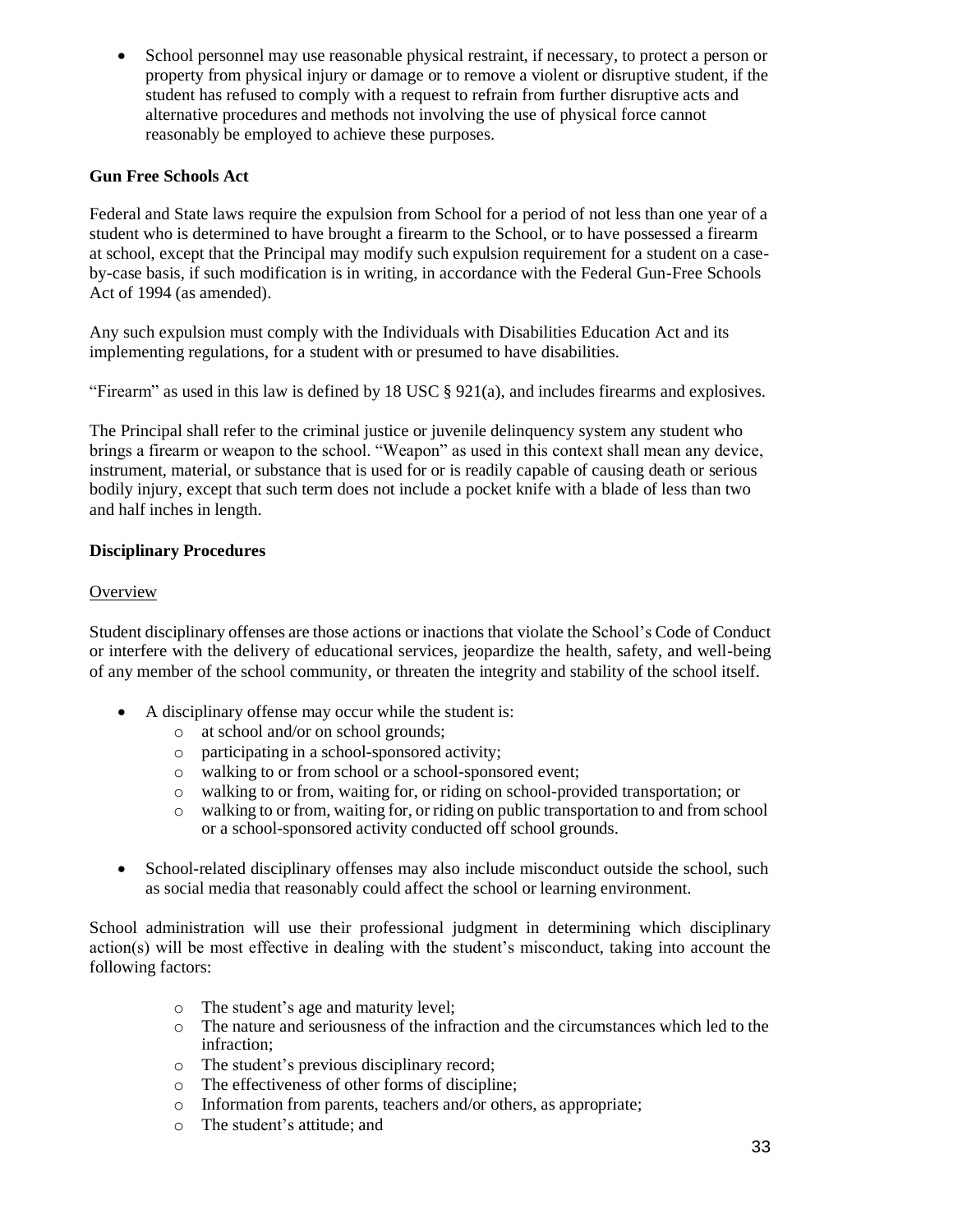o Other relevant factors.

## <span id="page-37-0"></span>**Procedures and Due Process for Short-Term Suspensions**

A short-term suspension refers to the removal of a student from New Ventures for disciplinary reasons for a period of up to ten (10) days. This includes in-school suspension.

The Principal may impose a short-term suspension and shall follow due process procedures consistent with applicable federal case law. Before imposing a short-term suspension, the Principal shall notify the student orally of the charges against him or her. If the student denies the misconduct, the Principal must provide an explanation of the evidence against the student. The student shall be given an opportunity to deny or explain the charges against him/her that led to the suspension. The Principal shall immediately notify the parent(s) or guardian(s) in writing that the student may be suspended from school. The written notice shall be provided by personal delivery or express mail delivery within 24 hours of the decision to impose suspension at the last known address(es) of the parent(s) or guardian(s). Notification shall also be provided by telephone if the school has been provided with a telephone number(s) for the purpose of contacting the parent(s) or guardian(s).

The notice shall provide a description of the incident for which suspension is proposed and shall inform the parent(s) or guardian(s) of their right to request an immediate informal conference with the Principal. Both the notice and informal conference shall be in the dominant language or mode of communication used by the parent(s) or guardian(s). At the conference, the parents or guardians of the student and the student shall have the opportunity to present the student's version of the incident and to ask questions of the complaining witnesses under such procedures as the Principal may establish. The notice and opportunity for an informal conference shall take place prior to the suspension of the student unless the student's presence in the school poses a continuing danger to persons or property or an ongoing threat of disruption to the academic process, in which case the notice and opportunity for an informal conference shall take place as soon as possible after the suspension as is reasonably practicable.

An appeal of the decision of the Principal may be made to the Board of Trustees, which will make its decision based solely upon the record before it. All appeals to the Board must be in writing and submitted to the Board within ten (10) calendar days of the date of the Principal's decision, unless the parent(s) or guardian(s) can show that extraordinary circumstances precluded them from doing so. The Board of Trustees will issue a written decision within ten (10) business days of receiving the appeal. Final decisions of the Board may be appealed to the School's authorizer.

## <span id="page-37-1"></span>**Procedures and Due Process for Long-Term Suspensions or Expulsion**

A long-term suspension refers to the removal of a student from New Ventures for disciplinary reasons for a period of more than ten (10) days. Expulsion refers to the permanent removal of a student from school for disciplinary reasons. This is the final level of correction.

Upon determining that a student's action warrants a possible long-term suspension or expulsion, the following procedure, consistent with applicable federal case law, will be followed:

- The student shall immediately be removed from the class or the School, as needed.
- The Principal shall verbally inform the student of the charges and the evidence for those charges; where applicable, the student will have the opportunity to explain his or her side of the events.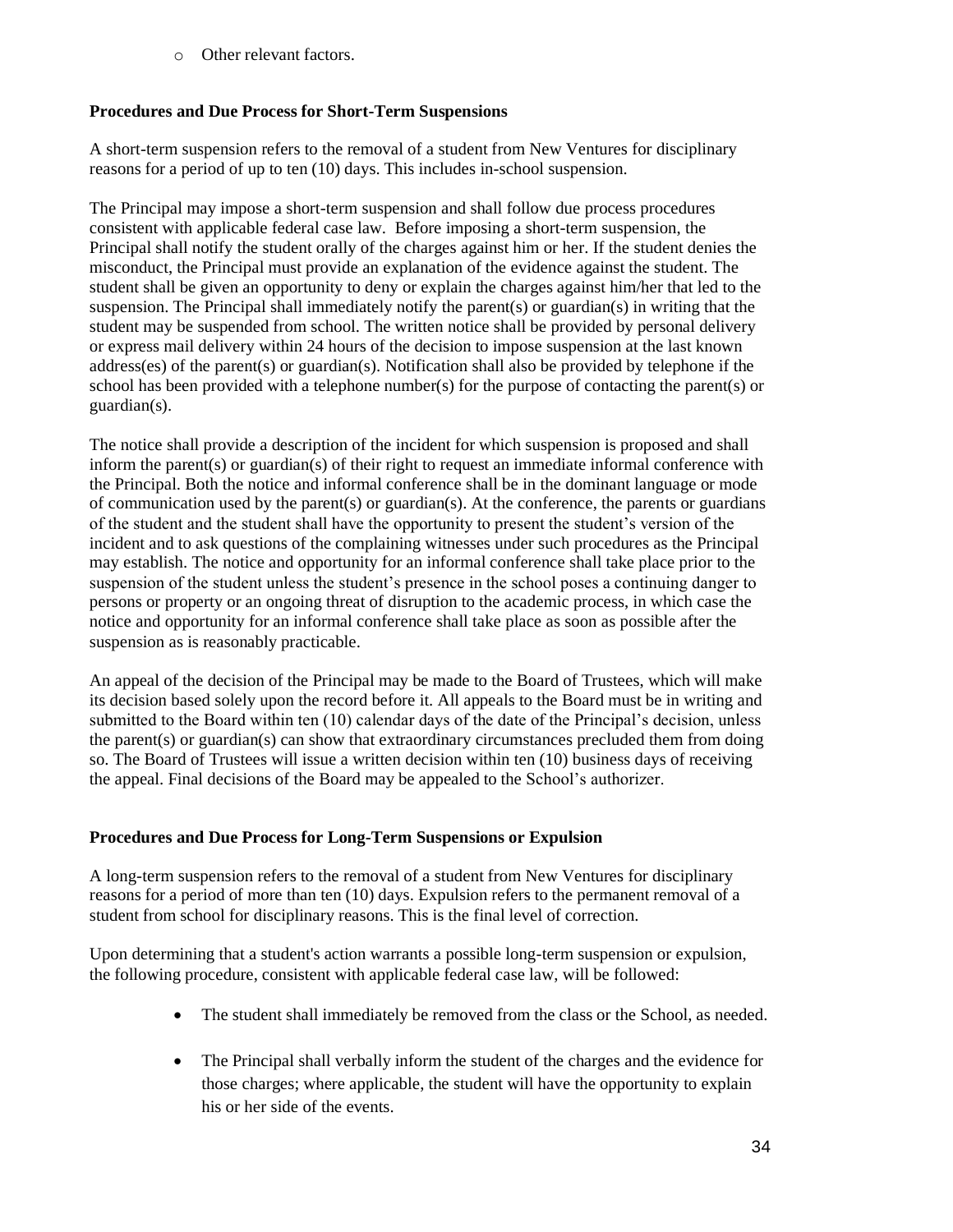- The Principal shall immediately notify the student's parent(s) or guardians in person or on the phone.
- The Principal shall provide written notice that the School is going to commence a disciplinary hearing to the student and his or her parent(s) or guardian(s) by personal delivery or express mail delivery as soon as possible to the last known address of the parent(s) or guardian(s). Such notice shall provide a description of the incident that resulted in the suspension and shall state that a formal hearing will be held on the matter which may result in a long-term suspension or expulsion.
	- o The notification provided shall be in the dominant language used by the parent(s) or guardian(s) if it is known to be other than English.
	- o The notice will state that at the formal hearing, the student shall have the right to be represented by counsel, present and question witnesses, and present evidence.
- The School will set a date, time, and place for the formal hearing, which shall be set forth in the written notice described above.
- An audio transcript of the hearing will be created and made available to all parties upon request.

The Principal, or his/her designee, shall serve as hearing officer and preside over the hearing. The hearing officer's report shall be advisory only and the Principal may accept or reject all or part of it. A written decision will be issued within five (5) school days after the formal hearing to the student and his/her parent(s) or guardian(s).

An appeal from the written decision may be made to the Board of Trustees, which will make its decision based solely upon the record before it. All appeals to the Board must be in writing and submitted to the Board within ten (10) calendar days from the date of the written decision, unless the parent(s) or guardian(s) can show that extraordinary circumstances precluded them from doing so. The Board of Trustees will issue a written decision within ten (10) business days of receiving the appeal. Final decisions of the Board of Trustees may be appealed to the School's authorizer.

## <span id="page-38-0"></span>**Provision of Instruction During Removal**

New Ventures will ensure that alternative educational services are provided to a student who has been suspended or removed to help that child progress in the general curriculum of New Ventures. Alternative instruction for suspended students will be of sufficient duration to enable a student to cover all class material, take all tests and quizzes, keep pace with other students, and progress to the next grade level. All suspended students are entitled to receive alternative instruction commencing within 24 hours of the suspension or expulsion. Alternative instruction dates and times will be listed on the student's suspension letter. All students will be provided with a minimum of two hours per day of alternative instruction.

For a student who has been expelled, alternative instruction will be provided in like manner as a suspended student until the student enrolls in another school or until the end of the school year, whichever comes first.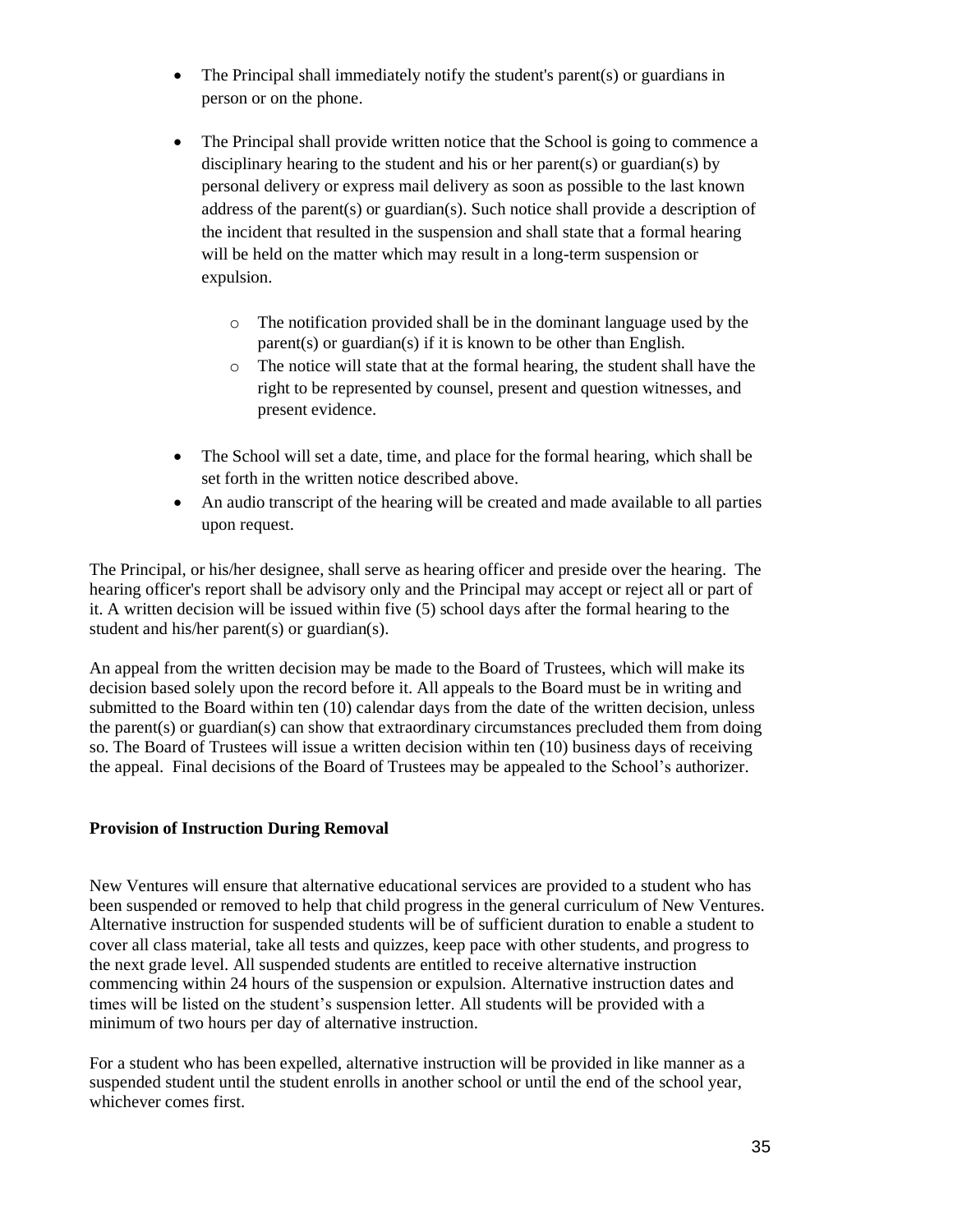Alternative instruction will take place at New Ventures. One or more of the following individuals will provide instruction: teacher, teacher aide. Please note that whoever administers this instruction will meet all certification requirements as stipulated in Section 2854(3)(a-1) of the New York State Education Law.

## <span id="page-39-0"></span>**Discipline for Students with Disabilities**

In addition to the disciplinary procedures applicable to all students, the following procedures are applicable to students with disabilities. A student not specifically identified as having a disability but whose school district of residence or charter school, prior to the behavior that is the subject of the disciplinary action, has a basis of knowledge—in accordance with 34 C.F.R. § 300.534(b) that a disability exists shall also be disciplined in accordance with these provisions. New Ventures shall comply with sections 300.530-300.537 of the Code of Federal Regulations and the following procedures, except that in the event that the following procedures are inconsistent with federal law and regulations, such federal law and regulations shall govern.

New Ventures shall maintain written records of all suspensions and expulsions of students with disabilities including the name of the student, a description of the relevant behavior, the disciplinary action taken, and a record of the number of days a student has been suspended or removed for disciplinary reasons.

Students whose IEP includes a Behavior Intervention Plan (BIP) will be disciplined in accordance with the BIP. If the BIP appears not to be effective or if there is a concern for the health and safety of the student or others if the BIP is followed with respect to the infraction, the matter will immediately be referred to the appropriate Committee on Special Education (CSE) for any consideration of changes.

If a student identified as having a disability is suspended during the course of the school year with a determined pattern of behavior, and a disciplinary change of placement appears to be imminent, the student will immediately be referred to the CSE of the student's district of residence for reconsideration of the student's educational placement. Such a student shall not be suspended for a total of more than ten days during the school year without the specific involvement of the CSE prior to the eleventh day of suspension, because such suspensions may be considered to be a change in placement.

In considering the placement of students referred because of disciplinary problems, the CSE of the student's district of residence is expected to follow its ordinary policies with respect to parental notification and involvement.

New Ventures will ensure that the Vice President of Career Development/Student Integration or special education teacher and/or the general classroom teacher will attend all meetings regarding their students initiated by the CSE of the student's district of residence. These meetings could be relating to the development and implementation of behavioral intervention plans, initial referrals, change in service, or annual reviews, Manifestation Determination Reviews (MDRs), among other things.

#### <span id="page-39-1"></span>**Provision of Services During Removal**

New Ventures will place students in an interim alternative educational setting as appropriate and mandated by 34 C.F.R. § 300.531.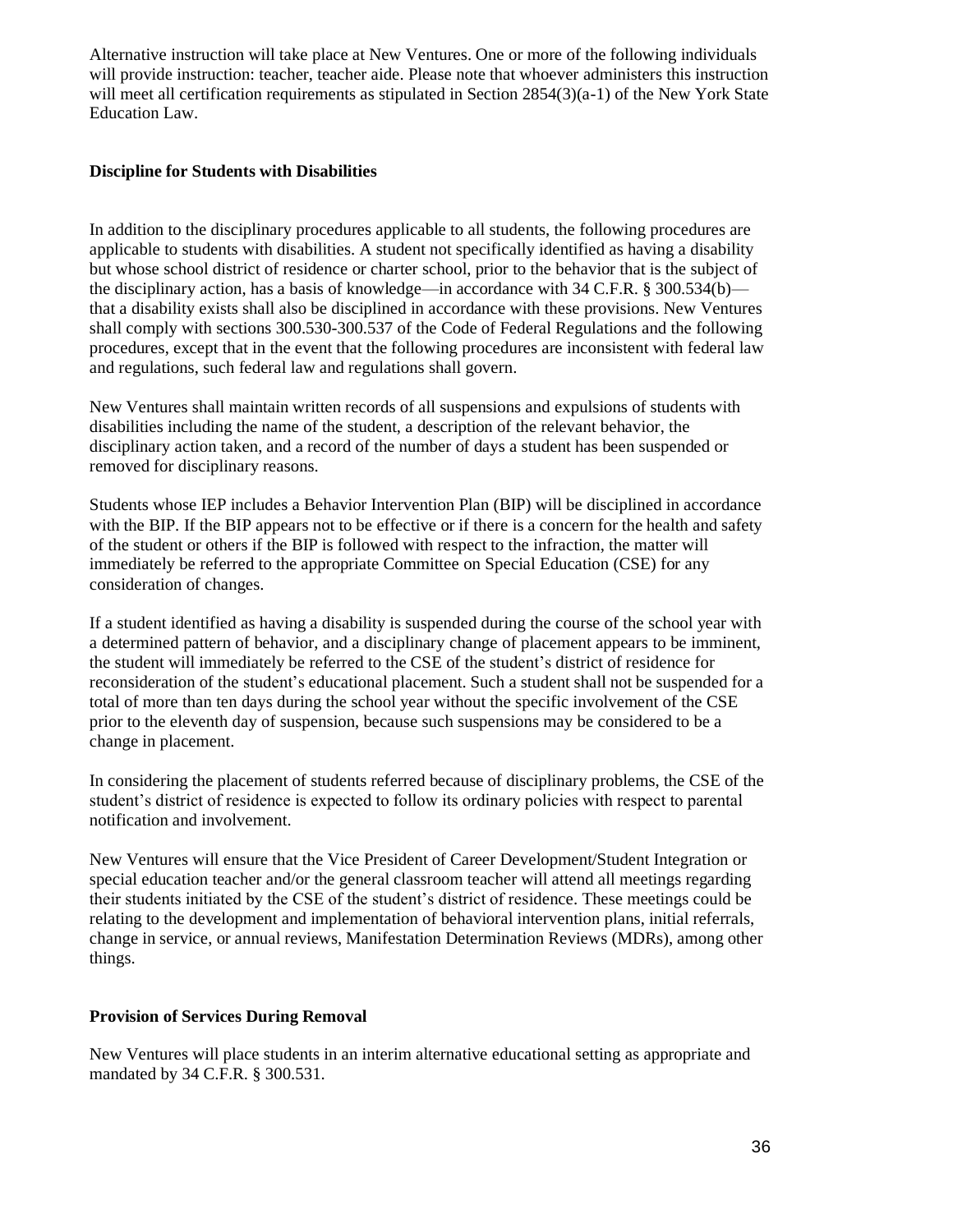Students removed for a period of fewer than ten cumulative days during the school year will receive all classroom assignments and a schedule to complete such assignments during the time of their suspension. Provisions will be made to permit a suspended student to make up assignments or tests missed as a result of such suspension. The School also shall provide alternative instruction to assist the student, so that he or she is given full opportunity to complete assignments and master the curriculum, including additional instruction, phone assistance, computer instruction and/or home visits and one-on-one tutoring.

During any subsequent removal that, combined with previous removals equals ten or more school days during the school year, but does not constitute a change in placement, services must be provided to the extent determined necessary to enable the student to progress appropriately in the general curriculum and in achieving the goals of his or her IEP. In these cases, school personnel, in consultation with the student's special education teacher, shall make the service determination.

During any subsequent removal that does constitute a change in placement, but where the behavior is not a manifestation of the disability, the services must be provided to the extent necessary to enable the student to progress appropriately in the general curriculum and in achieving the goals of his or her IEP. The CSE of the student's district of residence will make the service determination.

During any removal for drug, weapon, controlled substance and/or seriously bodily injury offenses pursuant to 34 C.F.R. § 300.530(g), services will be provided to the extent necessary to enable the student to progress appropriately in the general curriculum and in achieving the goals of his or her IEP. These service determinations will be made by the CSE of the student's district of residence.

#### <span id="page-40-0"></span>**Additional Due Process (MDR)**

If discipline that would constitute a change in placement is contemplated for any student with a disability, the following steps shall be taken: (1) no later than the date on which the decision to take such action is made, the parent(s) or guardian of the student with a disability shall be notified of that decision and provided the procedural safeguards notice described in 34 C.F.R. § 300.504; and (2) immediately, if possible, but in no case later than ten school days after the date on which such decision is made, the CSE of the student's district of residence and other qualified personnel shall meet and review the relationship between the student's disability and the behavior that is the subject of the disciplinary action.

If, upon review, it is determined that the student's behavior was not a manifestation of his or her disability, then the student may be disciplined in the same manner as a student without a disability, except as provided in 34 C.F.R. § 300.530(d), which relates to the provision of services to students with disabilities during periods of removal.

A student's parent(s) or guardian(s) may request a hearing to challenge the manifestation determination. Except as provided below, the student will remain in his or her current educational placement pending the determination of the hearing.

If a parent or guardian requests a hearing or an appeal to challenge the interim alternative educational setting or the manifestation determination resulting from a disciplinary action relating to drugs, weapons, controlled substance and/or serious bodily injury offenses, the student shall remain in the interim alternative educational setting pending the decision of the hearing officer or until the expiration of the time period provided for in the disciplinary action, whichever occurs first, unless the parent or guardian and the School agree otherwise.